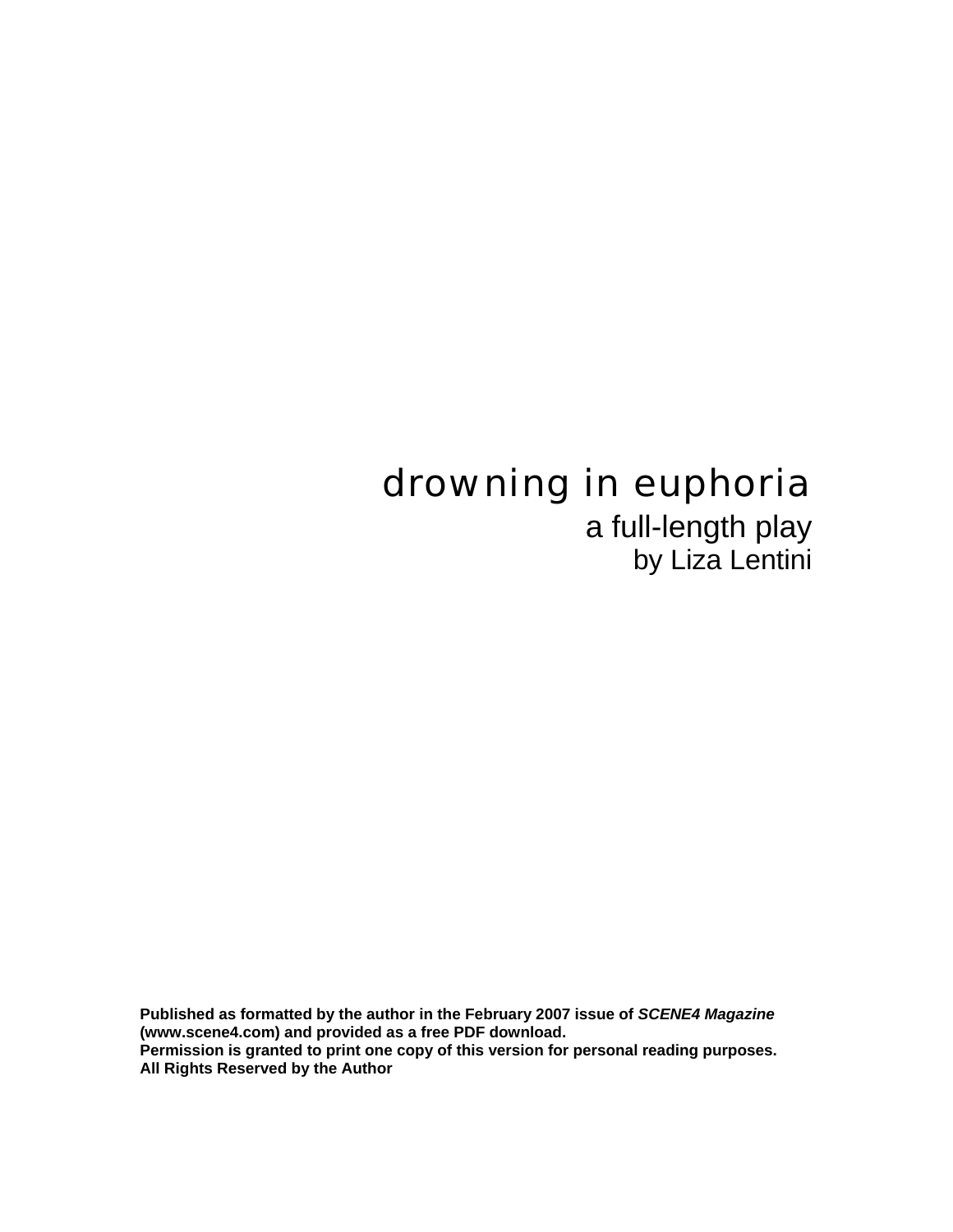© 2007 Liza Lentini. *Drowning In Euphoria* is fully protected under the copyright laws of the United States of America and international copyright laws. All rights, including the rights of translation into foreign languages, adaptations in motion pictures, television, video, radio, various other electronic media, recitation, public reading, and any other adaptations and are strictly reserved. Performances of any kind require the payment of a royalty. You may display this book for your personal, non-commercial use. But you may not otherwise reproduce or distribute copies of this book or any part thereof in any form (including by email or other electronic means), without the prior written consent of the owner. All inquiries should be directed to Liza Lentini at lizalentini@gmail.com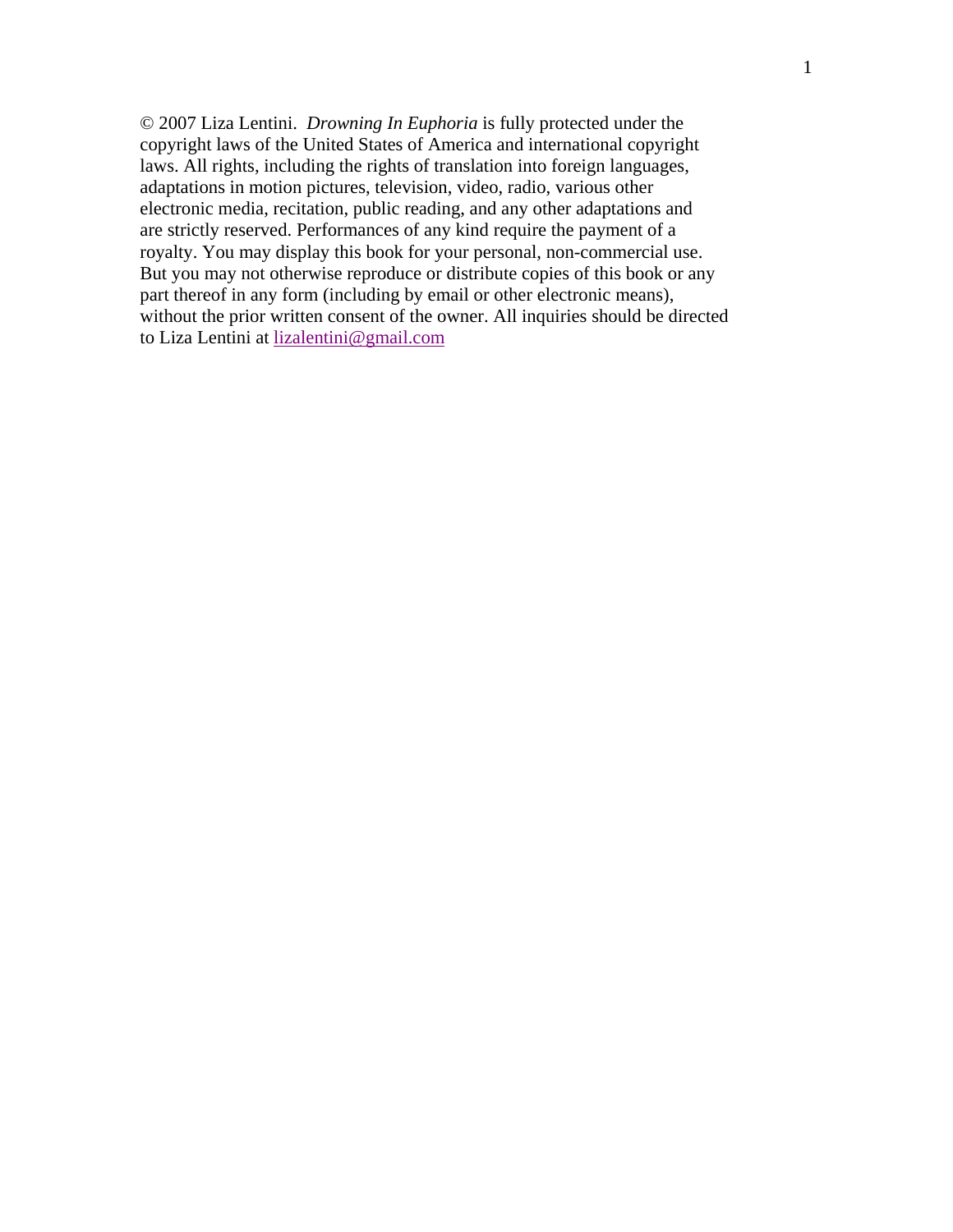# **CHARACTERS**

| <b>LIA</b>   | A youthful and enchanting woman who, in her own way, narrates our<br>story.                                                 |
|--------------|-----------------------------------------------------------------------------------------------------------------------------|
| CAROLINE     | Early-mid twenties. She is the daughter of MARIE.                                                                           |
| <b>MARIE</b> | In her mid-late forties, daughter of LUCKY, mother of CAROLINE.                                                             |
| <b>SIMON</b> | In his late fifties, he has a deteriorating condition which affects his ability<br>to walk. Brother of MARIE, son of LUCKY. |
| <b>KEITH</b> | Around thirty; JAMIE's older brother, son of LIA.                                                                           |
| <b>JAMIE</b> | Good-hearted, mid-late twenties. Brother of KEITH, son of LIA.                                                              |

# SETTING

A beach house. The set should be reminiscent of a dream, minimal furniture and low, colorful lighting. The house itself has a couch, chair and coffee table. Far down right, there is another chair, reminiscent of a throne, for SIMON. The set should appear as though it is the beach, even though it is actually the inside of a house. There may be sand on the floor, and the house should be surrounded by large boulders, the kind used to protect houses from precocious waves. It's worth mentioning that lighting plays an important part in this play.

# TIME

The present and the past.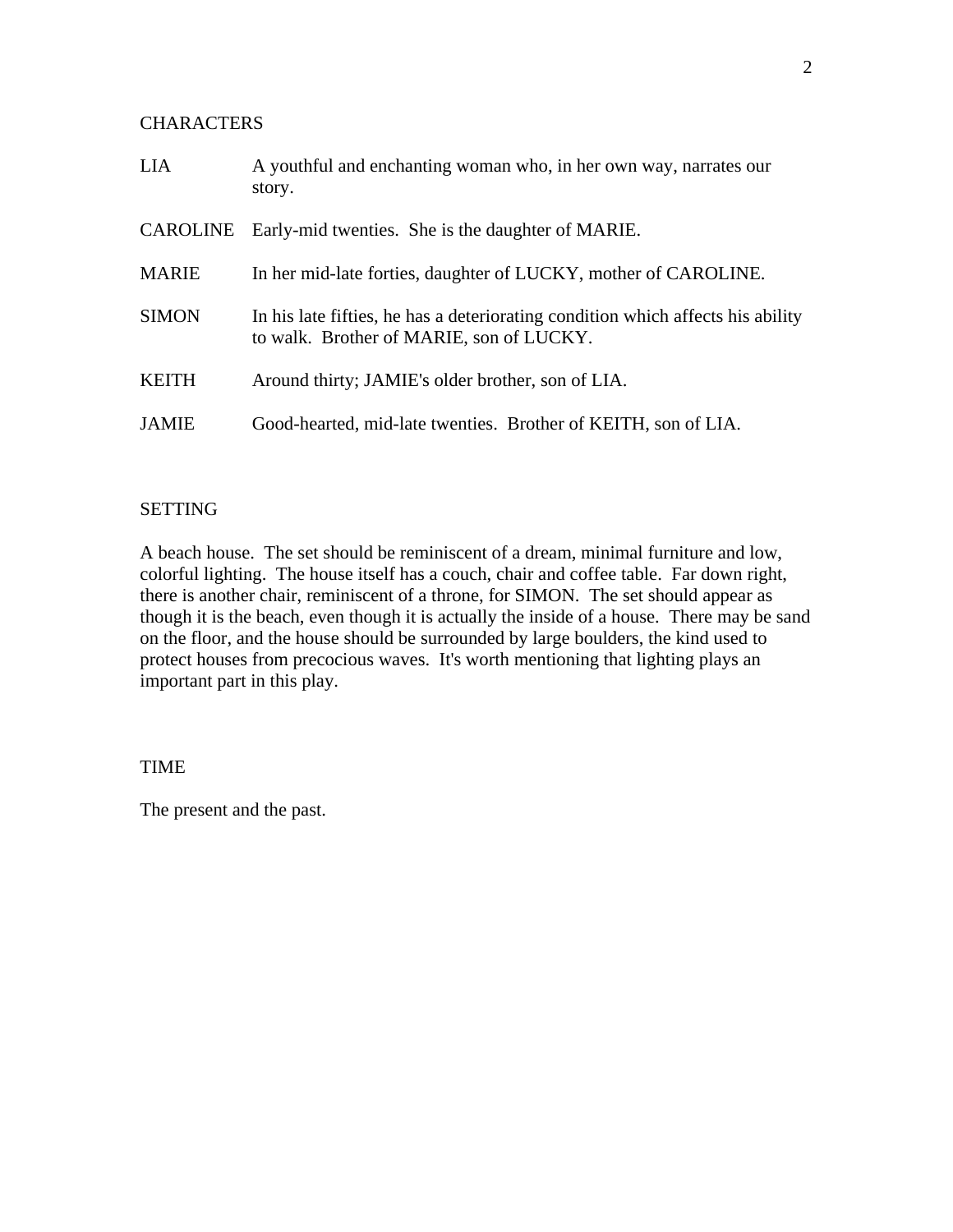AT RISE: Darkness. CAROLINE sings melodically. It's a seductive siren's call, and only lasts for a brief, lingering moment before LIA speaks.

> (Lights up. Standing before us is LIA, youthful and beautiful, probably in her late twenties-early thirties. Her demeanor is calm, perhaps a bit coy. She speaks to the audience with Alfred, Lord Tennyson's "The Mermaid".)

#### LIA

Who would be a mermaid fair, Singing alone, combing her hair, Under the sea, in a golden curl, With a comb of pearl, On a throne?

I would be a mermaid fair. I would sing to myself the whole of the day; With a comb of pearl I would comb my hair; And still as I comb'd I would sing and say, "Who is it loves me? Who loves not me?' I would comb my hair till my ringlets would fall Low adown, low adown, From under my starry sea-bud crown Low adown and around; And I should look like a fountain of gold Springing alone With a shrill inner sound, Over the throne In the midst of the hall; Till that great sea-snake under the sea From his coiled sleeps in the central deeps Would slowly trail himself sevenfold Round the hall where I sate, and look in at the gate With his large eyes for the love of me. And all the mermen under the sea Would feel their immortality Die in their hearts for the love of me.

> (In the following segment, actors should feel free to overlap with one another. There is a definite rhythm that needs to be achieved.)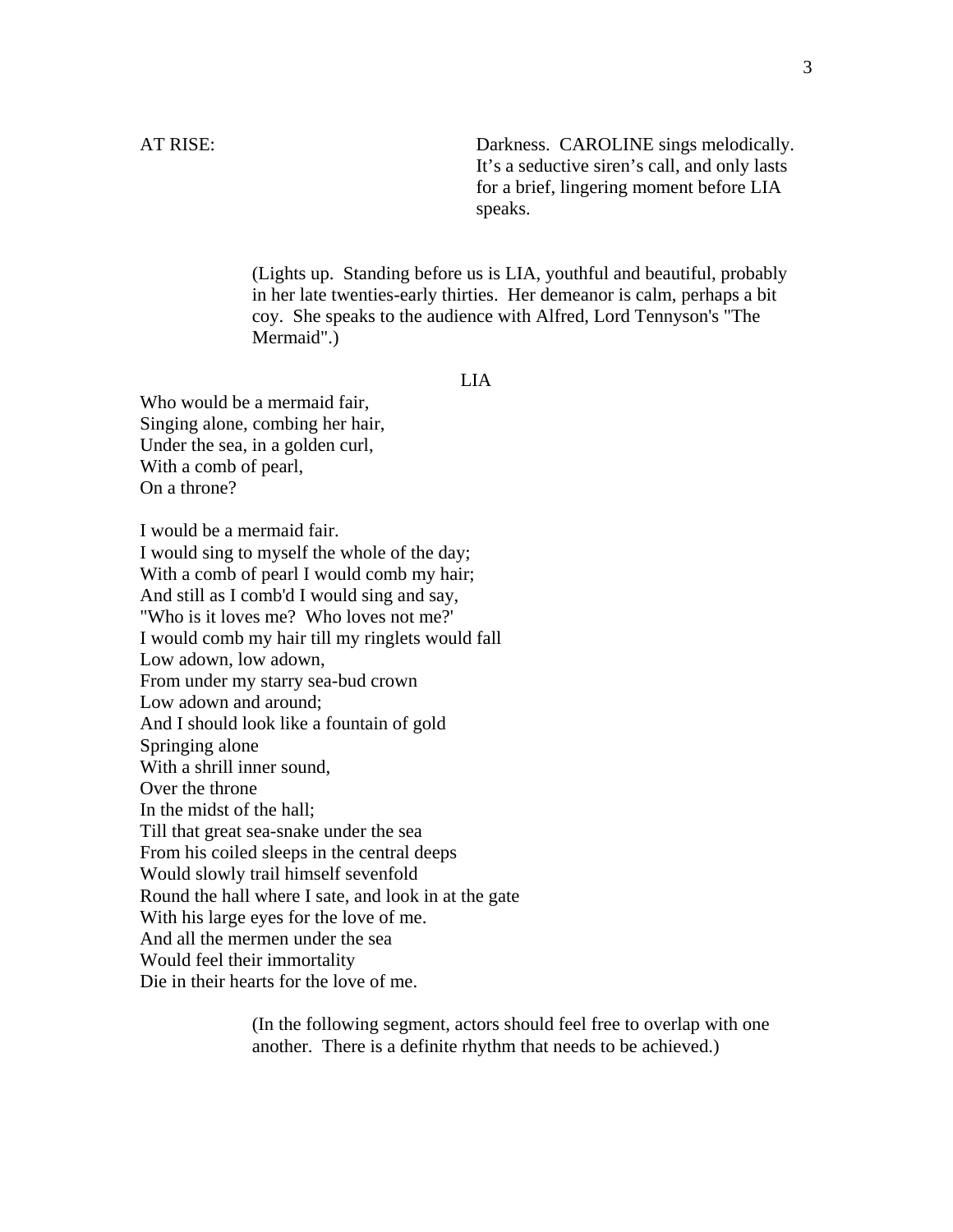| (Holds up a small key.)                                           | <b>SIMON</b>    |
|-------------------------------------------------------------------|-----------------|
| It's all about the key.<br>(Wanting it.)                          | <b>MARIE</b>    |
| The key $\ldots$<br>It has to be given to you. Like it was to me. | <b>SIMON</b>    |
| Muma gave that key to me.                                         | <b>MARIE</b>    |
| Daddy left this key to me--                                       | <b>SIMON</b>    |
| No!                                                               | <b>MARIE</b>    |
| Yes.                                                              | <b>SIMON</b>    |
| Anything you need, just ask.                                      | <b>KEITH</b>    |
| Someone get Caroline.                                             | <b>SIMON</b>    |
| Dear Mummy,<br>Paris.                                             | <b>CAROLINE</b> |
| Spring.<br>Flowers.<br>Perfect.                                   |                 |
| Caroline--                                                        | <b>JAMIE</b>    |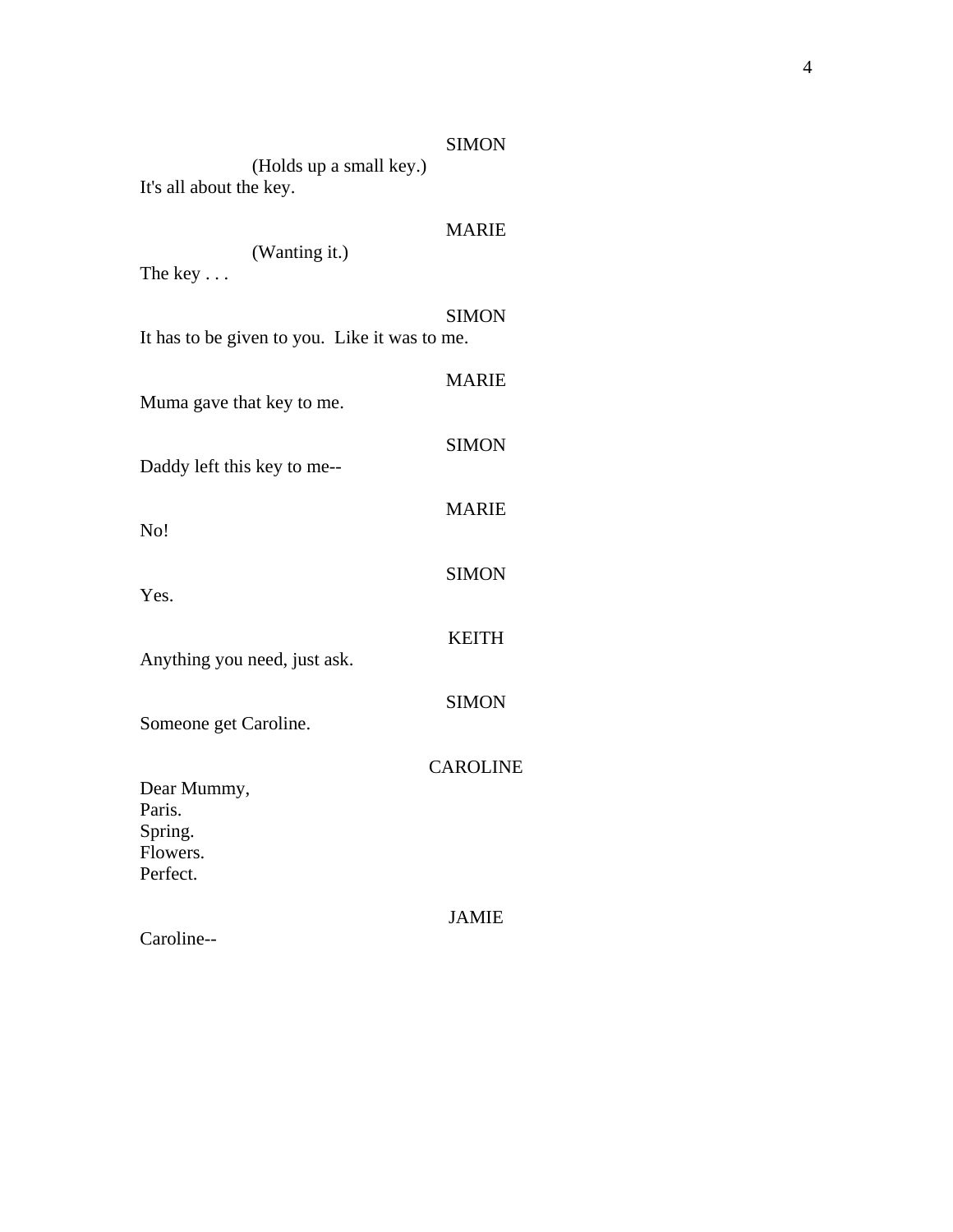# CAROLINE

Dear Jamie, Sicily. Summer.  $\mathrm{So} \dots$ Sentimental.

|                                            | <b>SIMON</b>    |
|--------------------------------------------|-----------------|
| What on earth has happened to Caroline?    |                 |
| She's gone for good.                       | <b>KEITH</b>    |
| Where are you, Caroline?                   | <b>JAMIE</b>    |
| Dear Lucky--                               | <b>CAROLINE</b> |
| Come over here and give your uncle a kiss! | <b>SIMON</b>    |
|                                            | <b>MARIE</b>    |
| (Sternly.)<br>Lucky.                       |                 |
| Lucky?                                     | <b>CAROLINE</b> |
| Lucky.                                     | <b>JAMIE</b>    |
| I have the key.                            | <b>SIMON</b>    |
| Lucky The house.                           | <b>MARIE</b>    |
| Lucky?                                     | <b>CAROLINE</b> |
|                                            | <b>MARIE</b>    |
| Come home.                                 | <b>CAROLINE</b> |
| Lucky? Answer me.                          |                 |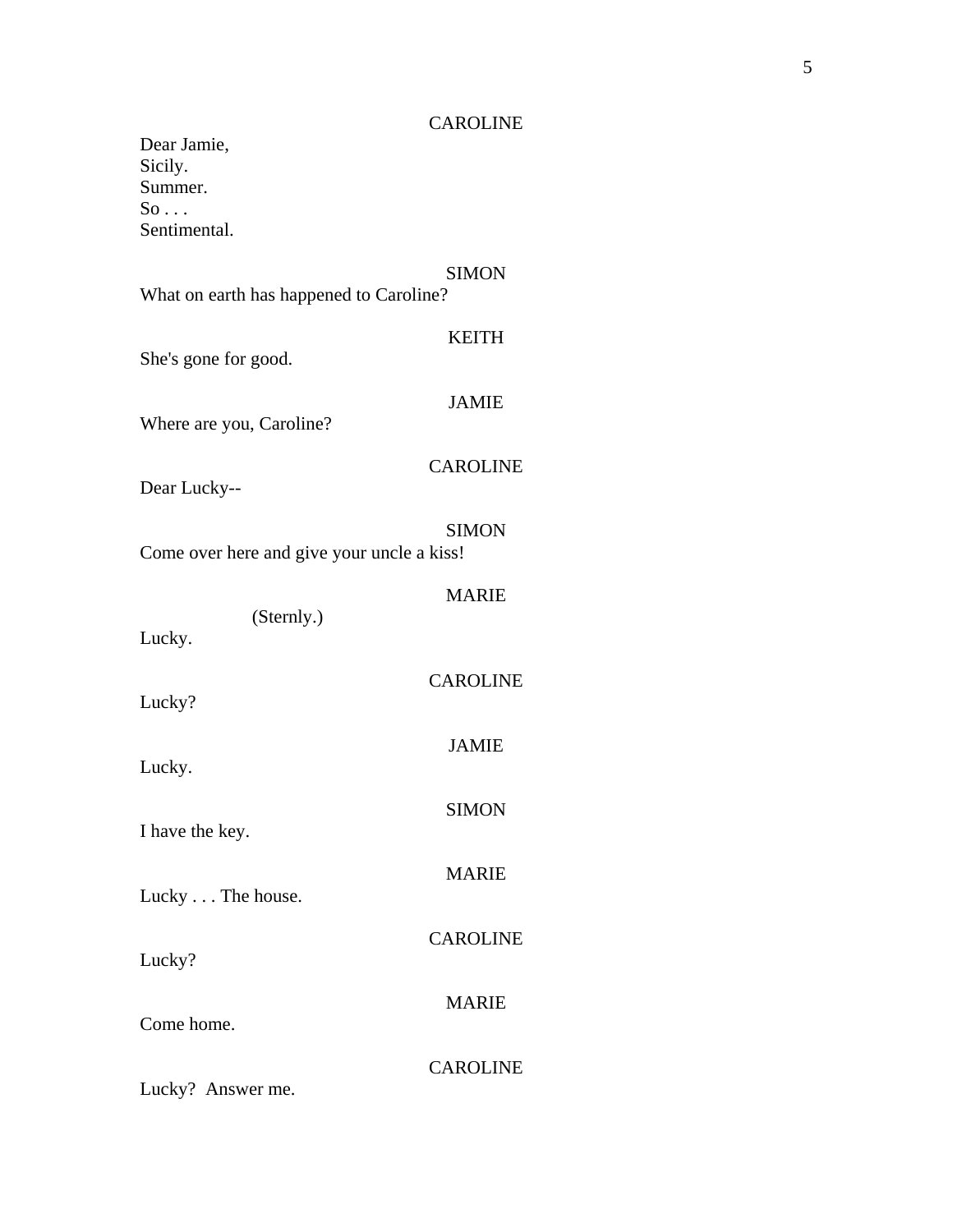| Dear, God                                                    | <b>JAMIE</b>    |  |
|--------------------------------------------------------------|-----------------|--|
| Caroline! Come sit by me, Caroline!                          | <b>SIMON</b>    |  |
| It's been a year                                             | <b>JAMIE</b>    |  |
| Has it been a year                                           | <b>KEITH</b>    |  |
|                                                              | <b>MARIE</b>    |  |
| Lia                                                          | <b>JAMIE</b>    |  |
| Drowned                                                      | <b>CAROLINE</b> |  |
| (With great concern.)<br>Drowning.                           |                 |  |
| Caroline                                                     | <b>MARIE</b>    |  |
| (CAROLINE is distracted.)                                    |                 |  |
| How could she have drowned                                   | <b>KEITH</b>    |  |
| Keith, I have something to tell you Your mother has drowned. | <b>SIMON</b>    |  |
| Jamie, I have something to tell you Your mother has drowned. | <b>MARIE</b>    |  |
| Drowned?                                                     | <b>JAMIE</b>    |  |
| Drowned?                                                     | <b>KEITH</b>    |  |
| (Wistfully.)<br>Drowning                                     | <b>CAROLINE</b> |  |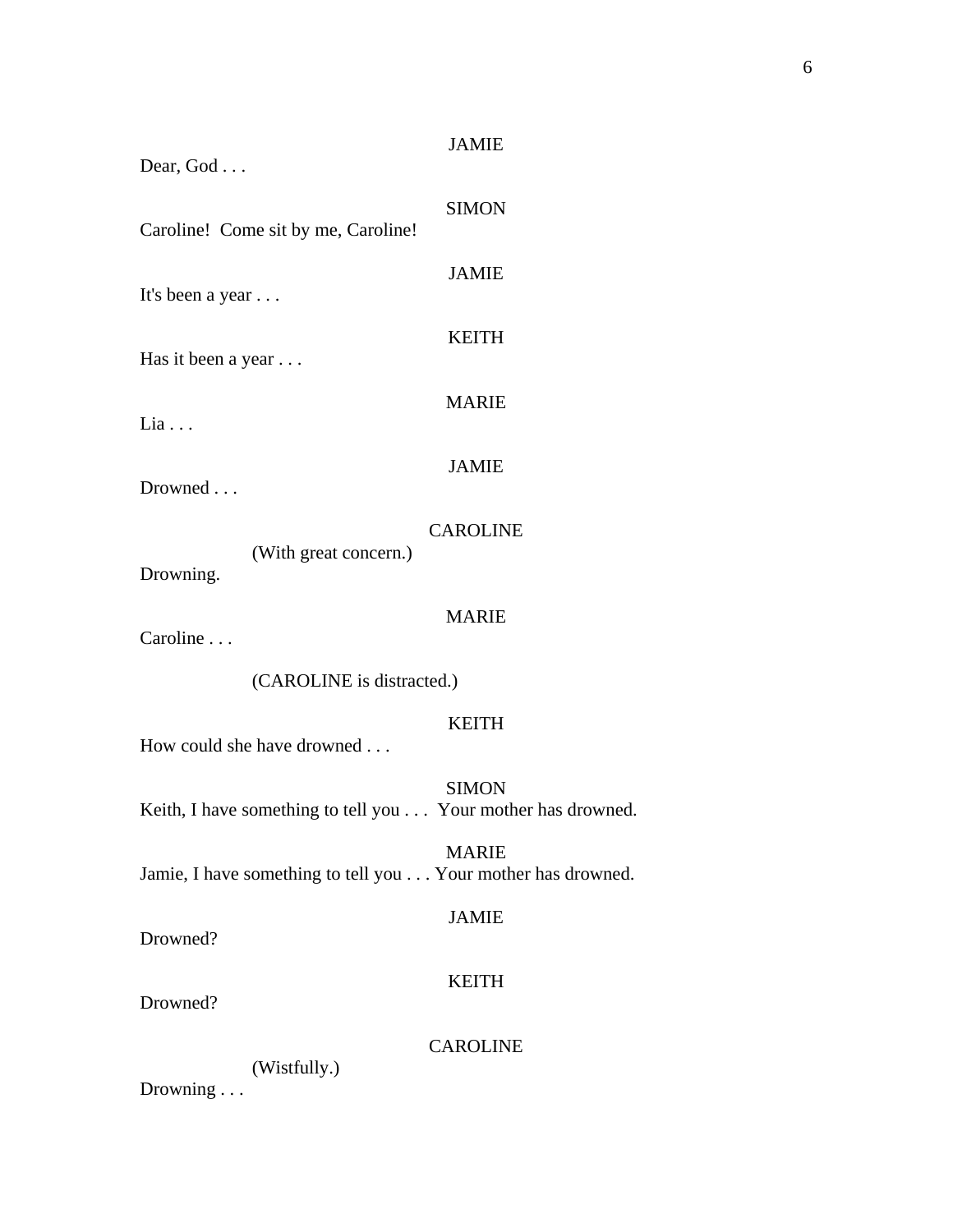# (LIA laughs lightly.)

| Lia has drowned.                  | <b>MARIE</b>                                                                                                                                                                             |
|-----------------------------------|------------------------------------------------------------------------------------------------------------------------------------------------------------------------------------------|
| How is Lucky?                     | <b>CAROLINE</b>                                                                                                                                                                          |
| It's been a year                  | <b>JAMIE</b>                                                                                                                                                                             |
| Tell me what happened, Caroline.  | <b>KEITH</b>                                                                                                                                                                             |
| Come sit by me, Caroline!         | <b>SIMON</b>                                                                                                                                                                             |
| It's time to come home, Caroline. | <b>MARIE</b>                                                                                                                                                                             |
| Mummy                             | <b>CAROLINE</b>                                                                                                                                                                          |
| We're closing in on October.      | <b>MARIE</b>                                                                                                                                                                             |
| Come home.                        | <b>JAMIE</b>                                                                                                                                                                             |
| Caroline's coming home?           | <b>KEITH</b>                                                                                                                                                                             |
| Caroline's coming home!           | <b>SIMON</b>                                                                                                                                                                             |
| Caroline!                         | <b>EVERYBODY</b>                                                                                                                                                                         |
| I'm coming.                       | <b>CAROLINE</b>                                                                                                                                                                          |
|                                   | (Immediately we break to the living room of the beach house.<br>There is a comfortable, ornate, velvet couch which sits center.<br>The flags itself is a heagh correspond in send. CIMON |

ouch which sits center. The floor itself is a beach, covered in sand. SIMON, a man of around sixty years, sits with a cane propped in his hand. He is of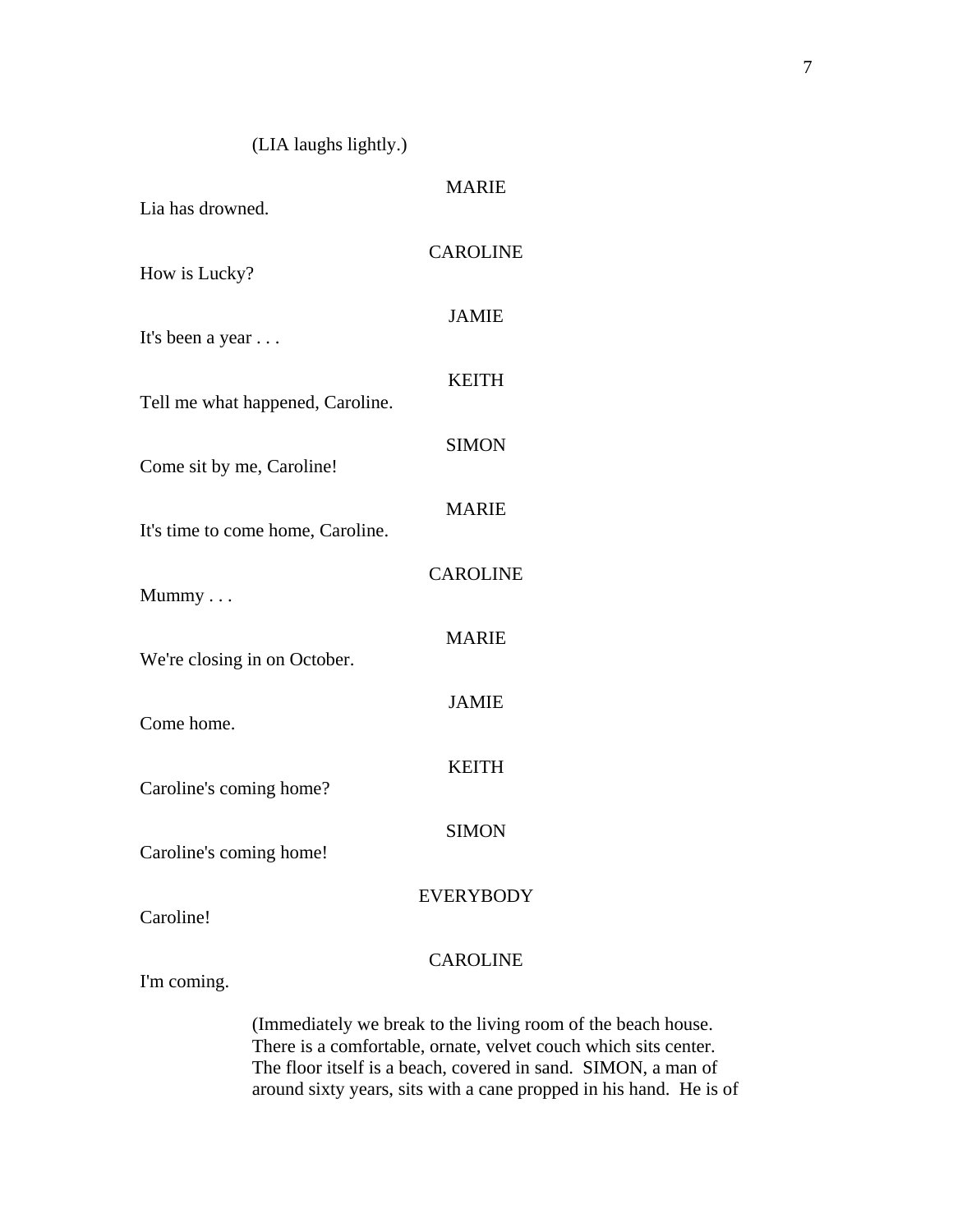money and it shows in his actions. He wears an expensive sweater and pants, good shoes. MARIE sits next to him, with distance. An attractive woman in her late forties, she is more comfortably dressed but with the same air of expense.)

# LIA

"Might you know the way back home," asked the mermaid of the sea gull, for she had been in girl-form for so long that she'd quite forgotten that she belonged in the sea. "I've been away for such a great while and I'm desperate to return. Might you know the way?" "Of course I know the way," was the bird's retort, "you are a mermaid. And you belong to the water."

#### SIMON

Is Caroline coming?

#### MARIE

She'll be here as soon as she can.

#### SIMON

What time is it now?

# MARIE

5:00.

# LIA

"Oh, you must be mistaken," remarked the girl, who was quite a woman now. "I am not a mermaid. For mermaids are nothing but fish. And as you can plainly see, I am not a fish at all."

#### SIMON

One whole year without Caroline. Never thought I'd make it.

LIA

"Please spare me and show me the way back home."

#### MARIE

Keith's been in there an awfully long time. (Pause.)

He must have a lot to say.

#### SIMON

This must be hard on him, poor kid. Bad enough he lost his mother last year . . . and now his grandmother . . . God. What that boy must be going through.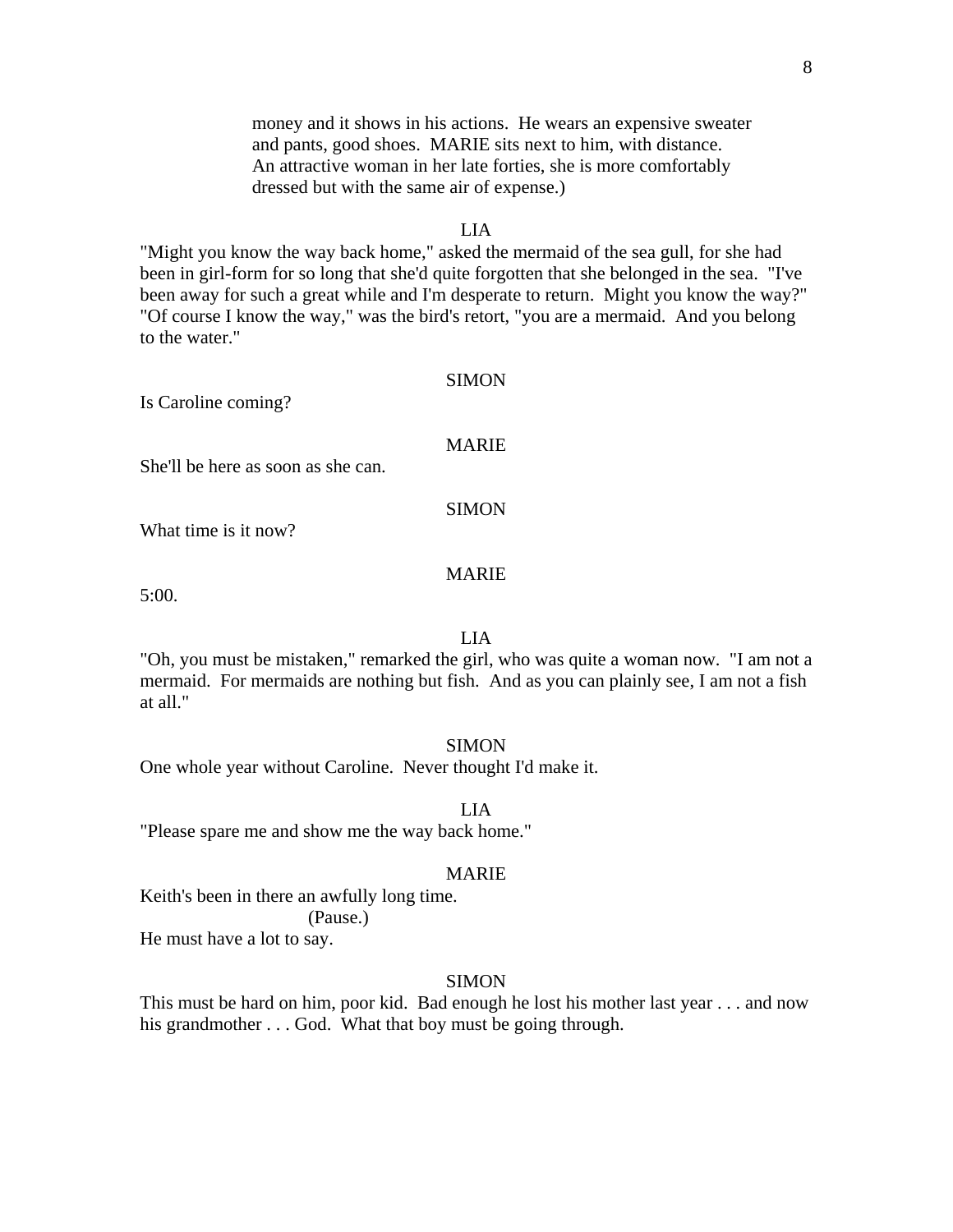#### LIA

"I am only trying to spare you," said the bird.

#### MARIE

Muma's not dead yet, Simon.

# LIA

"I'd spare you if I could."

#### SIMON

I know, Marie. But . . . you have to face facts.

# MARIE

I am.

#### SIMON

I don't know why she's not in a hospital. She should be in a hospital where she can receive proper care.

#### MARIE

She told us a long time ago that if anything like this were to happen, she wanted to stay in the house. She has a right to that.

#### SIMON

She wouldn't know the difference, she's in a coma.

#### MARIE

Simon, please.

# SIMON

She's sure to die if she's not in a hospital. And won't you feel bad--

#### MARIE

Well, she's not dead yet. Just sign the papers before Keith comes out--.

#### SIMON

What that kid must be going through . . . You know, people are always talking about what an angel Jamie is, but I think it's pretty clear which brother pulled through for his grandmother in the end.

#### MARIE

What are you talking about?

#### SIMON

I mean, all Keith's life he's been living in the shadow of his little brother and now it's up to Keith to hold the vigil for the two of them.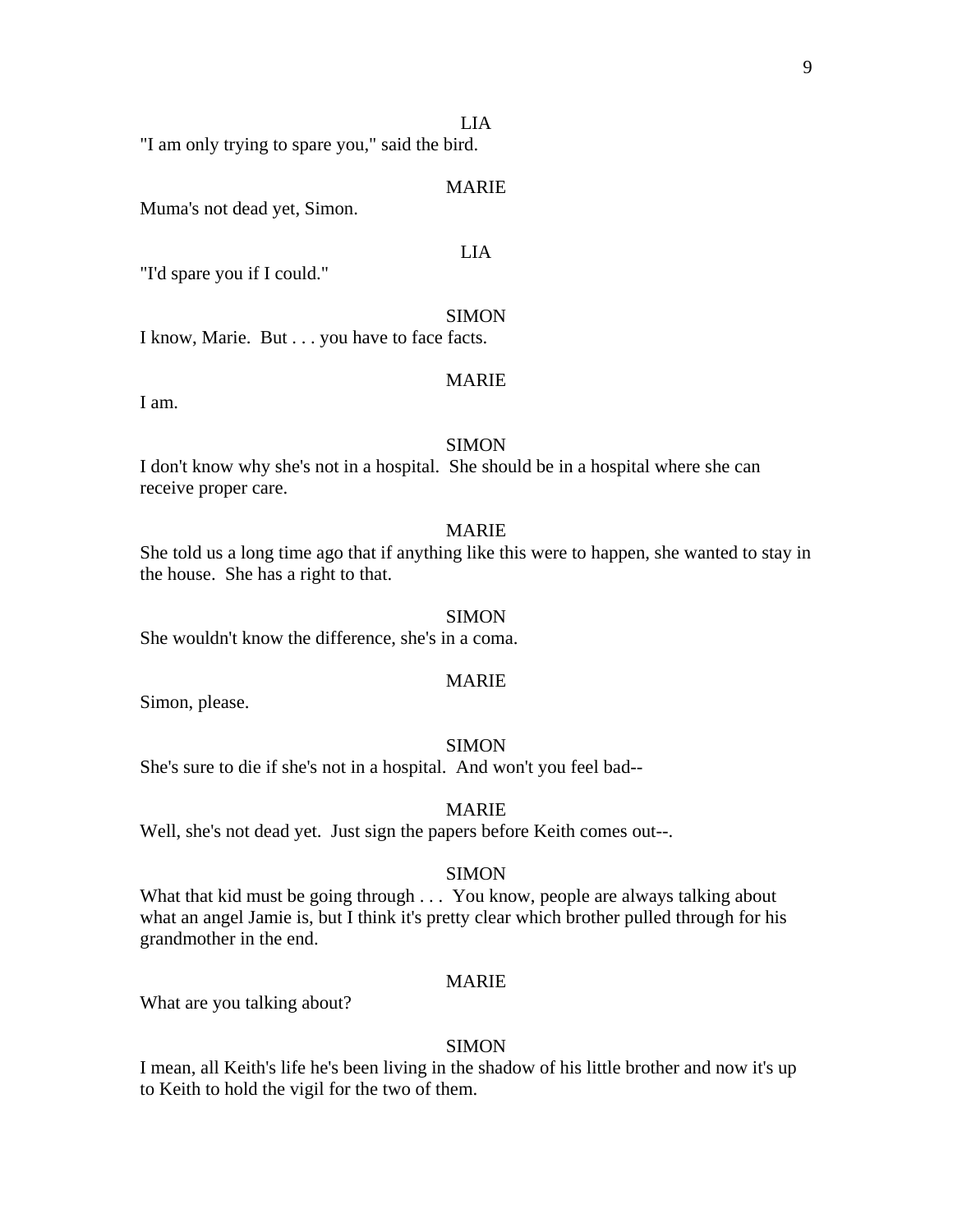# MARIE

It is because of Jamie that Muma was able to be here in the first place--

# **SIMON**

That's not the point, Marie. Anybody could have set Muma up in a room with an IV. It's the person who's willing to stick around . . . that's Keith. Keith didn't just run off to work—

# MARIE

I really can't talk about this right now. Just sign the papers. I don't want Keith to see.

SIMON

It can't be good for so many people to die in one place--

# MARIE

Stop it.

# **SIMON**

Think of what that must do to this house.

MARIE

You're never even here. There's no reason that should bother you.

#### **SIMON**

That boy was crushed.

Who?

# SIMON

MARIE

Keith. To lose his mother like that.

# MARIE

He hadn't seen her in years.

SIMON

But he was in pain, Marie. You have to understand--

# MARIE

 (Interrupting.) I love Keith, you know I do. But there is a good reason Lia called him her prodigal son.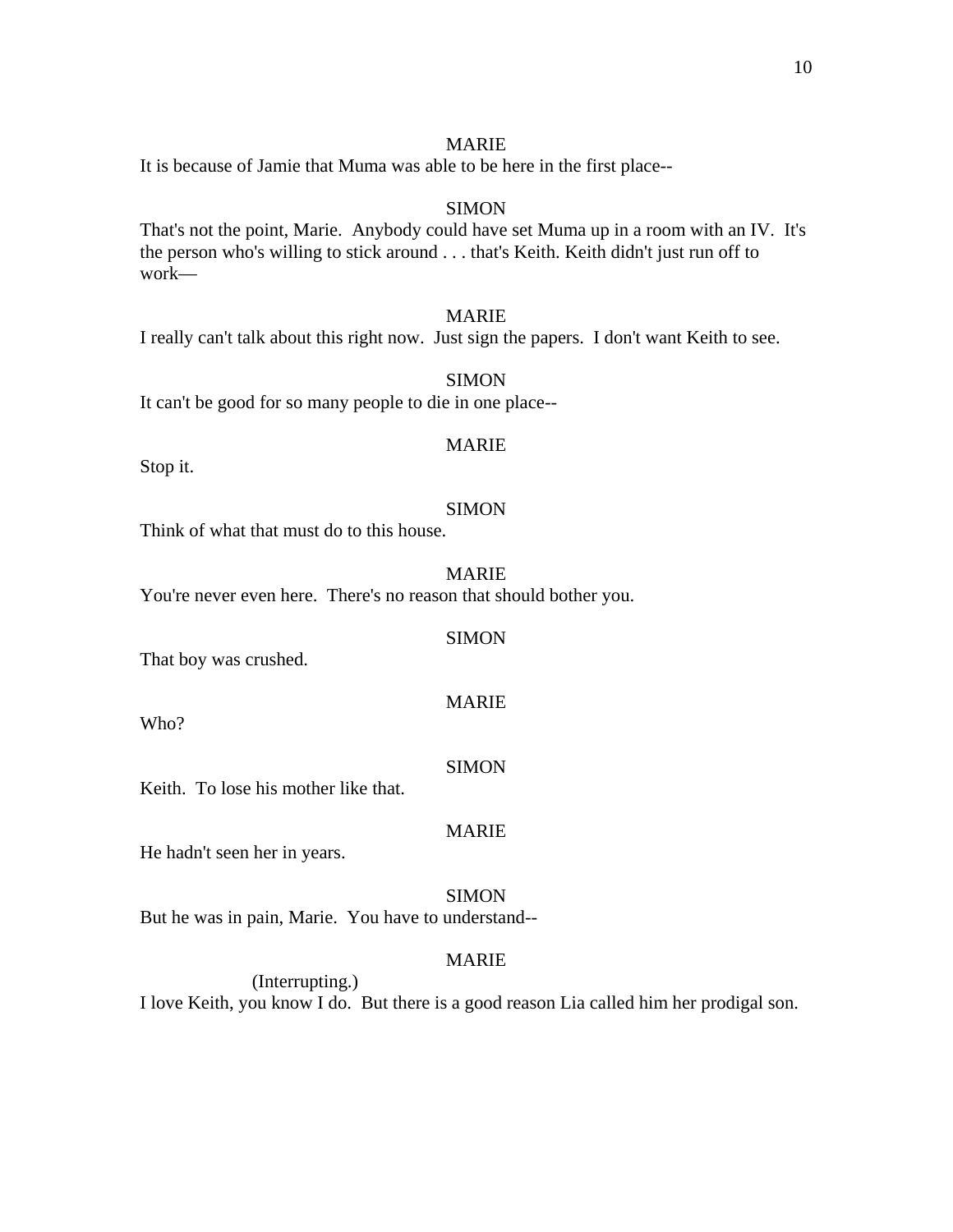That's exactly what I'm talking about! So he got into a little trouble as a kid. That's no reason to single him out as the bad son and Jamie as the good son. This isn't Cain and Abel we're talking about--

#### MARIE

I know who we're talking about.

# SIMON

He's a troubled boy. We need to look after him.

# MARIE

So he should be privileged because he's troubled, is that what you're saying.

# **SIMON**

Jamie always had it easy. He got good grades, he was well liked--

#### MARIE

I love Keith. Just as much as Jamie. But they are very different boys. That is a fact.

#### SIMON

That's exactly what I'm trying to tell you.

#### MARIE

Just sign the papers, Simon.

#### **SIMON**

We need to take care of Keith more.

# MARIE

Keith is already taken care of. His father left everything to him when he died, the entire estate--

| He works hard on that house--   | <b>SIMON</b> |
|---------------------------------|--------------|
| And Lia and Jamie got nothing-- | <b>MARIE</b> |
| How did Lia really die?         | <b>SIMON</b> |
|                                 | <b>MARIE</b> |

You know how Lia died.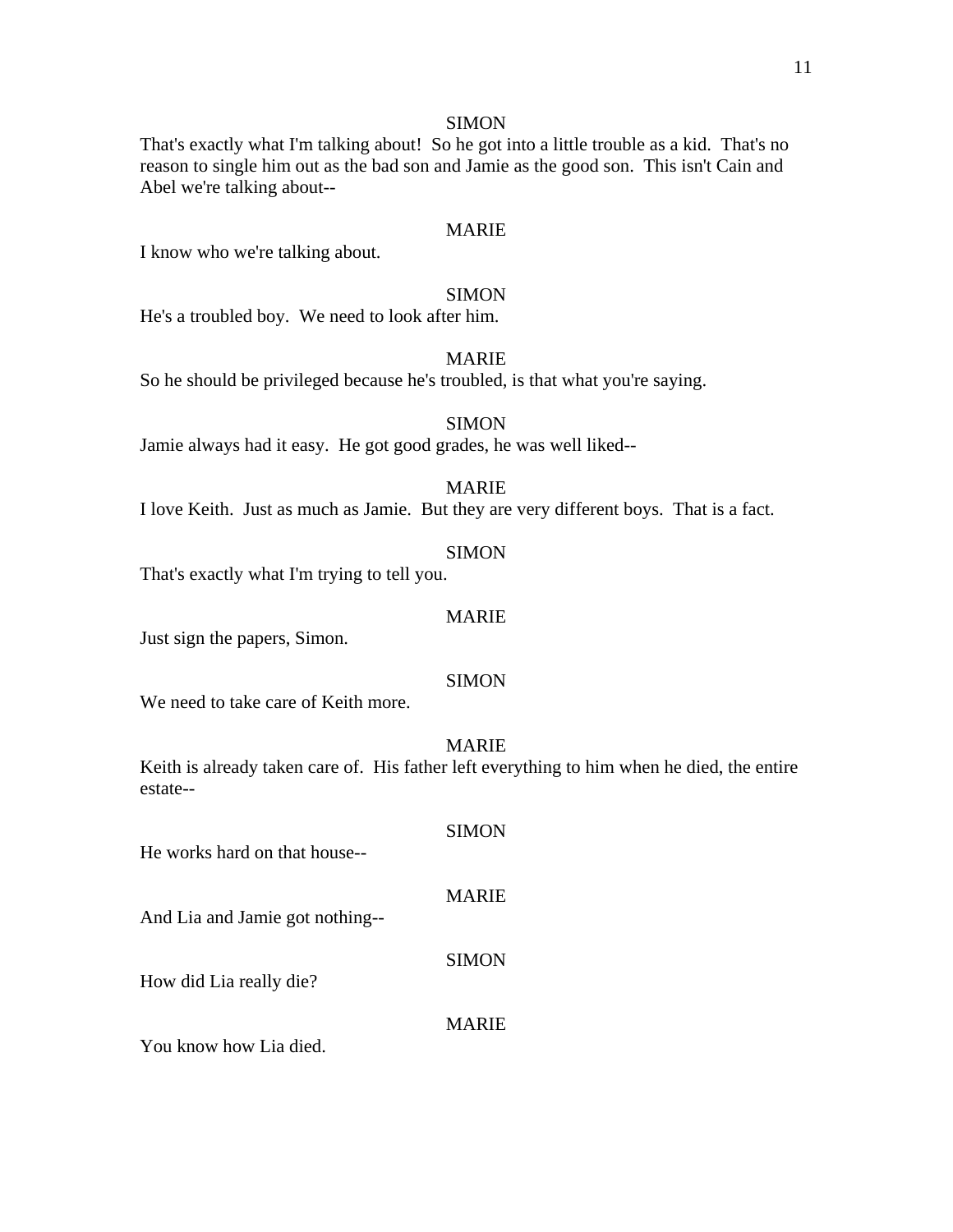I mean really.

LIA "Go to that water over there and look," said the seagull.

#### MARIE

LIA

She drowned. Really.

"Tell me what you see."

Was it really an accident?

#### MARIE

SIMON

I wasn't there--

#### SIMON

I bet Caroline knows. She was with her, right? She was the one who dragged her body out of the ocean.

(He's finally found a way to upset her.)

#### MARIE

Don't you dare ask her about that. Don't you dare.

#### **SIMON**

Why not? She shouldn't have anything to hide.

#### LIA

When she looked at her own reflection, it was unrecognizable. Her eyes had grown quite small, and she'd never seen her neck so short. Her hair was straight and flat, not at all what she'd remembered. But something more was missing, something bigger still. Suddenly, as she peered deeper into the calm, shallow water she saw all her lives pass by right in front of her. What was to be, and what could have been.

> (KEITH emerged from LUCKY's room. He wipes his eyes as though he's been crying and goes to MARIE and gives her a kiss on the cheek.)

> > LIA

Her eyes welled up with tears and her hands were beginning to tremble. A powerful force was pulling her into the ocean.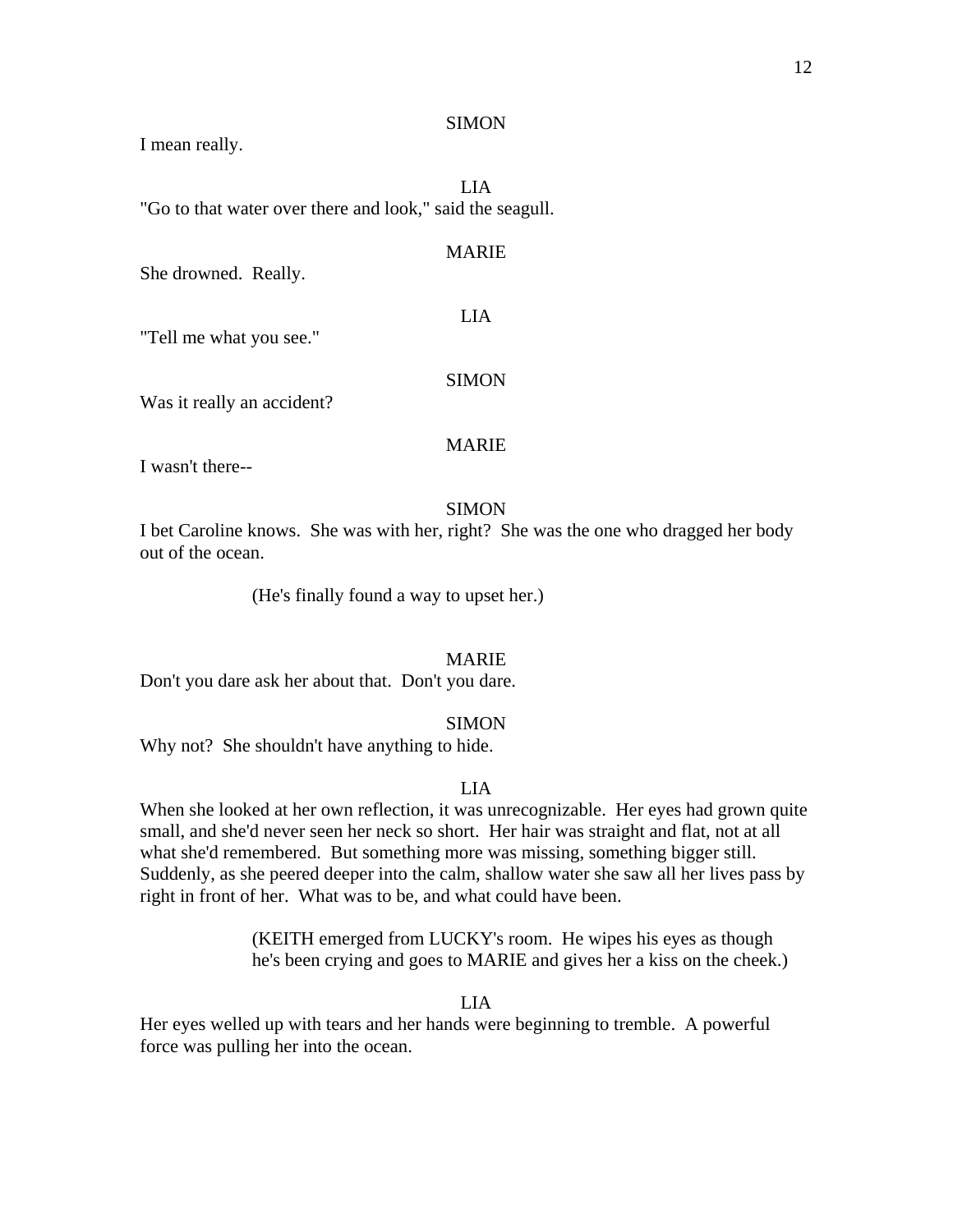How are you, boy?

# KEITH

I can't believe it . . . I just can't believe it . . .

# SIMON

Your brother'll be here soon.

# KEITH

When's he coming?

SIMON

Soon. I guess he had to finish up something at work.

# KEITH

Work? His grandmother's on her deathbed and he's worried about his job!

#### SIMON

I know, I know . . .

# MARIE

**SIMON** 

MARIE

Who are you talking about?

Jamie.

What about him?

# KEITH

I was just saying that I wish he was here . . . I wish the whole family were here. That's the way it should be. The way Lucky'd want it to be.

# MARIE

Lucky wouldn't have wanted Jamie to leave the emergency room. She told him that a long time ago.

#### KEITH

SIMON

I just wish he was here.

We all do.

#### MARIE

You know what city hospitals are like.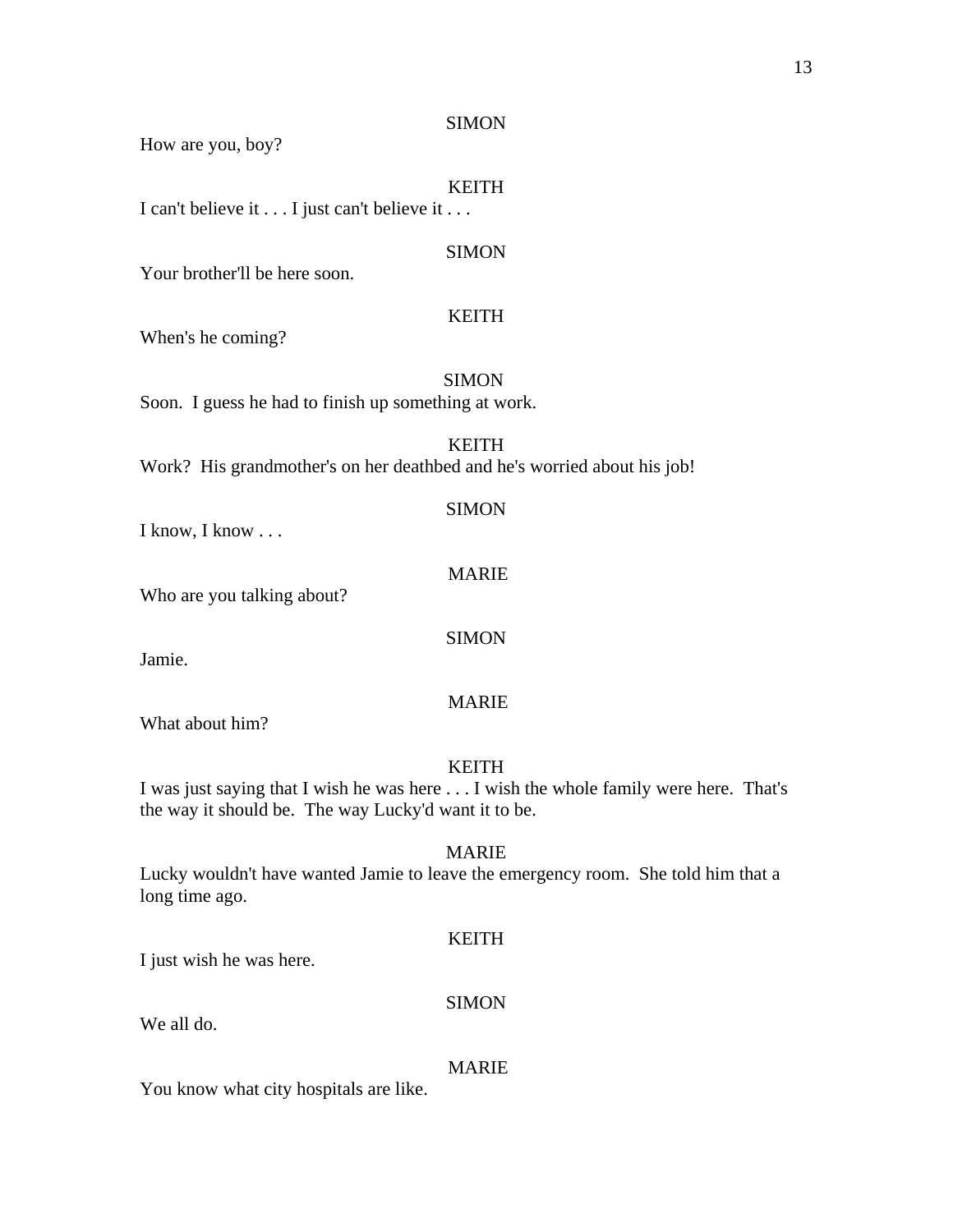#### KEITH

Why didn't he just leave his job. This is, after all, his grandmother. I'd hate to think that he didn't care enough to come for her.

# MARIE

You've never had a job where people put their life in your hands, have you?

# **SIMON**

Not exactly. But that doesn't mean that your jobs weren't important, Keith.

 (KEITH smiles at his uncle. There's a long, awkward pause, perhaps twenty or thirty seconds.)

LIA "Please spare me and show me the way back home."

#### SIMON

It's a sad day.

#### KEITH

Certainly is.

**SIMON** 

When did you say Caroline was coming, Marie.

#### KEITH

(Suddenly very anxious.)

Caroline?

#### MARIE

KEITH

Any minute.

Caroline? Here?

(Perhaps LIA sees that KEITH is nervous and laughs a little at him.)

#### MARIE

KEITH

Of course.

Oh.

 MARIE You said you wanted the whole family . . . looks like you'll get your wish.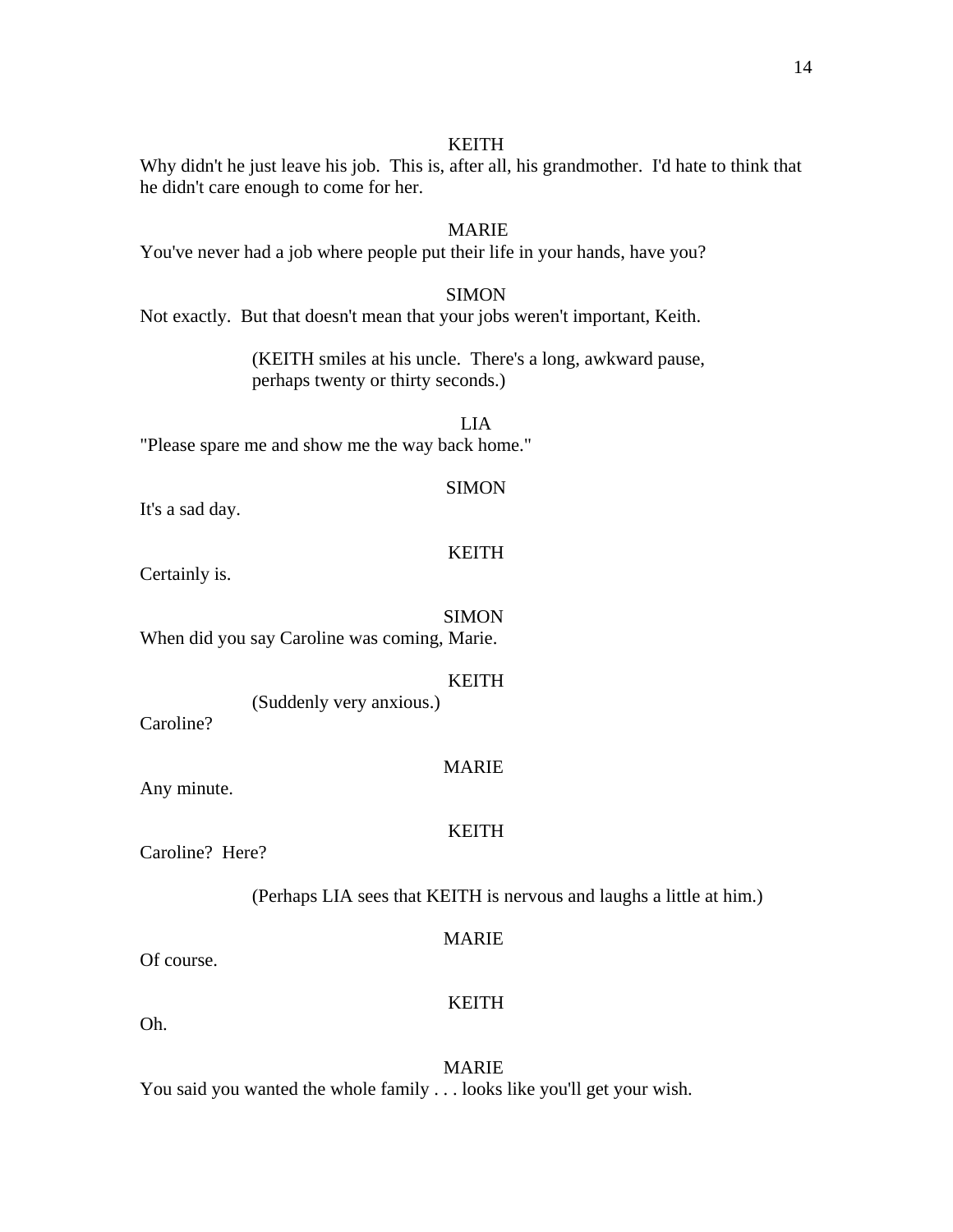#### KEITH

Well, I don't see how she can show her face. If she hadn't left in the first place Lucky never would've--

# SIMON

Caroline had nothing to do with it. She wasn't even here.

# KEITH

I know, that's exactly what--

# SIMON

Watch what you say about Caroline. I mean it.

(Pause.)

# KEITH

Sorry.

#### **SIMON**

Me too. I'm sorry, Keith. I'm just a little upset--

#### KEITH

I know, I know . . . it's got us all. Well . . . (He moves to hug SIMON, or shake his hand.) Good to see you, as always.

# **SIMON**

Why don't we go out for a beer sometime next week. Just you and me. Seems like I never see you!

#### KEITH

You know me, always keeping busy.

#### MARIE

Doing what?

#### KEITH

Well . . . I've been doing some work on the house . . .

# MARIE

What kind of work?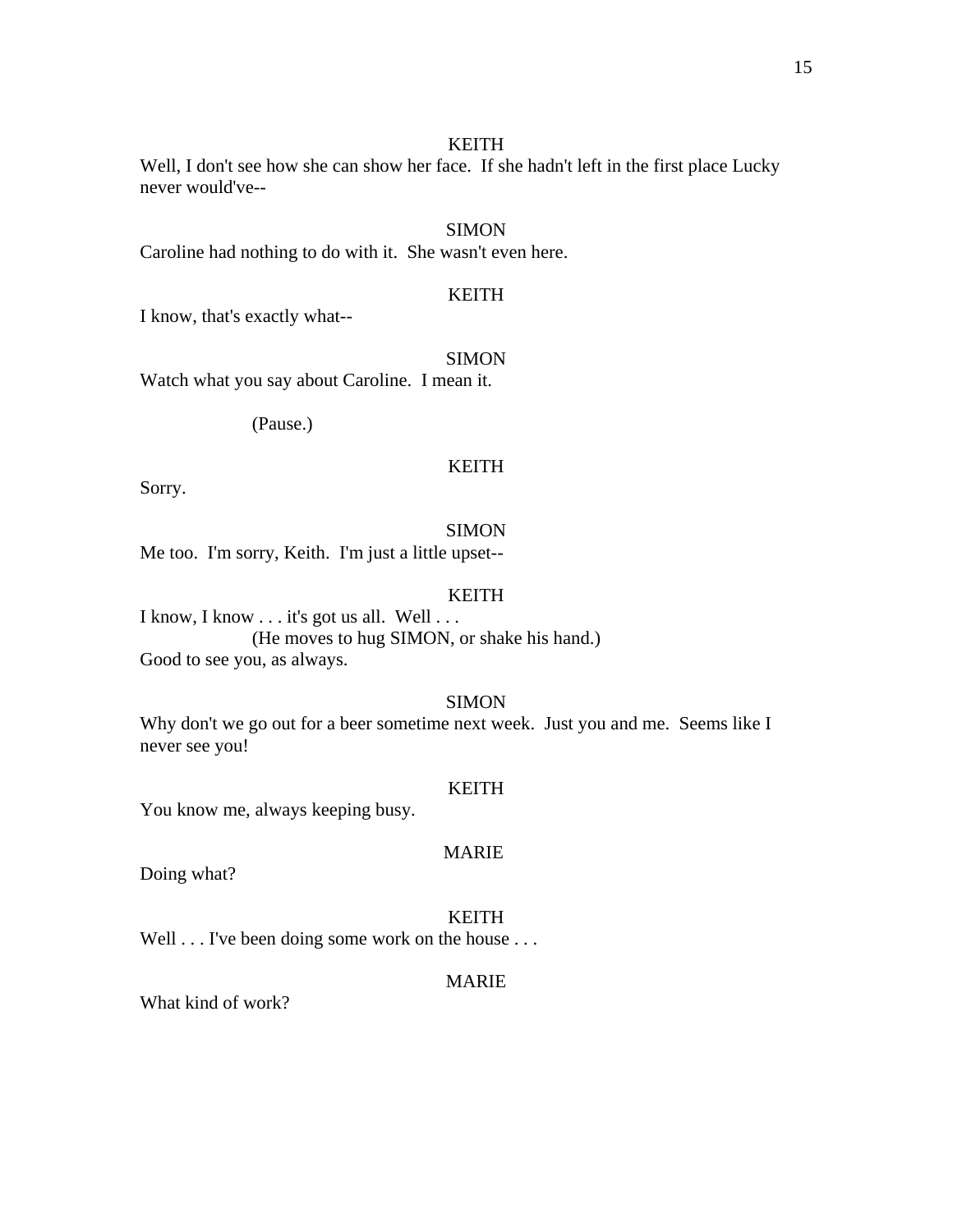# KEITH

This and that . . . You probably wouldn't understand.

# MARIE

Someday you'll have to explain it to me.

# (JAMIE enters.)

# LIA

"I must warn you," said the gull, "home does not exist ever since you left. But I suppose being part human, you are allowed to make mistakes."

#### KEITH

Jamie! Finally . . .

# JAMIE

(Distracted, concerned.)

How is she?

# LIA

Home . . ." he stretched out his long white wing and pointed towards the horizon, "is that way."

(SIMON motions to LUCKY. JAMIE runs to her.)

# KEITH

He's obviously disturbed by this. Poor guy.

# MARIE

Aren't we all.

#### **SIMON**

Well, I know you gotta run, kid.

# KEITH

**SIMON** 

Yeah. I really do. Take care everybody.

Call me next week.

#### KEITH

If I don't see you sooner.

**SIMON** 

Right.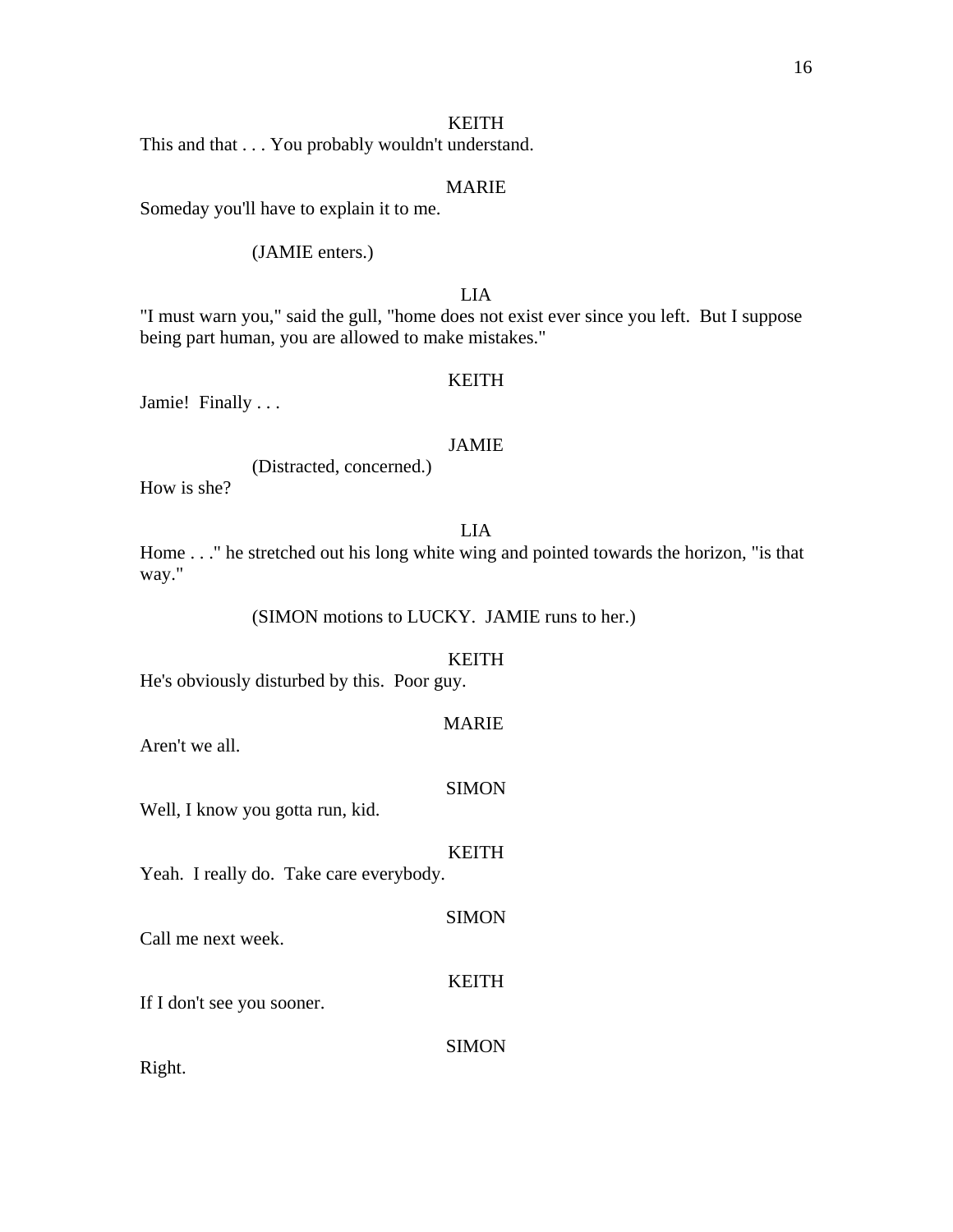# (KEITH exits.)

# MARIE

I hope Caroline gets here soon.

# SIMON

Me too.

# MARIE

Please sign the papers, Simon. While Jamie's in with Muma.

**SIMON** 

Is Caroline still with her boyfriend? What's his name . . . Michael?

#### MARIE

I don't know. Sign the papers.

# SIMON

 (Pause.) I think we need to talk about this.

# MARIE

We already did. Sign them.

#### **SIMON**

I'm not so sure we talked as much as I wanted us to.

# MARIE

We made an agreement. I put Muma's brownstone into a life estate for you, you sign this house over to me. Now, give me the key. That was the deal.

#### **SIMON**

I'm not so sure I remember that being the deal.

# MARIE

Of course it was. I don't know what difference it makes to you. The brownstone's worth a lot more than the beach house.

# **SIMON**

I know that.

# MARIE

And you've never liked this place.

# **SIMON**

But, it is still my house.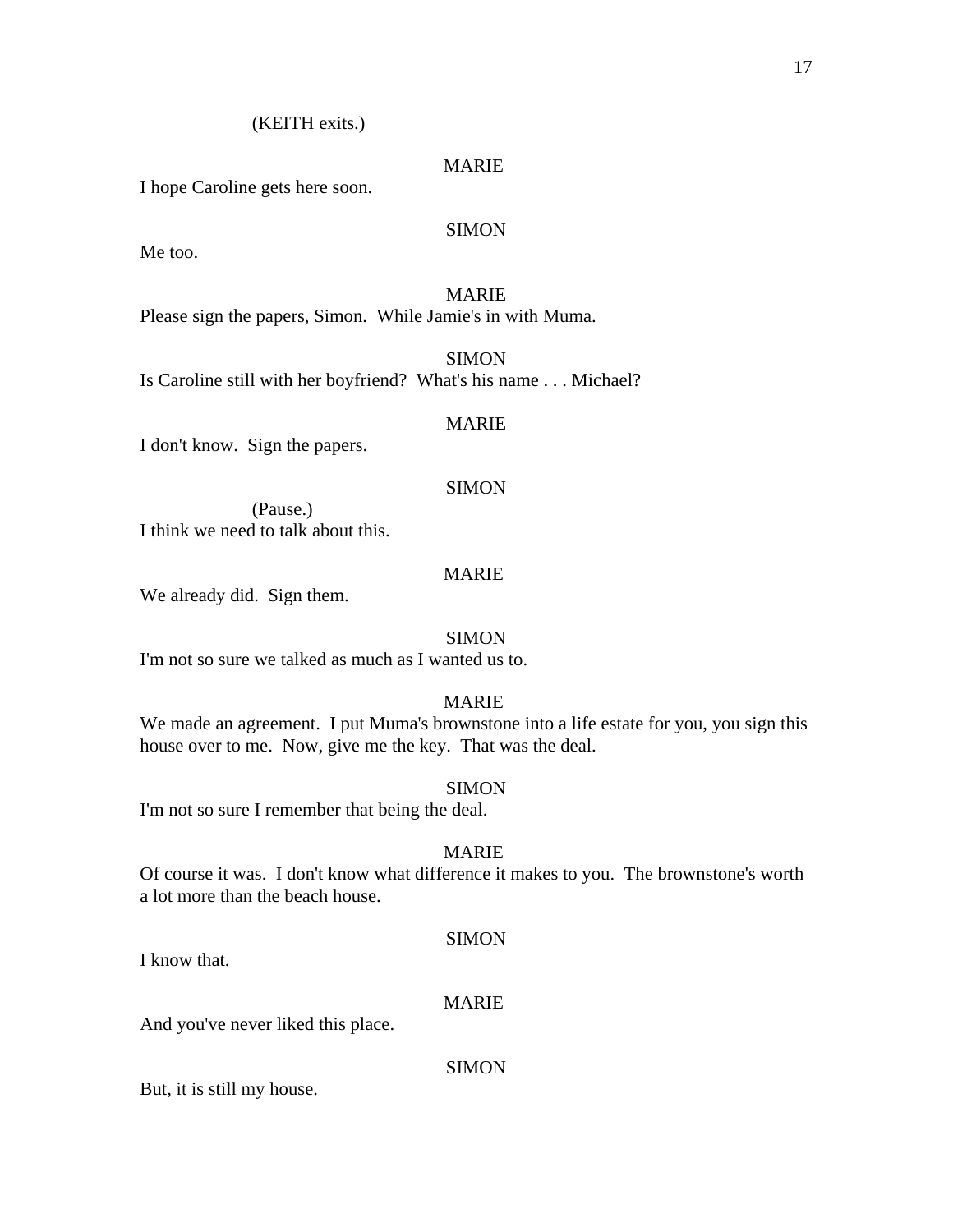# MARIE

Daddy willed it to you, but it was never your house.

# **SIMON**

Daddy trusted this house to me.

# MARIE

Daddy didn't want all of Muma's property left in her name, in case something should happen to her--

#### SIMON

Thanks to you, nothing's in her name now.

# MARIE And you agreed to sign the beach house over to me.

No. No, I didn't.

#### MARIE

SIMON

Of course you did.

# SIMON

No. I said, I'd sell it to you.

# MARIE

Sell it to me? How would I pay for it? My only asset was the brownstone, and I just signed that over to you!

| Which was your choice.   | <b>SIMON</b> |
|--------------------------|--------------|
| We had a deal.           | <b>MARIE</b> |
| My memory isn't so good. | <b>SIMON</b> |
| Don't do this, Simon.    | <b>MARIE</b> |

#### **SIMON**

Honestly, I think it's you who's screwed things up . . . In your head.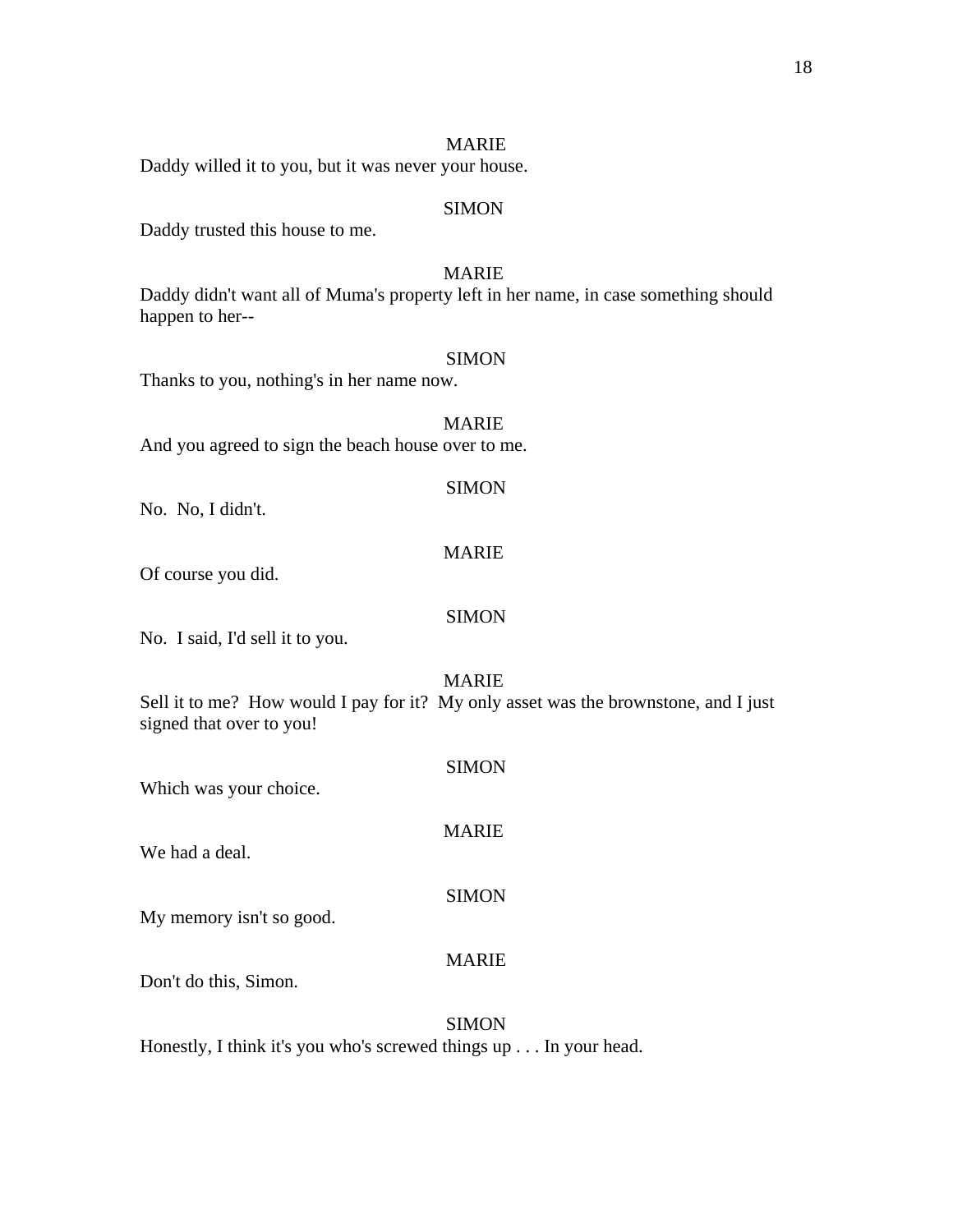#### MARIE

Muma is going to live. Do not do this to her!

 SIMON A guy could get a pretty penny for a house like this.

#### MARIE

She'd rather be dead than live without this house.

# **SIMON**

I always think that it's a shame when people allow material possessions to control their lives. Don't you?

# MARIE

Don't do it.

#### **SIMON**

I often pity those people. I really, really do.

# LIA

"I am not a fish. I am a woman."

 MARIE If you hate me, fine. But don't torture Muma this way.

| Muma is dead.    | <b>SIMON</b> |
|------------------|--------------|
| She is not dead! | <b>MARIE</b> |
| Yes. She is.     | <b>SIMON</b> |

No!

#### **SIMON**

MARIE

It's time for her to die, Marie. Face it.

 (SIMON quickly addresses JAMIE as though the conversation with MARIE did not happen.)

# "Please just spare me--"

#### LIA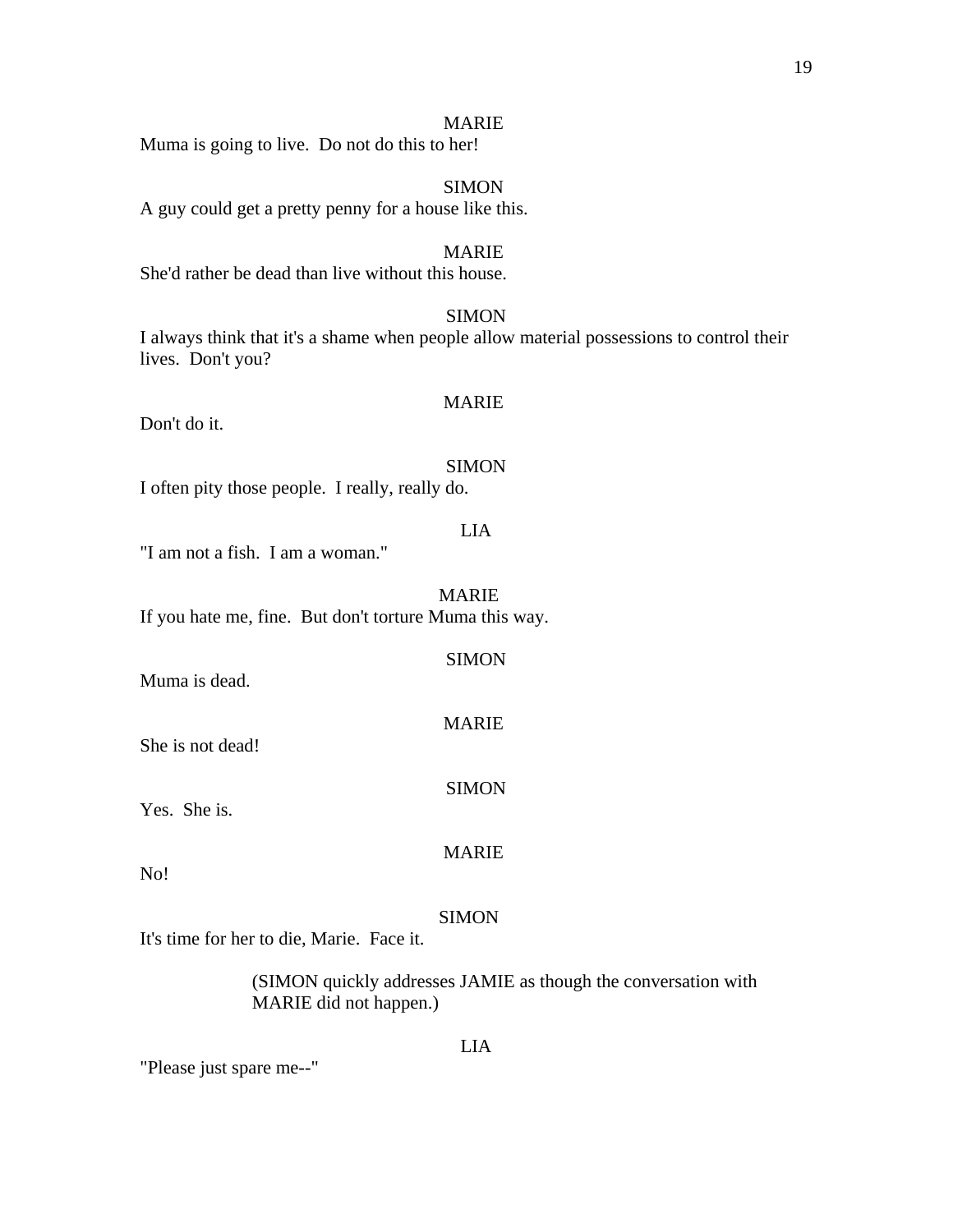How is she?

JAMIE

She looks like she's sleeping.

SIMON

Peacefully I hope.

(MARIE throws SIMON a look.)

JAMIE

Yes.

 SIMON Must be hard on you, Jamie. With your mother passing just a year ago.

# JAMIE

(Awkwardly.)

Yeah.

| Have you been getting along all right? | <b>SIMON</b> |
|----------------------------------------|--------------|
| Until now.                             | <b>JAMIE</b> |
| Good.                                  | <b>SIMON</b> |
| Are you okay, Auntie?                  | <b>JAMIE</b> |
|                                        | LIA          |

She saw all her lives pass by right in front of her.

# SIMON

Jamie, Auntie Marie and I are very tired. Would you mind waiting with Lucky, just in case something happens?

# JAMIE

Sure.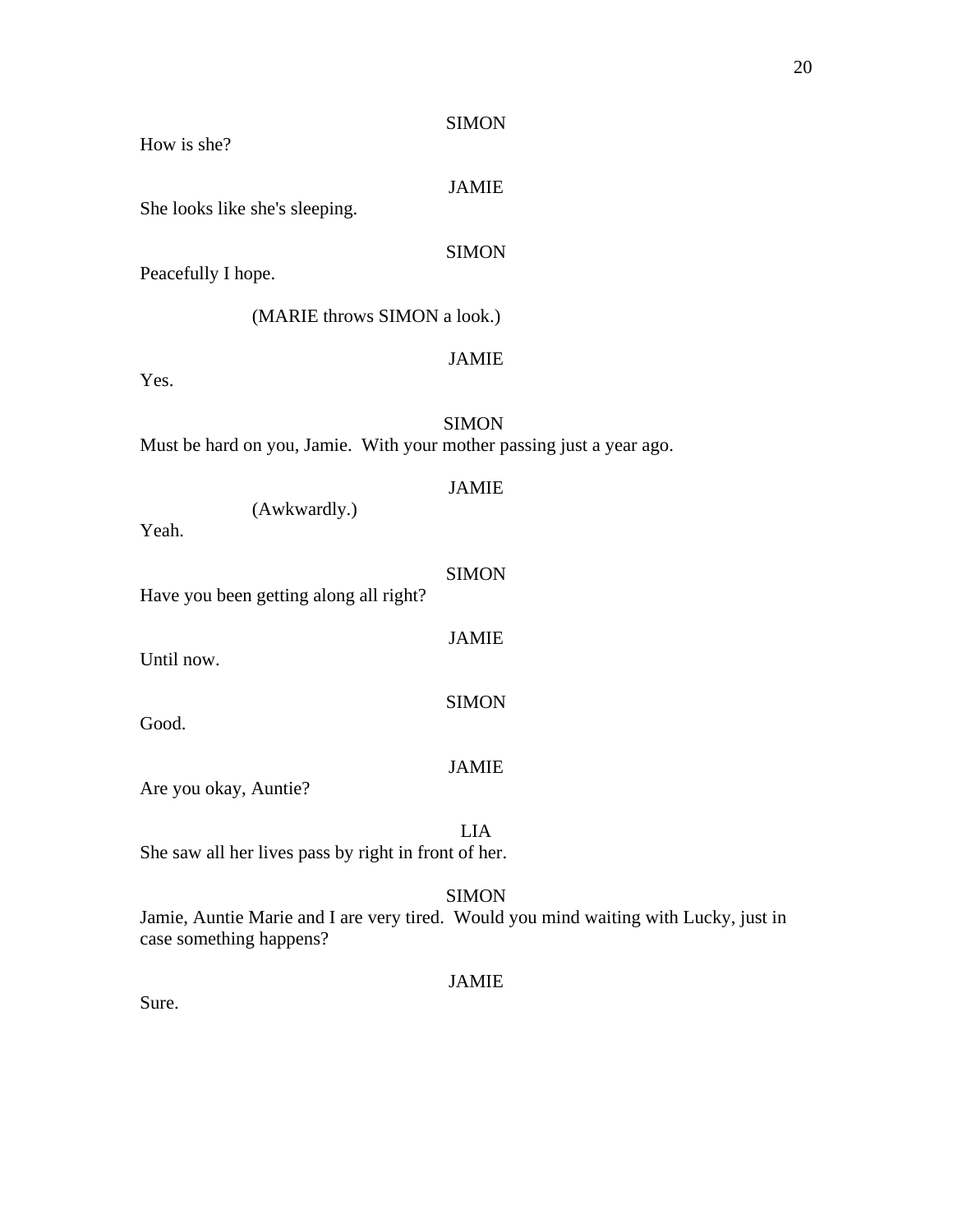#### LIA

What was to be, and what could have been.

#### (JAMIE disappears again.)

# MARIE

Sign the papers.

#### **SIMON**

Are you still on that?

# MARIE

We had a deal.

### SIMON

Our mother is dying and all you can think about is the house! I think you need to readjust your priorities, Marie.

#### MARIE

Muma is living. What will kill her is the thought that she no longer has a home. And I know you, Simon. You'll do anything to get rid of her.

#### SIMON

That's disgusting!

#### MARIE

If you sign the papers, you never have to see me or Muma for the rest of your life.

#### **SIMON**

Muma is dead, Marie.

# MARIE

No, she's not!

#### **SIMON**

And I'm not signing anything over to you.

(Beat.)

# MARIE

We had an agreement.

#### **SIMON**

You keep telling me we made an agreement, but I don't remember any such thing. Do you have any proof?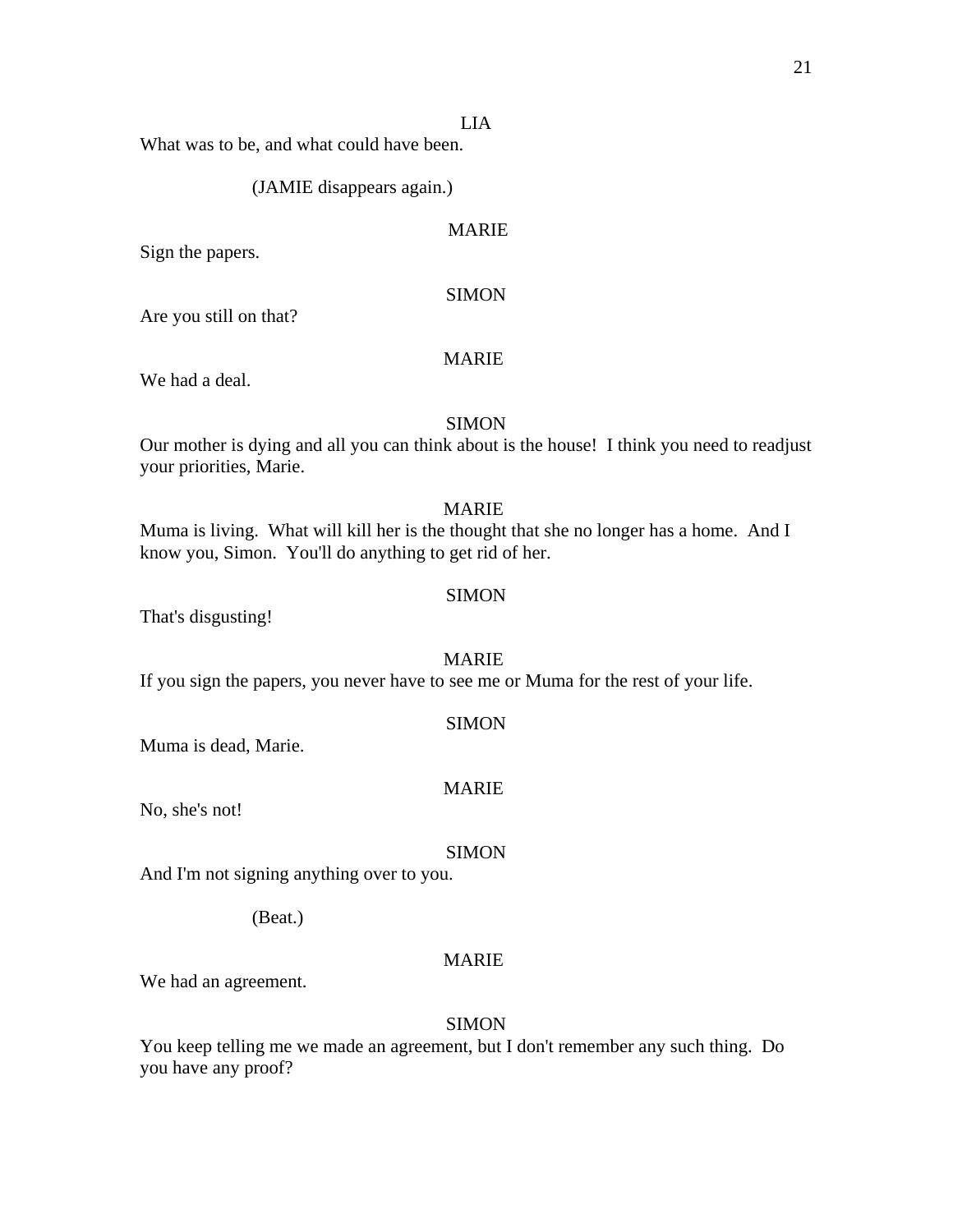#### MARIE

Proof? We agreed together! You were here! Why would I deliberately leave me and Muma without a dime! It makes no sense!

# **SIMON**

It makes the same amount of sense as Daddy leaving this house to me. He trusted me the most.

# MARIE

I'll kill you before I watch you kill our mother.

# SIMON

Some people just live too long, Marie.

### (As MARIE hurriedly exits.)

# LIA

A strong wave had thrown the water nymph mid-day onto shore. Her whole life she'd been cared for by the other ocean maidens, and never longed to discover the world known as the land. Suddenly she began to feel grief and loss through her transformation; her scales dissolved into flesh and legs appeared, then finally feet. And now that she was out in the open air, she found that she couldn't breathe. She could not have been on land for more than a moment and the water now seemed so very far away.

> (By the end of LIA's story, CAROLINE has entered. She has obviously seen a lot in her life, but has managed to retain some of her childlike innocence. CAROLINE's eyes lock with SIMON's. They stay that way for a while.)

#### CAROLINE

(Stoic, very serious.)

How is she?

#### SIMON

(Slightly defeated.)

It's not good, honey.

#### CAROLINE

Has she spoken? Asked for anyone?

#### SIMON

Not a word.

**CAROLINE** 

Where's my mother?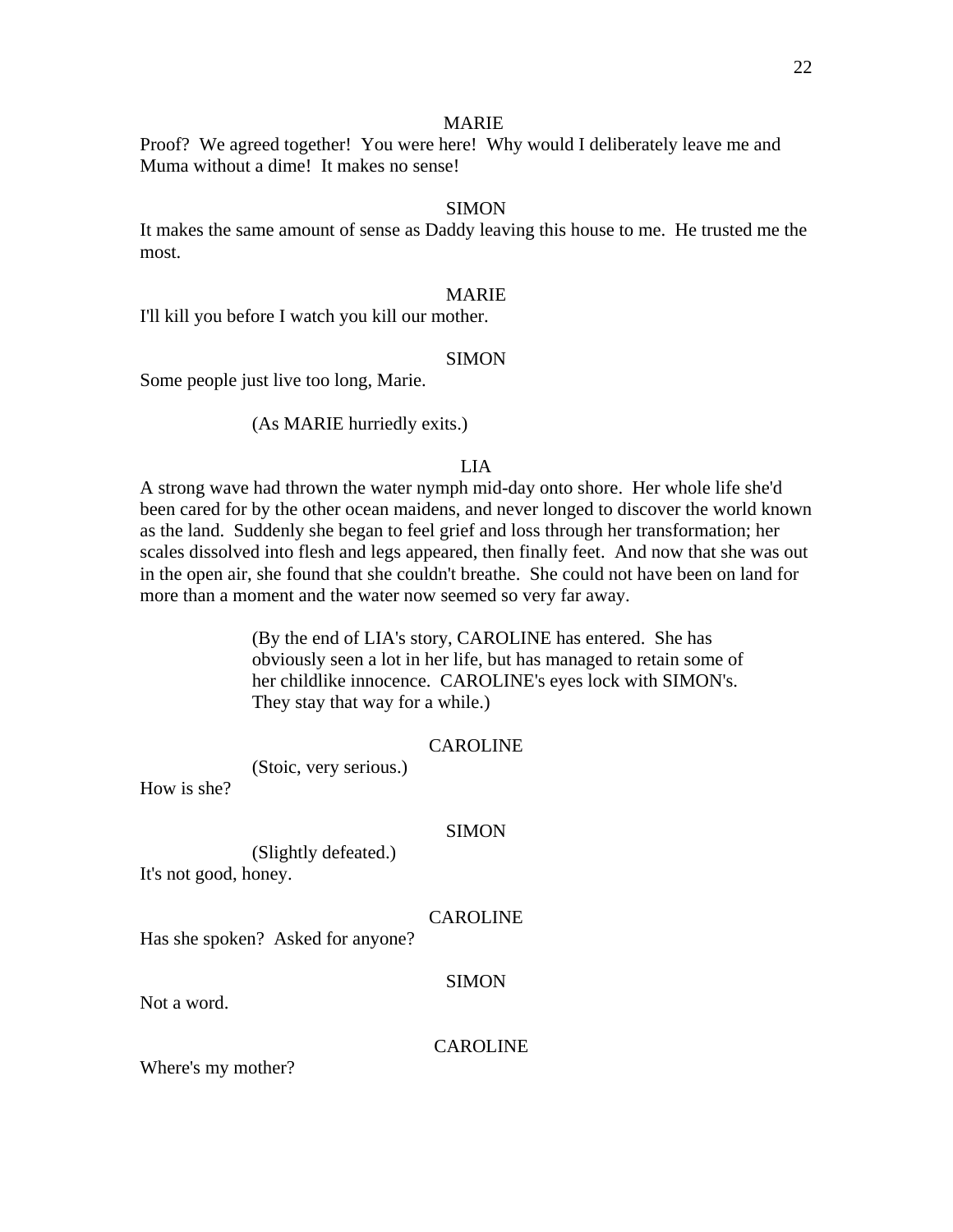Why don't we go down the beach, Caroline. Just you and me.

# (JAMIE enters. He and CAROLINE lock eyes.)

# LIA

But just then a young mariner appeared. In selfish delight she resigned to remain on land just a bit longer.

#### CAROLINE

 (Still distracted by JAMIE.) You don't have to stay, Uncle Simon. We'll look after Lucky.

#### SIMON

Well . . . If you really think I should go--

#### CAROLINE

Yes. Go.

# **SIMON**

I don't know if I feel right about it--

#### CAROLINE

Go. I'll let you know if anything changes.

#### JAMIE

Can I help--

#### SIMON

No. I'm fine.

 (He stands and looks endearingly to CAROLINE.) I've really missed you, Caroline. I bet you're not too big to sit on my lap.

# CAROLINE

(Lightheartedly.)

I'm all grown up now.

#### **SIMON**

You used to sit on my lap all the time.

#### CAROLINE

That was a long time ago.

#### (SIMON approaches her and gets very close to her face.)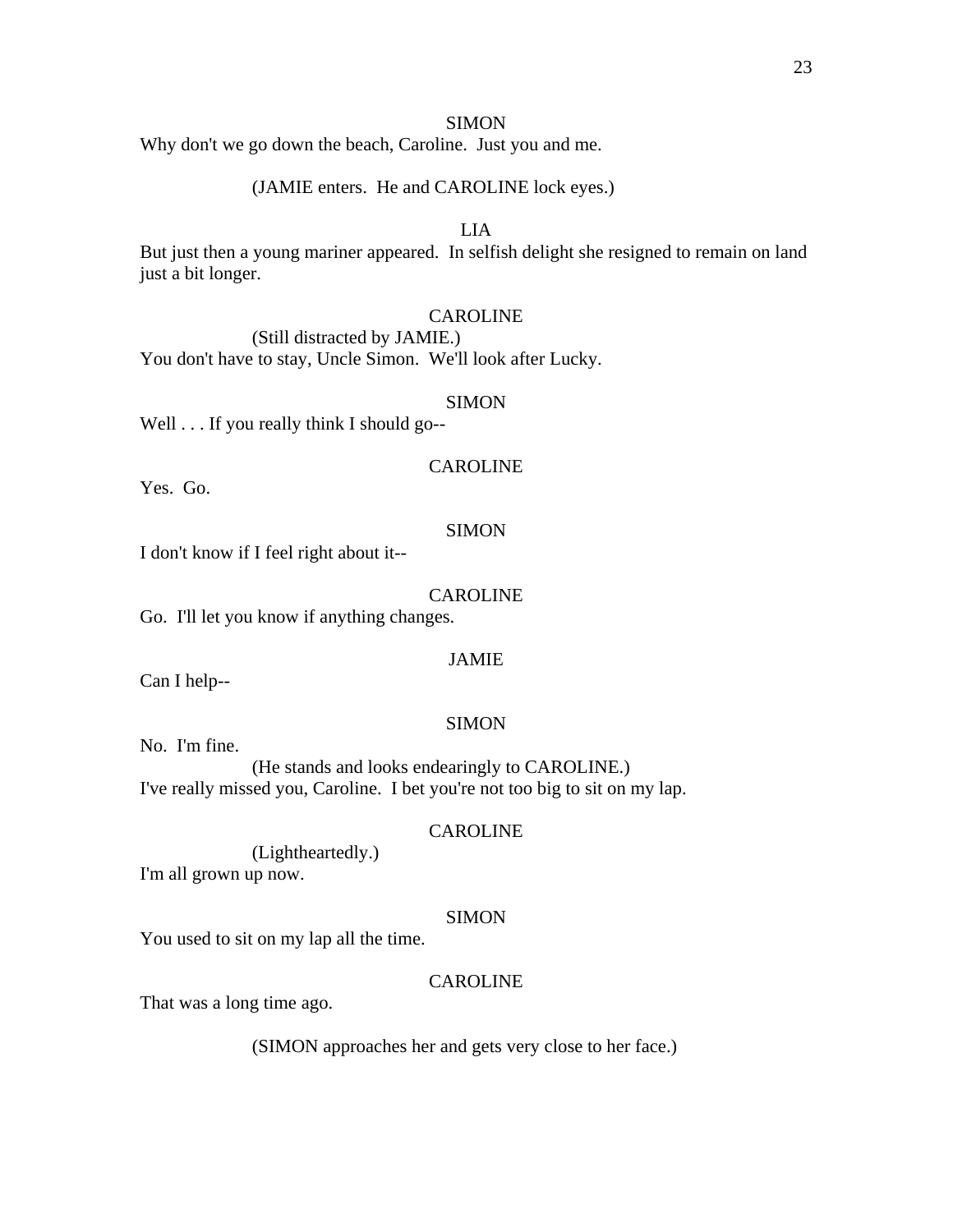What's this . . .

 (SIMON very slowly draws a coin out of CAROLINE's ear. CAROLINE can't help but being delighted by this.)

#### **SIMON**

Bet you didn't know you had a quarter in your ear! Do you still like to go to the movies, Caroline?

# CAROLINE

Sometimes.

# **SIMON**

Are you still with, Michael?

(The tone changes.)

#### CAROLINE

No.

# SIMON

Well, then, there's still a chance for me after all!

(CAROLINE smiles weakly.)

# SIMON Don't be down, Caroline. There's someone for everyone. Right Jamie?

JAMIE

So I've heard.

#### **SIMON**

Yeah. Me too.

#### JAMIE

No one's caught you yet, Uncle Simon.

# **SIMON**

No. No, that's true. And there's something to be said for the single's life, I'll tell you.

 (CAROLINE is obviously not listening, looking out at the water. JAMIE is watching her.)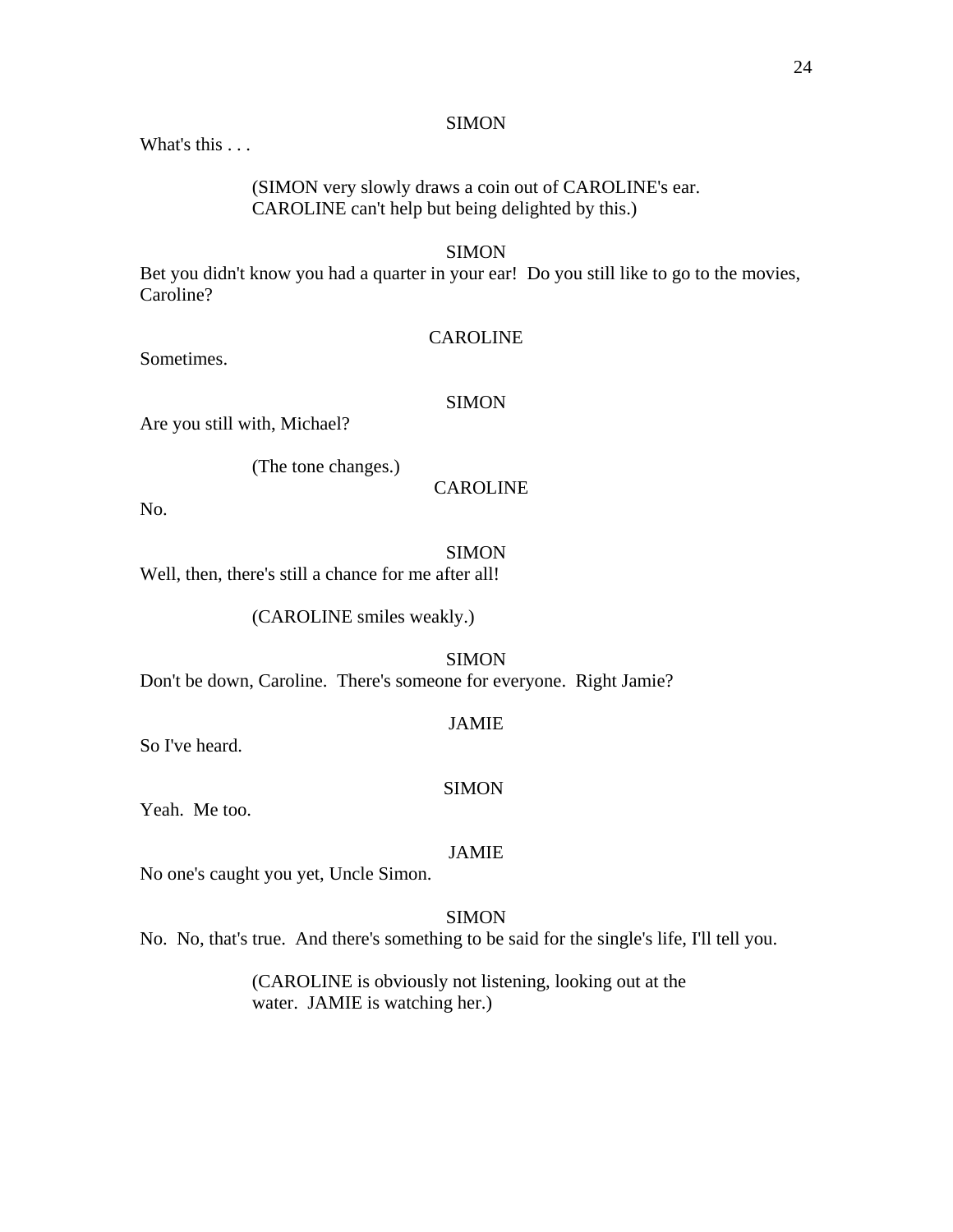Well, I guess I'll go. Take care, honey. (To JAMIE.) Don't let her stay up all night.

# JAMIE

 (Helping SIMON to his feet.) You think I can control her?

# **SIMON**

You two were always so close. Must be nice to have somebody who understands you. Look at that picture over there . . .

# (JAMIE and CAROLINE turn to look at a photo of them as children.)

# **SIMON**

Both of you couldn't have been more than five years old, and your already kissing each other right on the mouth. You kids were so funny. Nobody told you that cousins didn't do that sort of thing.

> (SIMON finds humor in this. JAMIE chuckles awkwardly. CAROLINE is looking out at the water.)

#### **SIMON**

Well . . . Goodnight, kids.

# JAMIE

Goodnight, Uncle Simon.

 (SIMON is out of the scene. JAMIE turns his attention to CAROLINE.)

#### JAMIE

Do you want to see her?

#### CAROLINE

She knows I'm here.

(Beat.)

# JAMIE

How are you?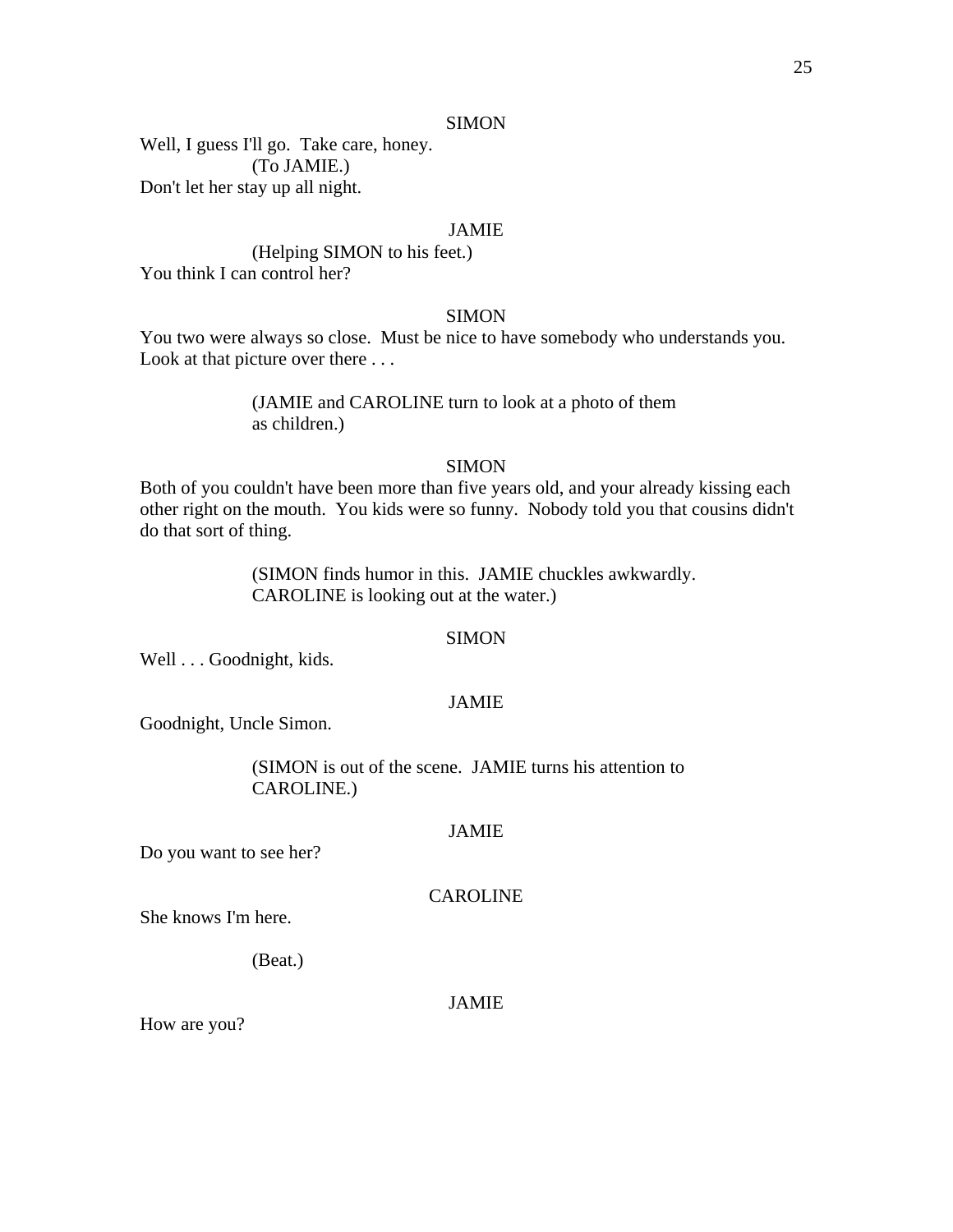# CAROLINE

(She nods her head assuredly.)

You?

# JAMIE

Same. (Beat.) I just wish she'd wake up.

# CAROLINE

She wishes you'd come by more. She's lonely. (Slight pause.) Did you go by your mom's grave today?

# JAMIE

This morning.

# CAROLINE

 (Slight pause.) Are you okay. With today . . . Being here . . .

#### JAMIE

Now that you're here.

#### CAROLINE

Where's my mother?

#### JAMIE

I guess she went down the beach.

# CAROLINE

 (Quietly.) Something's wrong.

#### JAMIE

Maybe she just went for a walk.

# CAROLINE

(Knowingly.)

No.

#### JAMIE

Where have you been, Caroline?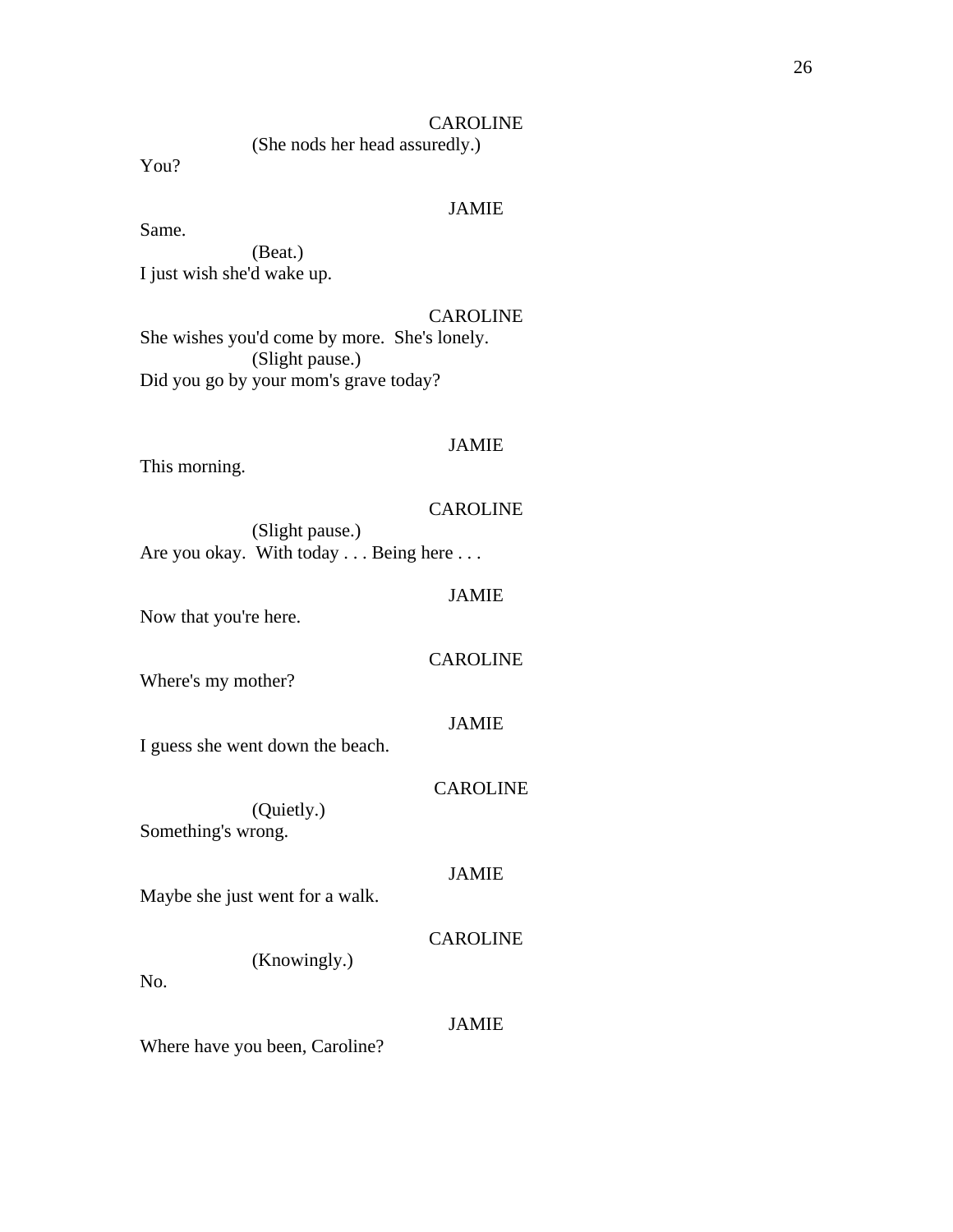| <b>CAROLINE</b><br>All over.                                                                                |
|-------------------------------------------------------------------------------------------------------------|
| <b>JAMIE</b><br>Michael?                                                                                    |
| (Pause. She looks at JAMIE. Then, shakes her head "no".)                                                    |
| <b>JAMIE</b><br>What happened?                                                                              |
| <b>CAROLINE</b><br>It's over.                                                                               |
| <b>JAMIE</b><br>Why?                                                                                        |
| <b>CAROLINE</b><br>It's over.                                                                               |
| <b>JAMIE</b><br>I'm sorry.                                                                                  |
| <b>CAROLINE</b><br>Are you?                                                                                 |
| <b>JAMIE</b>                                                                                                |
| Yeah. I am.<br><b>CAROLINE</b>                                                                              |
| Huh. Funny.<br>JAMIE                                                                                        |
| What?                                                                                                       |
| <b>CAROLINE</b><br>Me and you always meeting like this. It's funny.                                         |
| <b>JAMIE</b><br>Funny is not the word for it.                                                               |
| <b>CAROLINE</b><br>I think it's funny that Uncle Simon brought up the picture. That's how I always remember |

us.

27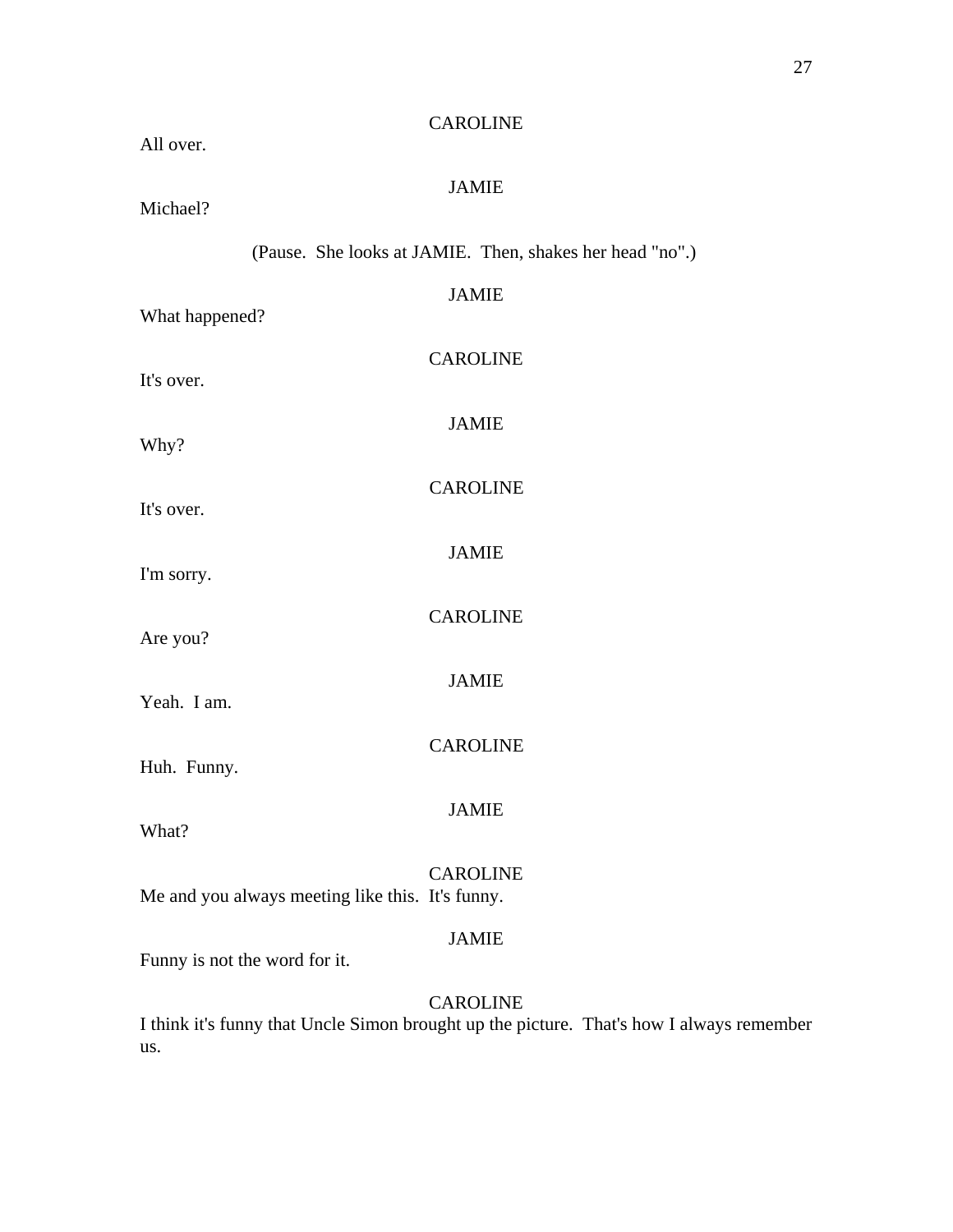|                                         | <b>JAMIE</b>    |
|-----------------------------------------|-----------------|
| Yeah.<br>(Long pause.)                  |                 |
| Do you want to talk about it?           |                 |
| Not really.                             | <b>CAROLINE</b> |
| Okay.                                   | <b>JAMIE</b>    |
| Is there really anything to talk about? | <b>CAROLINE</b> |
| I think there is.                       | <b>JAMIE</b>    |
| Then let's talk.                        | <b>CAROLINE</b> |
| I don't know what to say to you.        | <b>JAMIE</b>    |
| I can tell.                             | <b>CAROLINE</b> |
| I don't know if this is the right time. | <b>JAMIE</b>    |
| Or place.                               | <b>CAROLINE</b> |
| (She moves toward him.)                 |                 |
| Is Michael really gone?                 | <b>JAMIE</b>    |
| Does it matter?                         | <b>CAROLINE</b> |
| No.                                     | <b>JAMIE</b>    |
| Then why did you ask?                   | <b>CAROLINE</b> |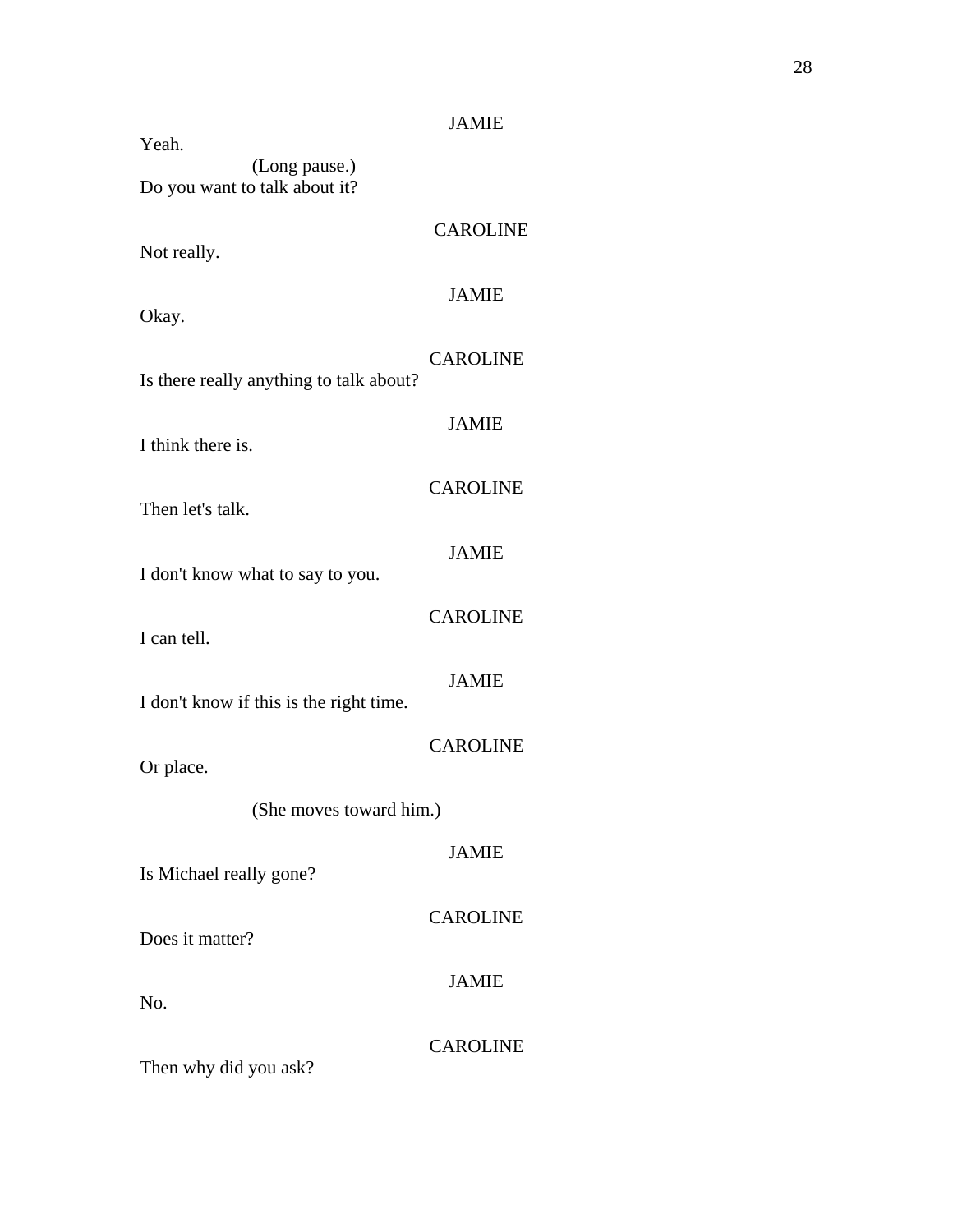# JAMIE

I don't know.

# CAROLINE

(Smiles.)

You're so nervous.

# JAMIE

 (He pushes her away, playfully.) C'mon, Caroline.

# CAROLINE

The summer wasn't the same without you--

# JAMIE We could go to a judge. We could go to a judge and ask him if he'd let us get married.

# CAROLINE

Married?

 (Beat.) I thought we went through this--

#### JAMIE

JAMIE

It's time, Caroline.

CAROLINE Tell me you understand, Jamie. We will never get married. Tell me you understand.

| (Beat.)<br>Why?             | JANIL           |
|-----------------------------|-----------------|
| Lucky.                      | <b>CAROLINE</b> |
| $Right \ldots$              | <b>JAMIE</b>    |
| And she isn't going to die. | <b>CAROLINE</b> |
| No, she won't die.          | <b>JAMIE</b>    |

 CAROLINE She won't die. And I won't leave her until she's well.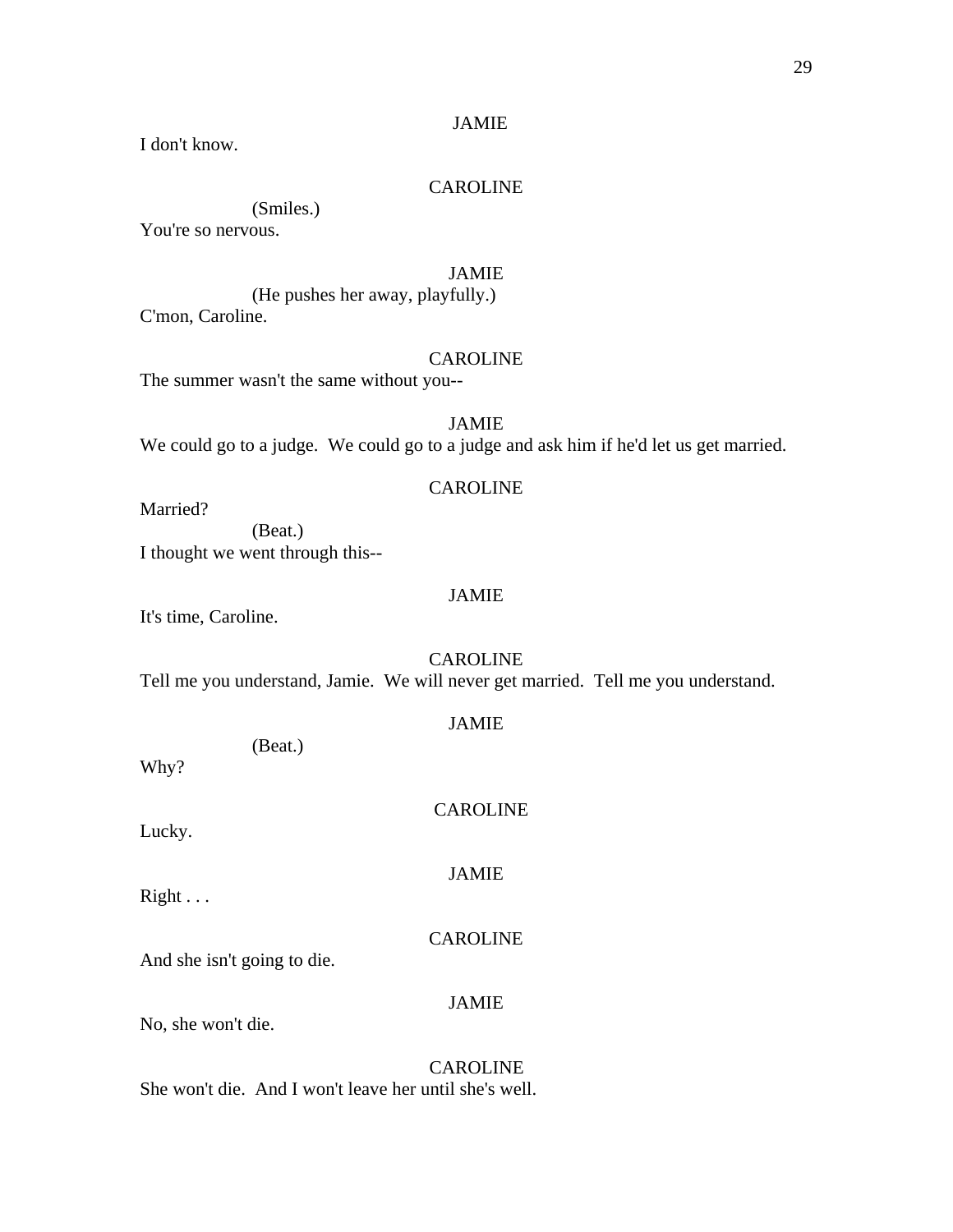#### JAMIE

She'll be fine. I know it. (Pause.) What are your plans. Now that Michael's no longer a plan.

# CAROLINE

I don't know. (Pause.) When Lucky gets better . . .

# JAMIE

And she will.

#### CAROLINE

I'll see what she wants me to do. If she wants me to stay around, I will.

# JAMIE

That sounds like a plan. (Slight pause.) What happened with Michael?

#### **CAROLINE**

Nothing. That's why we aren't together.

 (They move to kiss. MARIE enters, which stops them CAROLINE and her mother look to each other, but say nothing. They have a long, silent moment before either speaks.)

#### MARIE

Jamie, why don't you take a walk down the beach.

#### JAMIE

I need to be here in case--

#### CAROLINE

Go ahead, Jamie.

 (JAMIE exits. CAROLINE looks at MARIE for a moment, silently asking the question, "What happened to Lucky?")

#### MARIE

I found her. She was laying by her bed.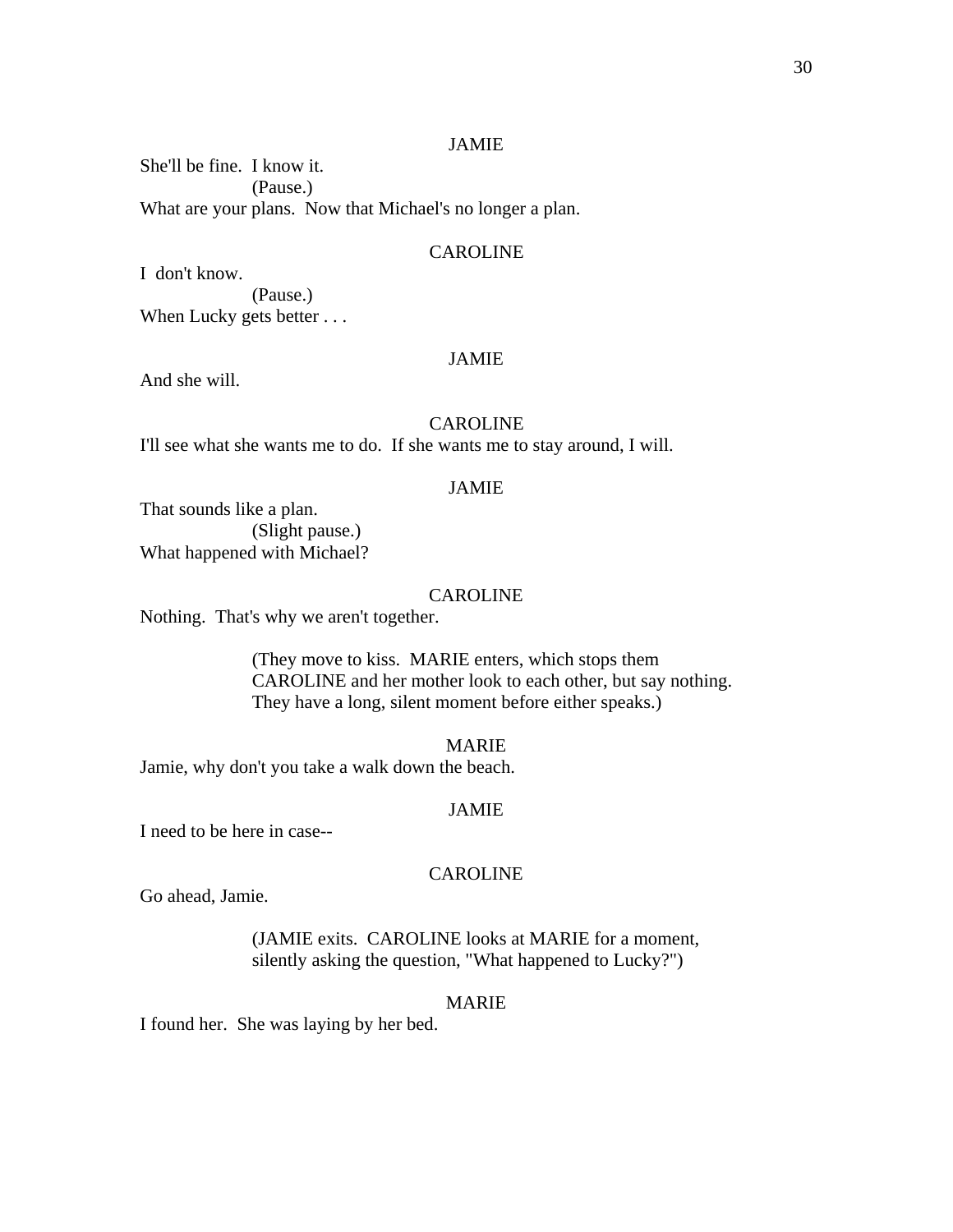| <b>CAROLINE</b>                                          |
|----------------------------------------------------------|
| <b>MARIE</b>                                             |
| <b>CAROLINE</b>                                          |
| <b>MARIE</b>                                             |
| <b>CAROLINE</b>                                          |
| <b>MARIE</b>                                             |
| <b>CAROLINE</b><br>Lucky would tell us when it was time. |
| <b>MARIE</b>                                             |
| <b>CAROLINE</b>                                          |
| <b>MARIE</b>                                             |
| <b>CAROLINE</b>                                          |
| <b>MARIE</b>                                             |
| <b>CAROLINE</b>                                          |
| <b>SIMON</b>                                             |
|                                                          |

 (From his chair, downstage.) Caroline! Caroline! Come sit by me, honey.

MARIE

It's the worst you could possibly imagine. Worse than anything you've already seen.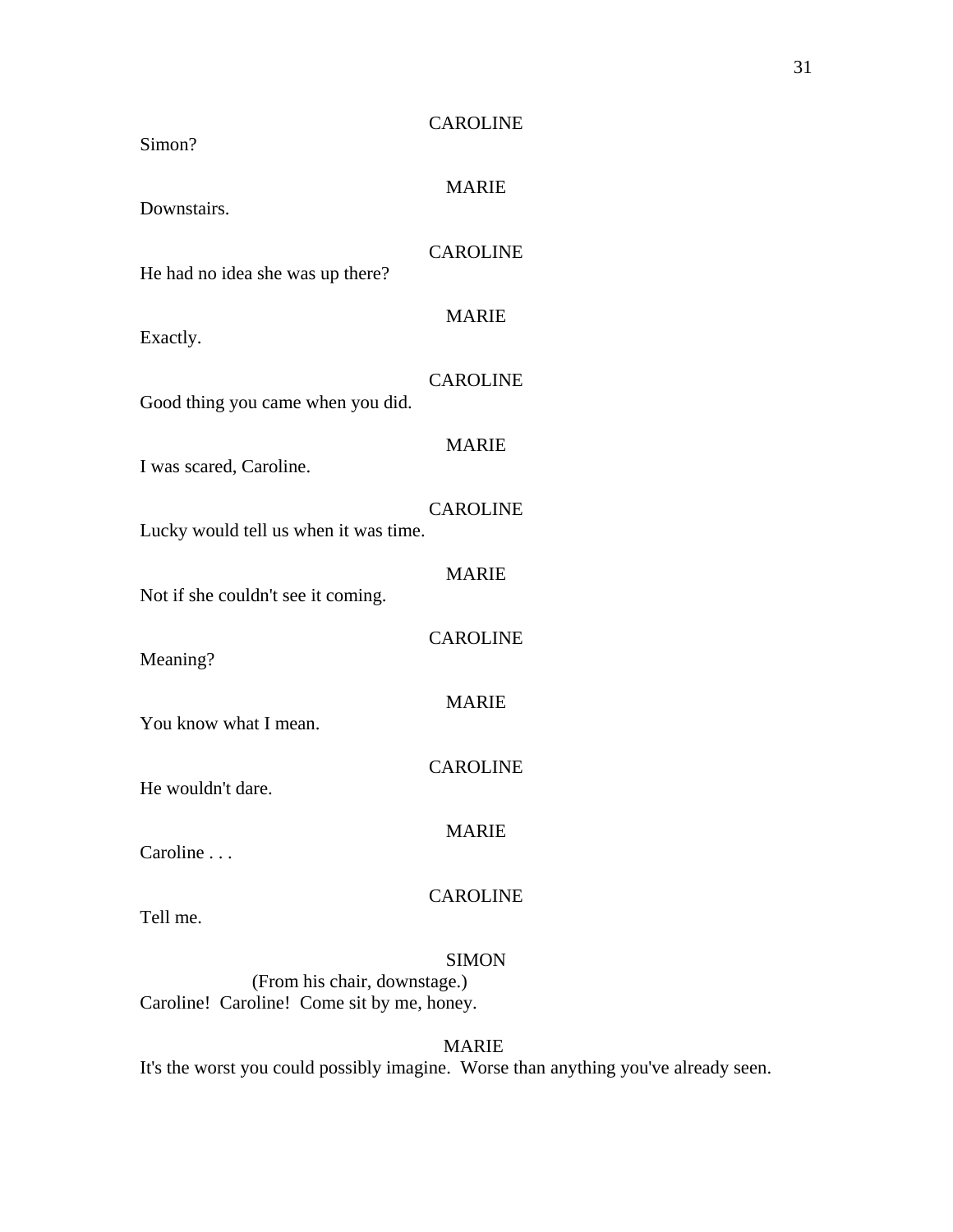Caroline . . . Come here, sweetheart.

# CAROLINE

Keith wasn't here, was he?

# MARIE

He put on quite a show. You missed it.

#### CAROLINE

I know it well, believe me.

#### MARIE

Simon won't sign the house over to me.

CAROLINE Offer him some money. He'll do anything for money.

**SIMON** Sing me a song, Caroline. I know you like to sing.

# MARIE

I offered him the brownstone.

#### CAROLINE

What did he say?

# SIMON So you get the beach house and I get the brownstone . . . seems like a fair deal to me.

#### MARIE

He took it.

# CAROLINE

And?

**SIMON** Remember that story I told you, about the fox and the grapes?

# MARIE

He sucked me in.

#### CAROLINE

You trusted him?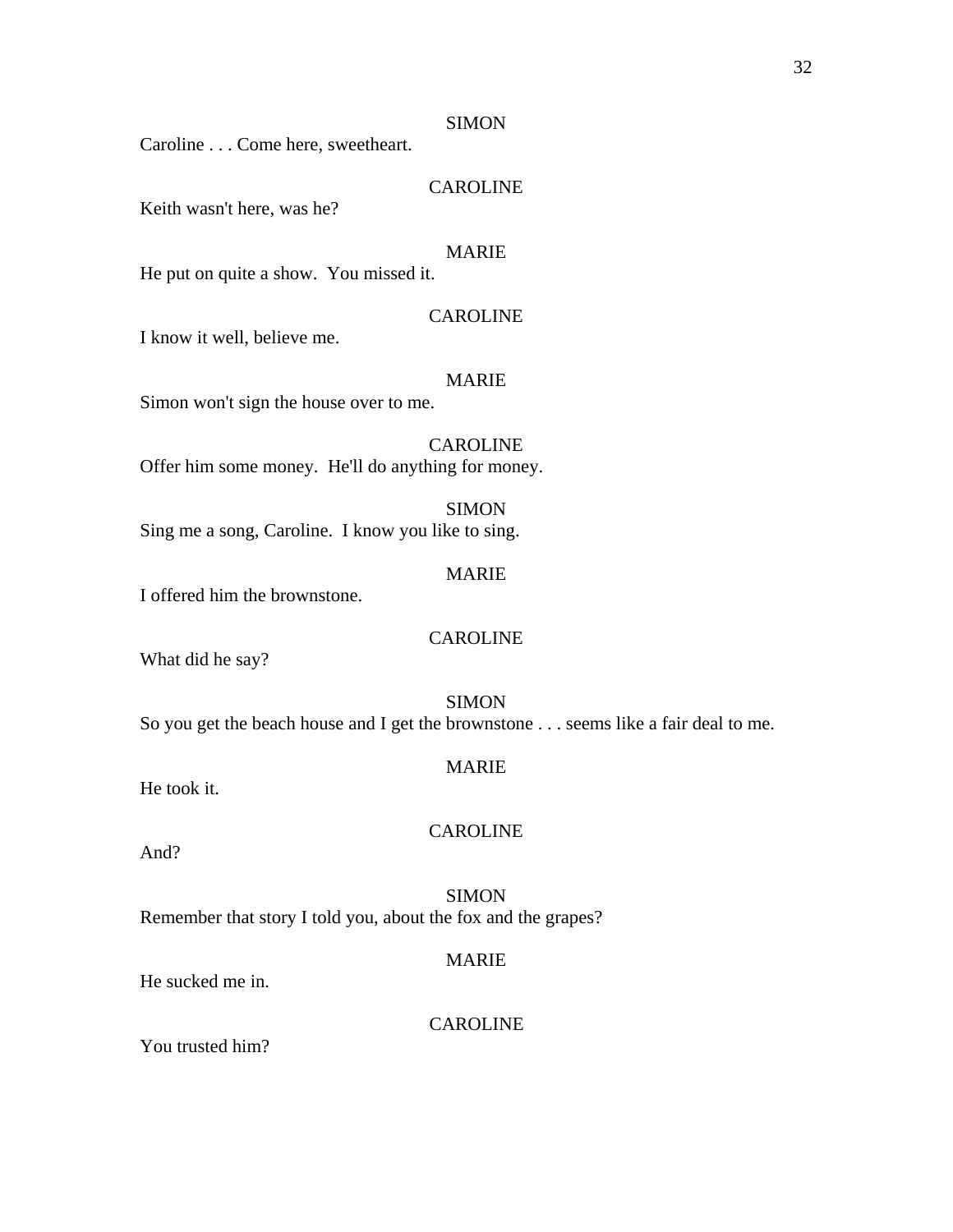# MARIE

I had no choice. I was desperate.

# CAROLINE

Mummy, no.

MARIE You weren't here. And I was afraid we'd lose Lucky--

#### CAROLINE

I don't believe this.

# MARIE

Simon's going to sell the house. I know it.

#### CAROLINE

That won't happen.

# MARIE

We need to take care of it somehow.

#### SIMON

Once upon a time, long, long ago, there lived an old, grey fox--

(CAROLINE suddenly gets an idea.)

# CAROLINE

I think it's time for things to be put right. Don't you?

 (The two women look at each other for a moment, good and hard.)

#### MARIE

You mean . . .

#### CAROLINE

All things return to their proper place. (Beat.) Will you help me?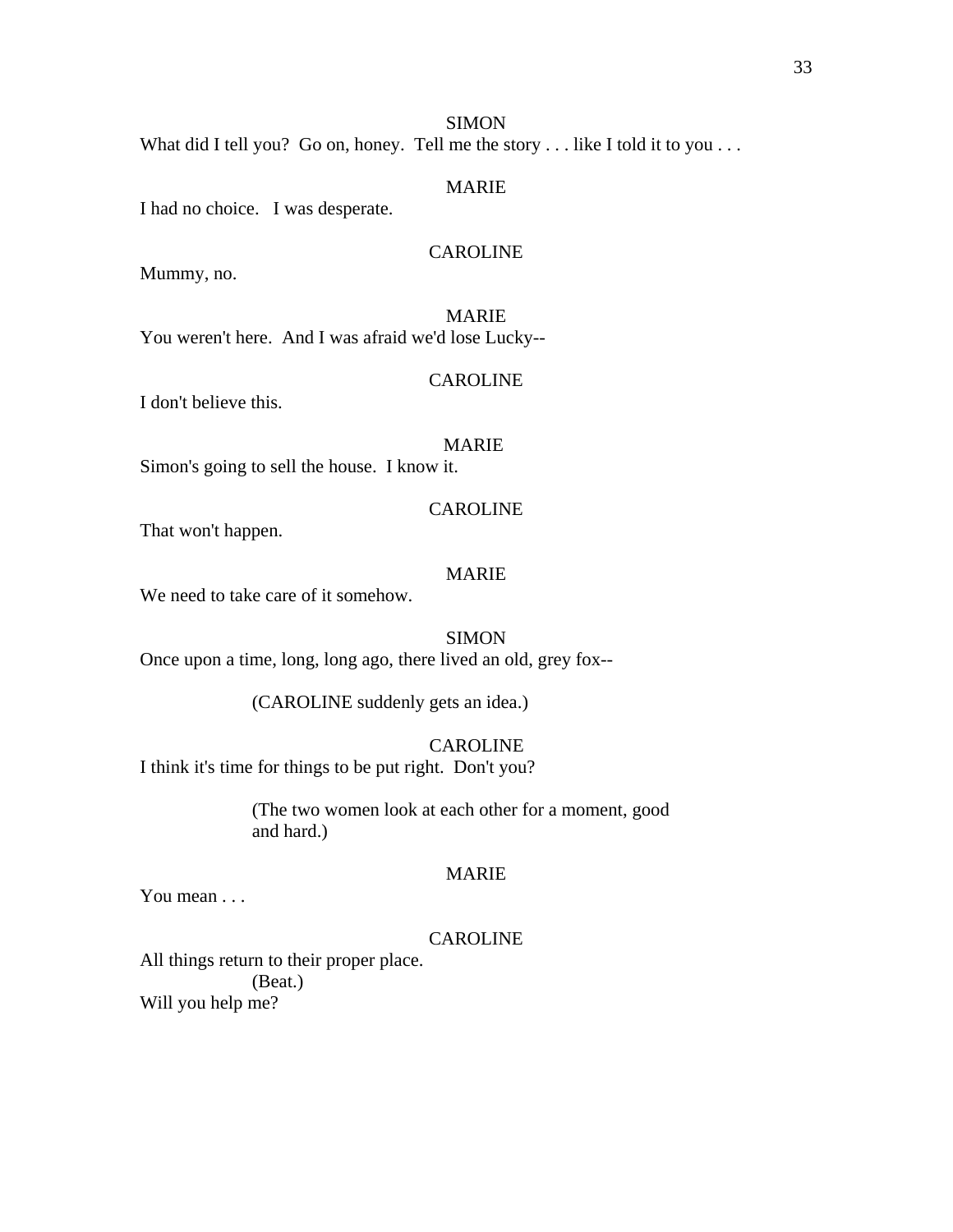#### LIA

Years before he had captured her by grasping her by the hair and pulling her to shore. Captivated by her beauty, he succeeded in marrying her and forcing her to bear his children. And though many years had past, and she faithfully remained on land, each day he would awake to the same fear that the night would seduce her and he would have lost her to the sea. And as even more years past, and she had done more time on shore, he began to finally realize that his lady from the sea was never really his to possess, and that mermaids are faithful to no one, except the mystery of the deep, blue ocean.

> (A woman in the distance is laughing. There is the strong sound of wind surrounding the house as the lights dim. The wind continues through the pass of time. It is later that evening. We hear KEITH calling from off stage.)

#### **KEITH**

Uncle Simon? Are you there? It's Keith. I thought you might like some company.

(SIMON is trying to stand up and is struggling.)

#### **KEITH**

Let me help you, Uncle Simon.

(KEITH helps him back into his chair.)

#### **SIMON**

Thanks, Keith. You know I can't get around too well anymore . . . my legs are really bad.

#### KEITH

I know. I'm sorry. Isn't there anything you can take?

#### SIMON

(Shakes his head.)

It's killing me.

#### KEITH

Well, anything you need . . . You just ask.

#### **SIMON**

Thanks. It's good to see you. You know, Jamie used to come around a lot, but not now. Do you think it's the graveyard shift that does it to him, or ...

#### KEITH

I really don't know. I mean, how much could he be working? I guess that probably came out pretty judgmental . . . I take it back. I'm sure Jamie's working really long hours--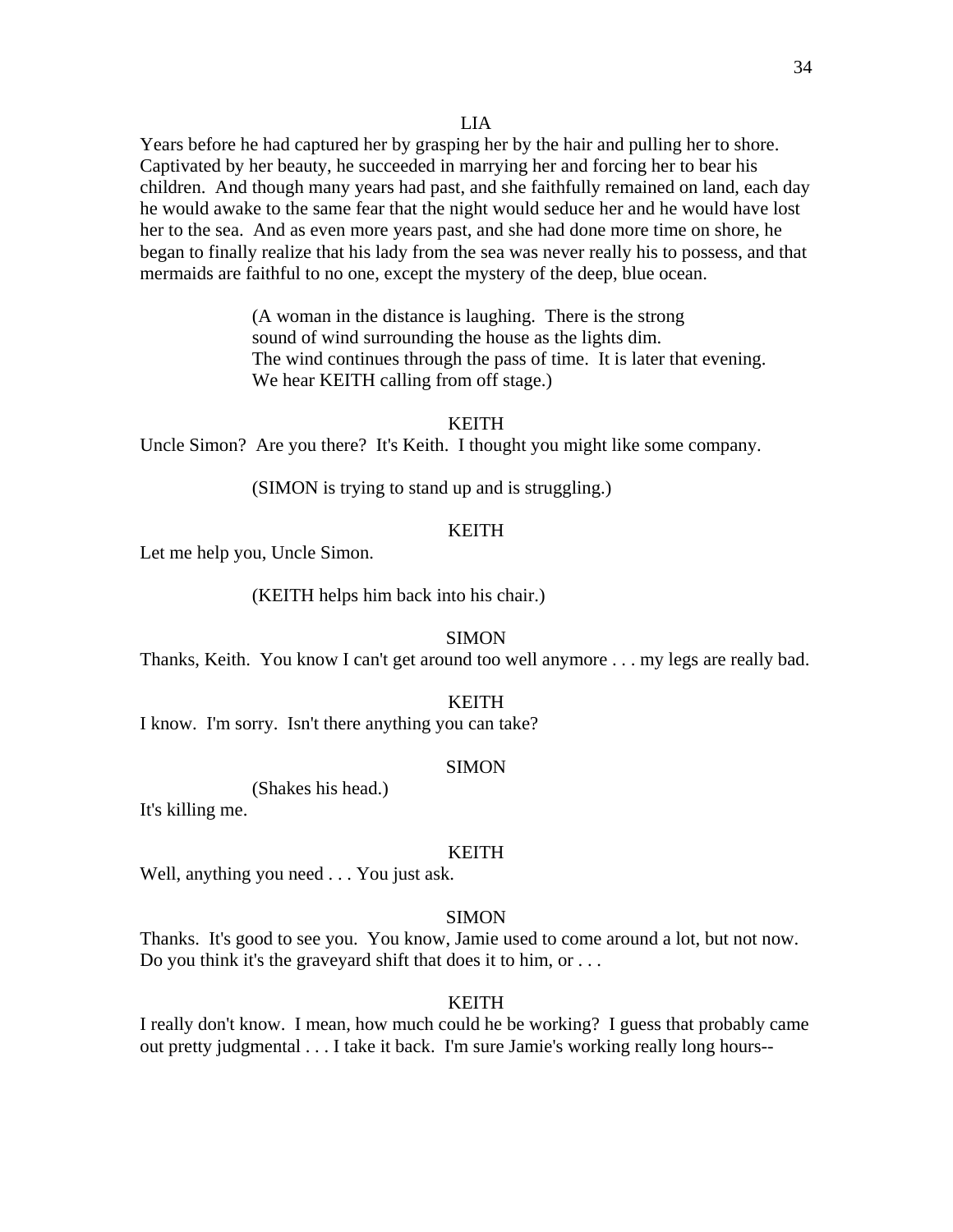No. Say what you were going to say, Keith.

# KEITH

I just don't get him. So maybe he's working a lot . . . Even so, he hasn't been around in a while. Has he?

# SIMON

No. You're right. I don't remember the last time he was here.

# KEITH

It was a while ago. I'm not trying to badmouth him or anything--

#### SIMON

No, no. It doesn't seem like that at all.

# KEITH

All I'm saying is that he really needs to get his priorities straight. He's just been throwing himself into his job since our mother died.

#### SIMON

People react to death in strange ways. Look at your Aunt Marie. Now, I'm not one to badmouth my sister any more than you are to badmouth your brother--

#### **KEITH**

Oh, I know you wouldn't--

#### SIMON

But I don't know if she ever grieved for your mother. I'm not saying she didn't love her--

KEITH

**SIMON** 

#### Of course not.

But I don't think she ever grieved.

#### KEITH

She and Lucky haven't left the beach house since.

#### **SIMON**

That's not grieving.

#### KEITH

No?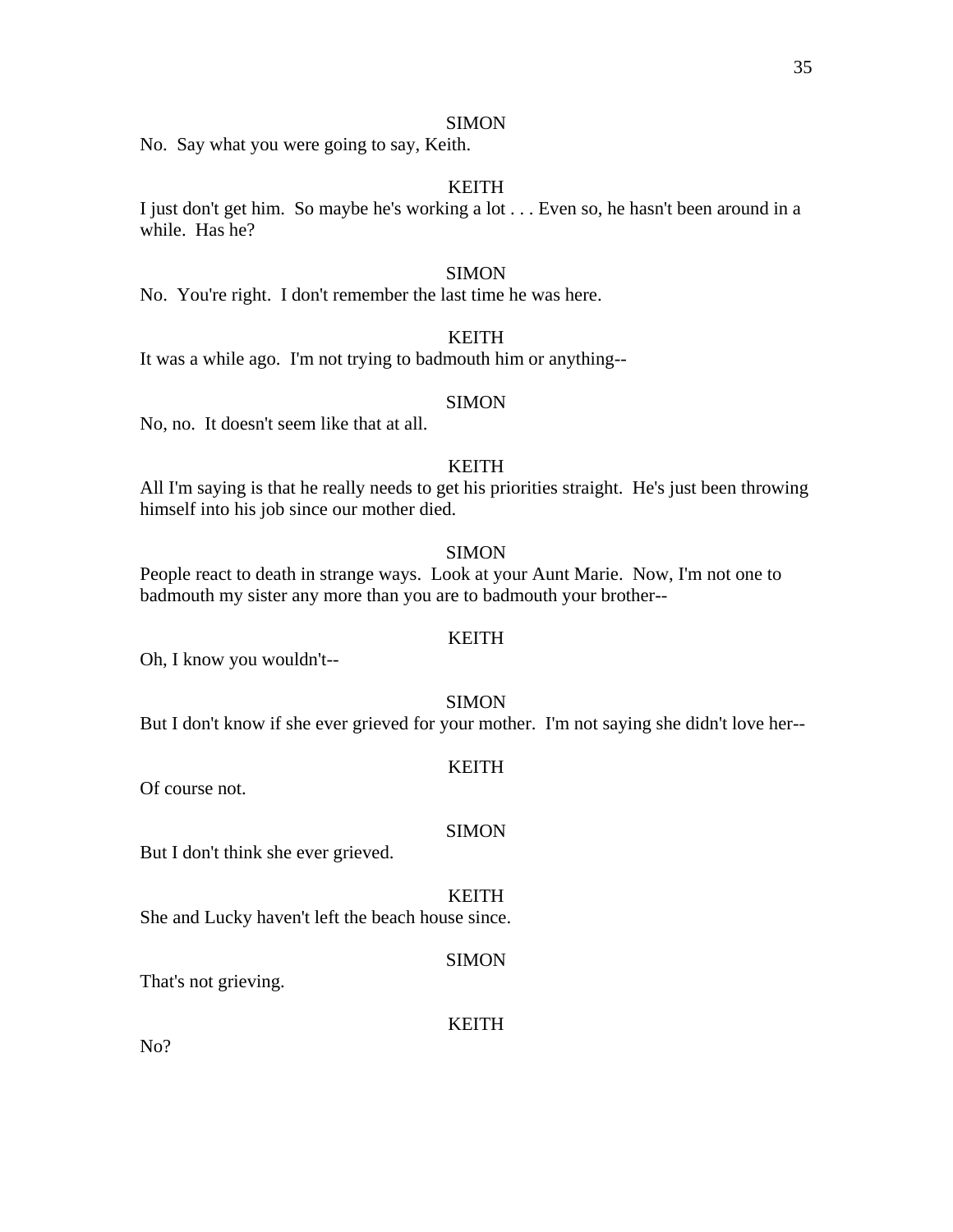# SIMON

I'm not quite sure what it is, but it's not grieving.

# KEITH

You may be right.

# SIMON

I am.

# KEITH

Well . . . I hope I'm not keeping you from anything--

### SIMON

Actually, I was just going over the deed to the beach house.

# KEITH

Oh? Well, that's pretty private business. Do you want me to leave--

### SIMON

No. No reason for you to leave.

# LIA

"Where might I get a bite to eat," Asked the shark of the shark. "I've been swimming in circles all day long, And it's getting close to dark."

"Don't worry," said the elder, smiling wide. "You're soon to enjoy your plate. Where you smell blood, you'll find your meal, And it'll be worth the wait."

"But I'm swimming in circles," exclaimed the youth, "With still no feed in view." "Ah, yes," said the elder opening his jaws, "That's because the meal is you!"

### (Cross fade to CAROLINE, sitting alone. MARIE enters.)

# MARIE

I'm gonna take a walk down the beach. I'd love it if you'd come.

# CAROLINE

I . . . I don't know.

(MARIE angrily starts to exit.)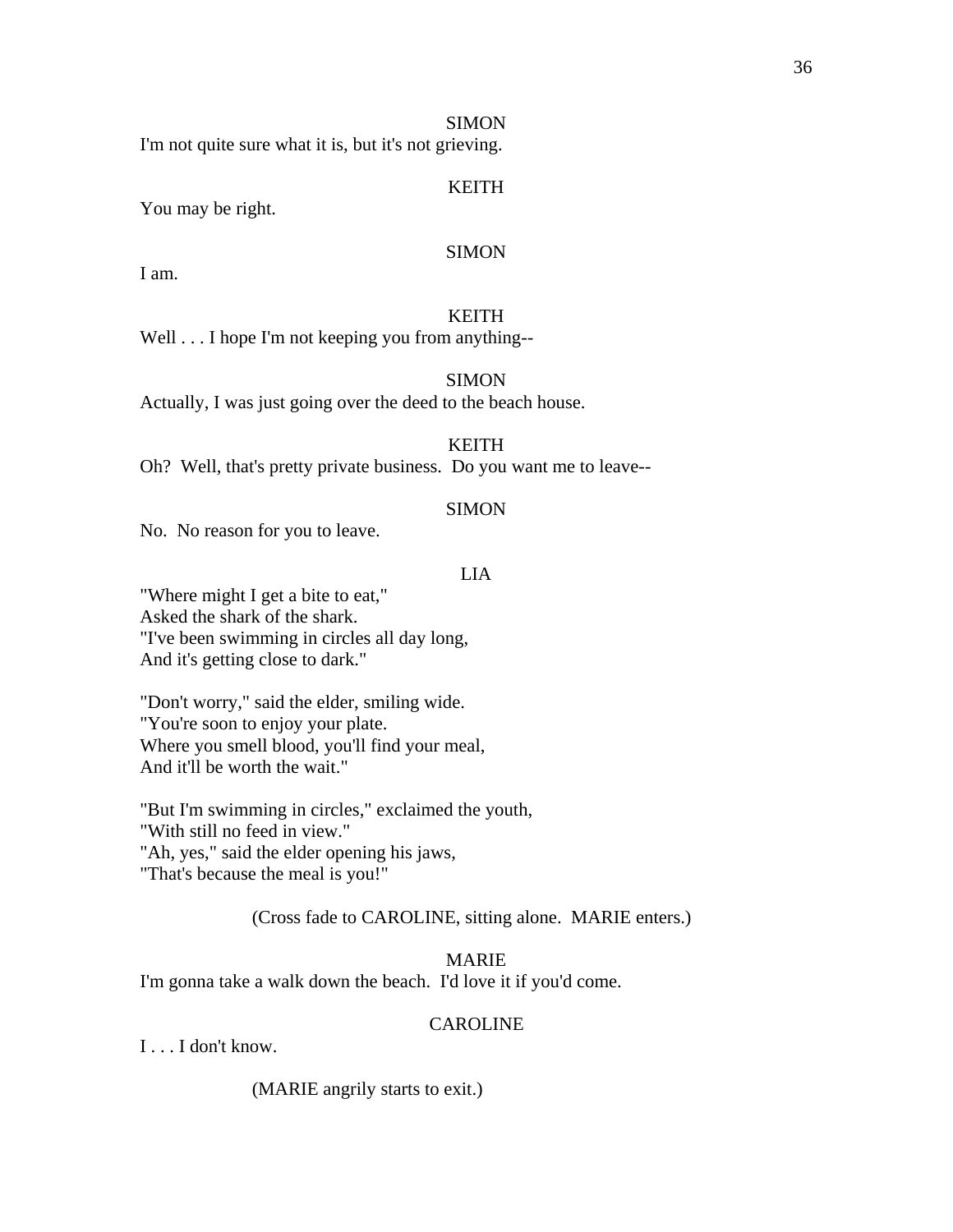Are you going alone?

### MARIE

Yes. I am going alone. I do everything alone.

# CAROLINE

No, you don't. You spend the day with Lucky--

### MARIE

But I am always alone, Caroline. I'm still alone in this . . . this mess! I am alone when you leave again. You're like the god damned wind and if your grandmother could talk she'd tell you it's driving her crazy!

### CAROLINE

Don't speak for her--

#### MARIE

Then I'll speak for me. What's happening here is just so typical of what has been happening my entire life!

### CAROLINE

What are you talking about?

### MARIE

Don't think that I don't see what's going on here! You just walked in after disappearing for an entire year, living as far away from all of us as possible, and you're going to be the heroine! I am the one who has taken care of Lucky her whole life and I'm not even recognized here!

#### CAROLINE

Mummy, no one is taking any of that away from you--

#### MARIE

Why are you the one that's asked for?

#### CAROLINE

Because I'm the one that goes away! I don't understand you. You wanted me to come--

#### MARIE

But you are going to leave. You are going to leave her and me miserable. And you will not be the one who has to deal with that. I will.

### CAROLINE

Don't be afraid.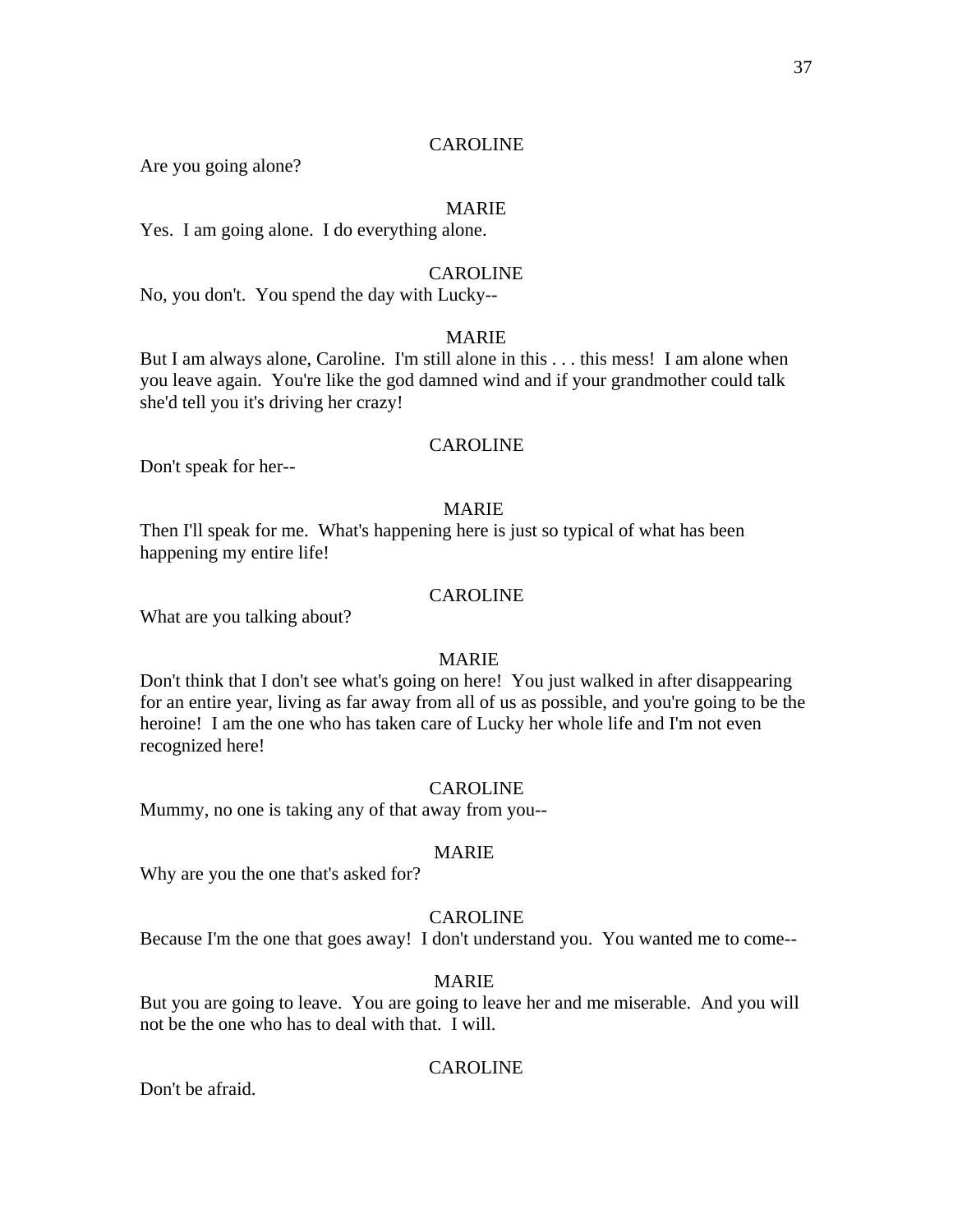Oh, you think you know everything.

# CAROLINE

You've never been able to listen, Mummy. Not to me, not to Lucky and not to yourself. Start listening and maybe you won't feel so helpless all the time.

(Pause.)

# MARIE

Why won't you go with me?

### CAROLINE

I don't want to leave Lucky alone.

# MARIE

But inevitably, you will.

(MARIE exits in haste.)

### LIA

"It certainly would be much nicer if I had someone to play with," said the mermaid. The sun was just setting now, and she sadly watched as everything lost its luster right before her eyes.

(KEITH enters quietly, but is stopped by CAROLINE's glare.)

### CAROLINE

(Fiercely.)

Get out.

#### KEITH

Hello, Caroline. Haven't seen you for a while.

### CAROLINE

Get out of here.

# KEITH

You used to like me. Remember how it was when you liked me?

### CAROLINE

I have no use for you, Keith. Just crawl back into your hole and leave me and Lucky alone.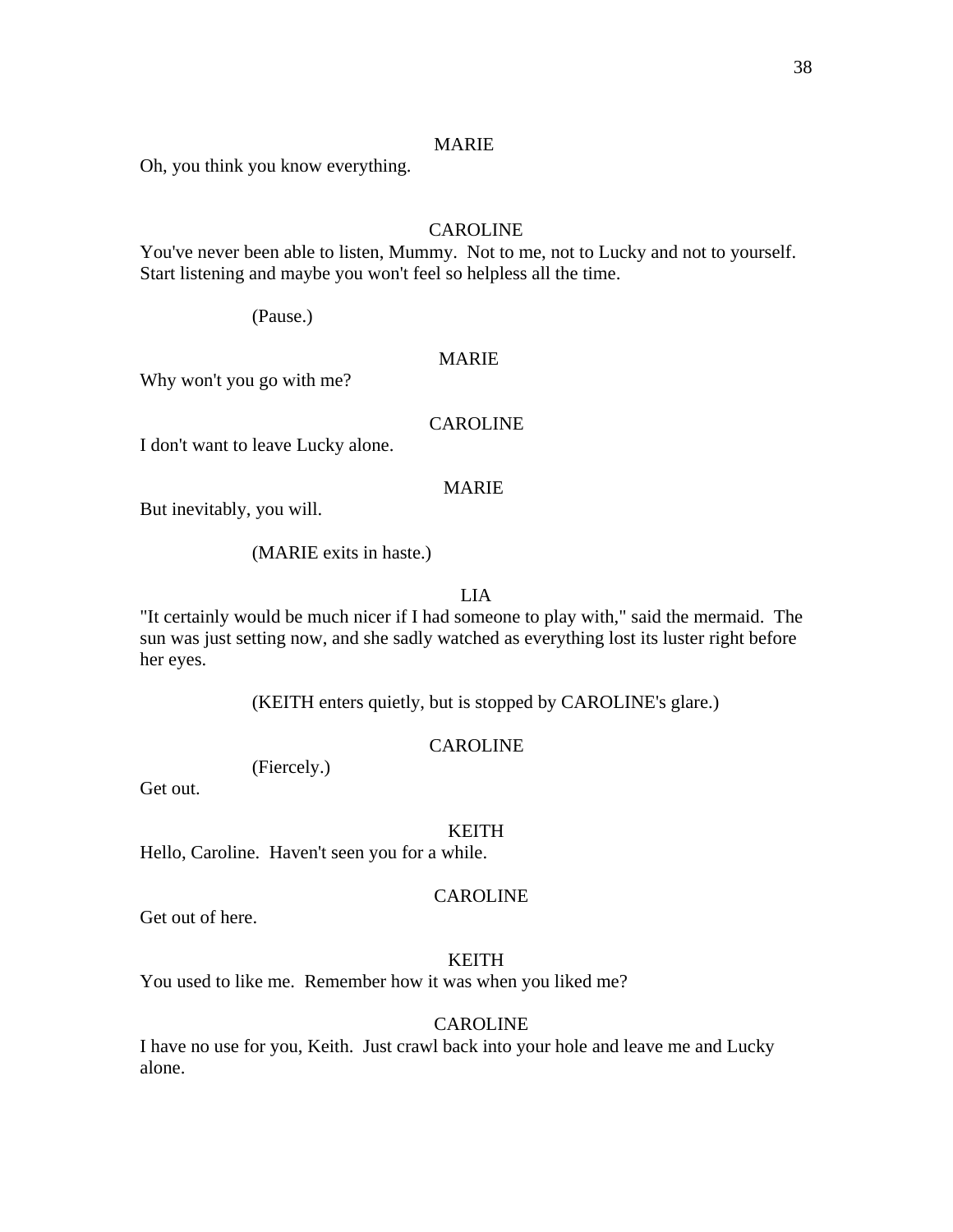| <b>KEITH</b>                                             |
|----------------------------------------------------------|
| I didn't come to see Lucky. I came to see you, Caroline. |

| I came to see you, Caroline.                      | <b>VOICES</b>   |
|---------------------------------------------------|-----------------|
| Get out.                                          | <b>CAROLINE</b> |
| What's wrong, Caroline?                           | <b>KEITH</b>    |
| (In a whisper.)                                   | <b>VOICES</b>   |
| What's wrong, Caroline?<br>Don't be afraid.       | <b>KEITH</b>    |
| Don't be afraid.                                  | <b>VOICES</b>   |
| Don't be afraid.                                  | <b>KEITH</b>    |
| Trust me.                                         | <b>VOICES</b>   |
| It's just me. Keith.                              | <b>KEITH</b>    |
| Don't you like that, Caroline?                    | <b>VOICES</b>   |
| Sshhh                                             | <b>KEITH</b>    |
| (Beginning to get upset.)<br>$Oh \dots God \dots$ | <b>CAROLINE</b> |
| Lots of memories in this house, huh Caroline.     | <b>KEITH</b>    |

Get out of here and never come back.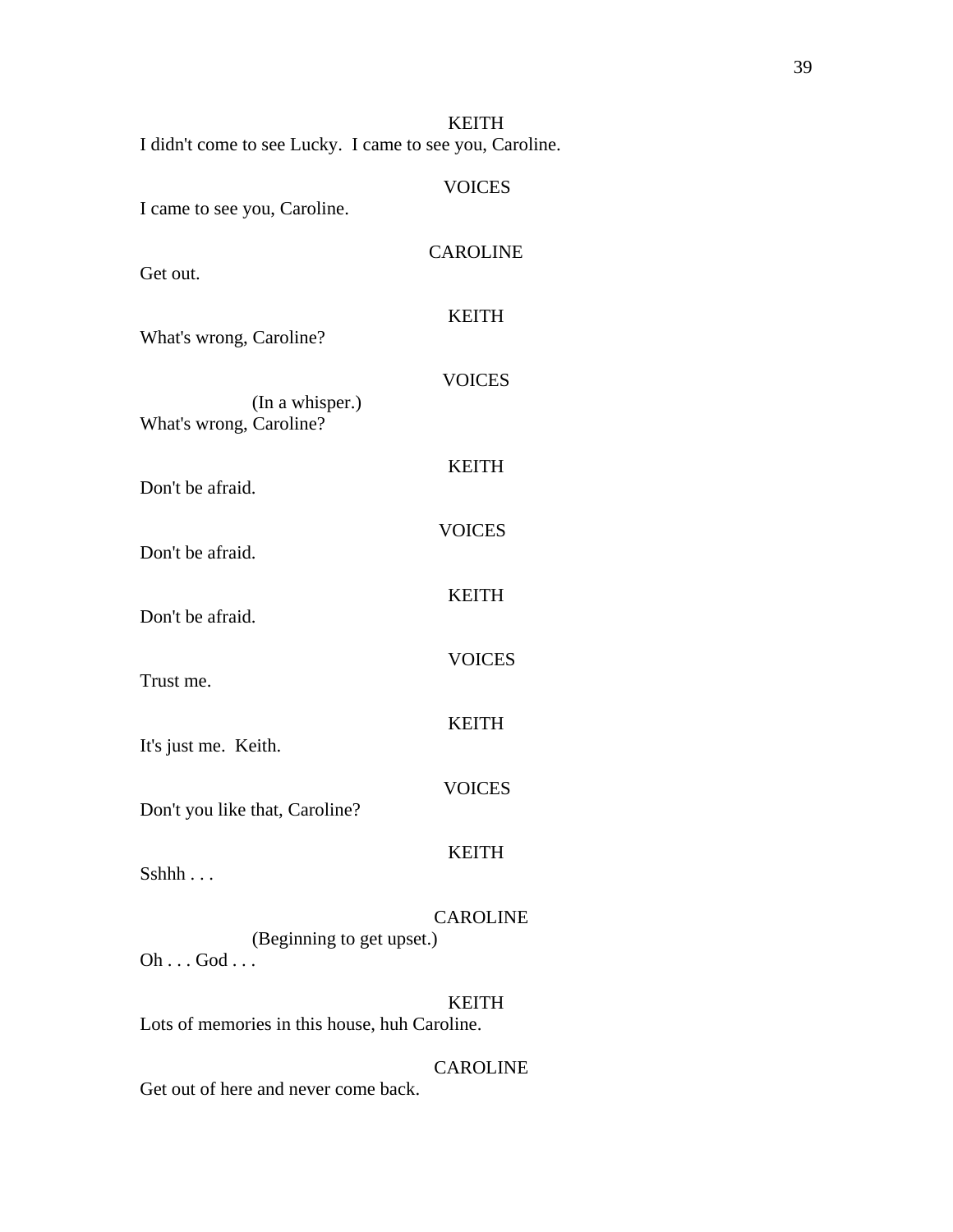# KEITH

Or else . . . ?

# CAROLINE

I'll kill you.

# KEITH

 (Mockingly.) Do you want me dead, Caroline?

## CAROLINE

You know . . . Don't act like you don't know.

KEITH We're family. We have to bond together in these hard times.

CAROLINE It's a little late for bonding, don't you think?

## KEITH

Never.

**CAROLINE** I'll kill you if you ever come back here again. That's a promise.

# KEITH

I'm scared.

### CAROLINE

Get out.

# KEITH

What did you do to my mother? They say she drowned, but Mother was an excellent swimmer--

# CAROLINE

If you want to talk to the police, go right ahead. They already declared it an accident.

# KEITH

I don't want to go to the police. I'm asking you.

# CAROLINE

She got pulled under. That's all.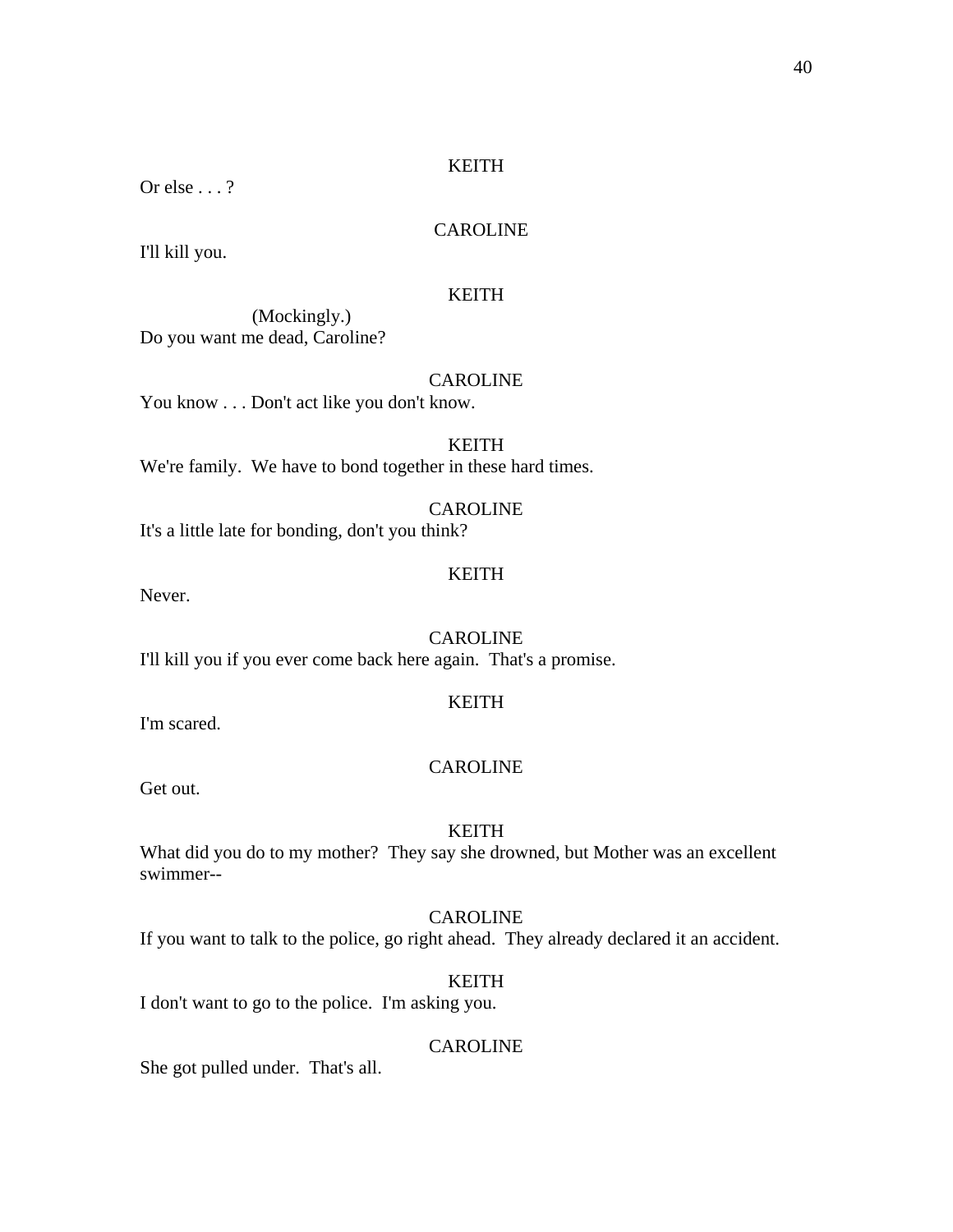# KEITH

My mother grew up in that water. It just seems strange that she could have drowned like that--

# **CAROLINE**

I'd say her death was pretty appropriate.

# KEITH

So your saying, it was her choice?

 CAROLINE I'm not saying anything. I wouldn't speak for her.

# KEITH.

Tell me what happened, Caroline.

Trust me.

**CAROLINE** 

**VOICES** 

No.

### KEITH

I know you think about it.

(LIA is laughing, but it is muffled.)

| <b>CAROLINE</b> |
|-----------------|
|-----------------|

There's nothing to tell.

### VOICES

They can't hear you.

### KEITH

Are you sure?

# VOICES & CAROLINE

Yes.

# KEITH

Well, if you change your mind, you let me know. (He begins to exit.) Now, why would you threaten to kill me, Caroline? That's not a very nice thing to do.

(KEITH exits. CAROLINE watches him go.)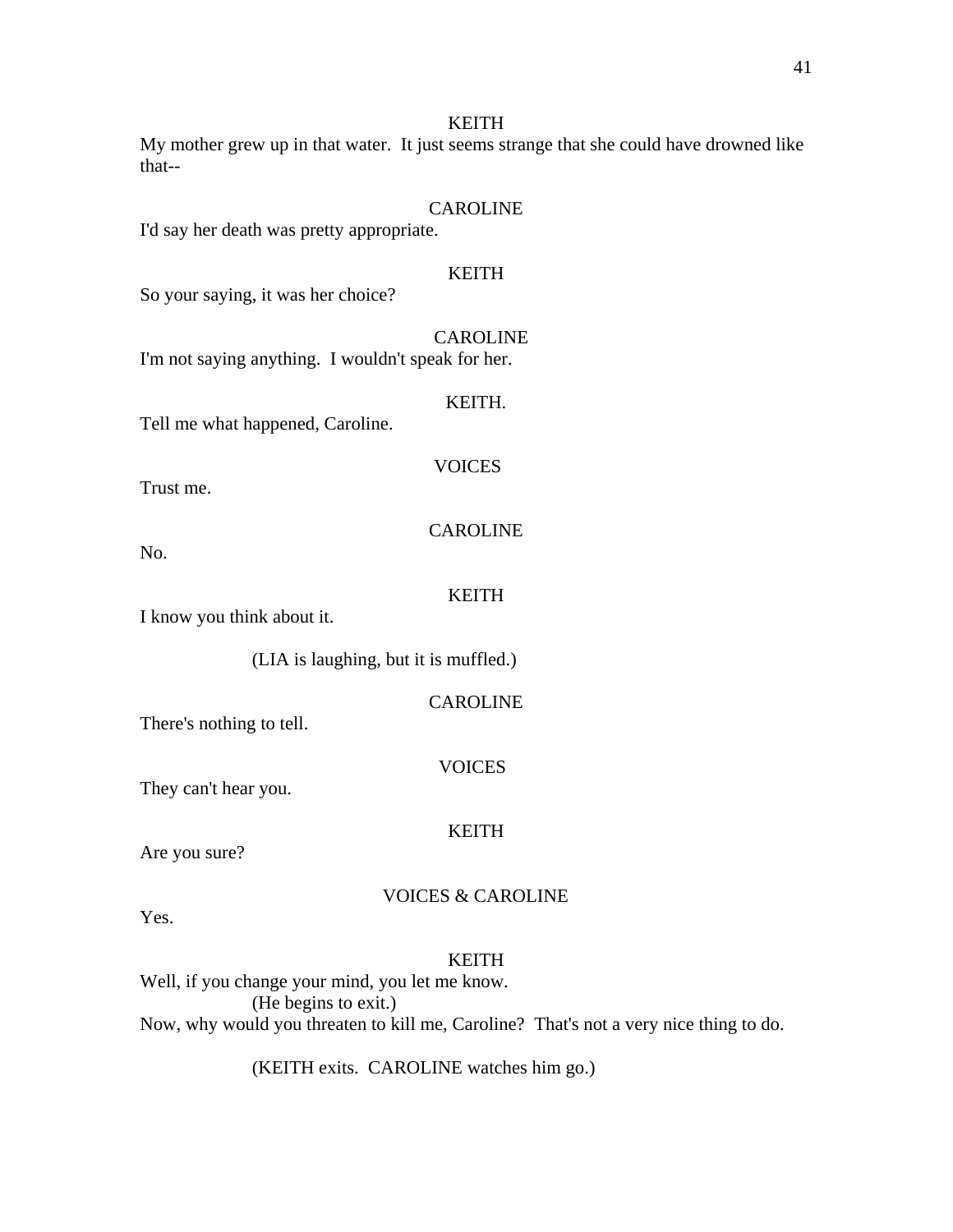#### LIA

Though the king had forewarned his crew against heeding the mermaid's call, one night he awoke from a deep sleep to the sound of a song so sweet it could not be ignored. "I am yours and you are mine, " and the dark winds carried it so swiftly that it warmed him like the sun. "I am yours and you are mine." And for a moment, as he stood perched on the edge of the deck, the ship rocking over the calm waves, he considered his life overboard.

#### SIMON

 (From his seat.) Children! Gather round me . . . you too, Jamie. (Playfully.) Now, we're all going to play a game. I want you all, one by one, to tell me all the ways that you love me!

# LIA

"I am yours and you are mine."

#### SIMON

 (From his chair.) Caroline! Come sit by me, Caroline!

#### KEITH

Uncle Simon, you know how I feel about you, don't you?

#### SIMON

Tell me.

#### KEITH

There aren't words. I love you more than my eyesight, my world or my freedom. More than money, honor or life. You are like a father to me. Words are not able to express my love for you.

#### **SIMON**

Jamie? You are made from the same metal as your brother, after all.

#### JAMIE

Why do you ask me . . .

#### SIMON

It's a game! It's for fun!

#### JAMIE

Uncle Simon, you know I love you.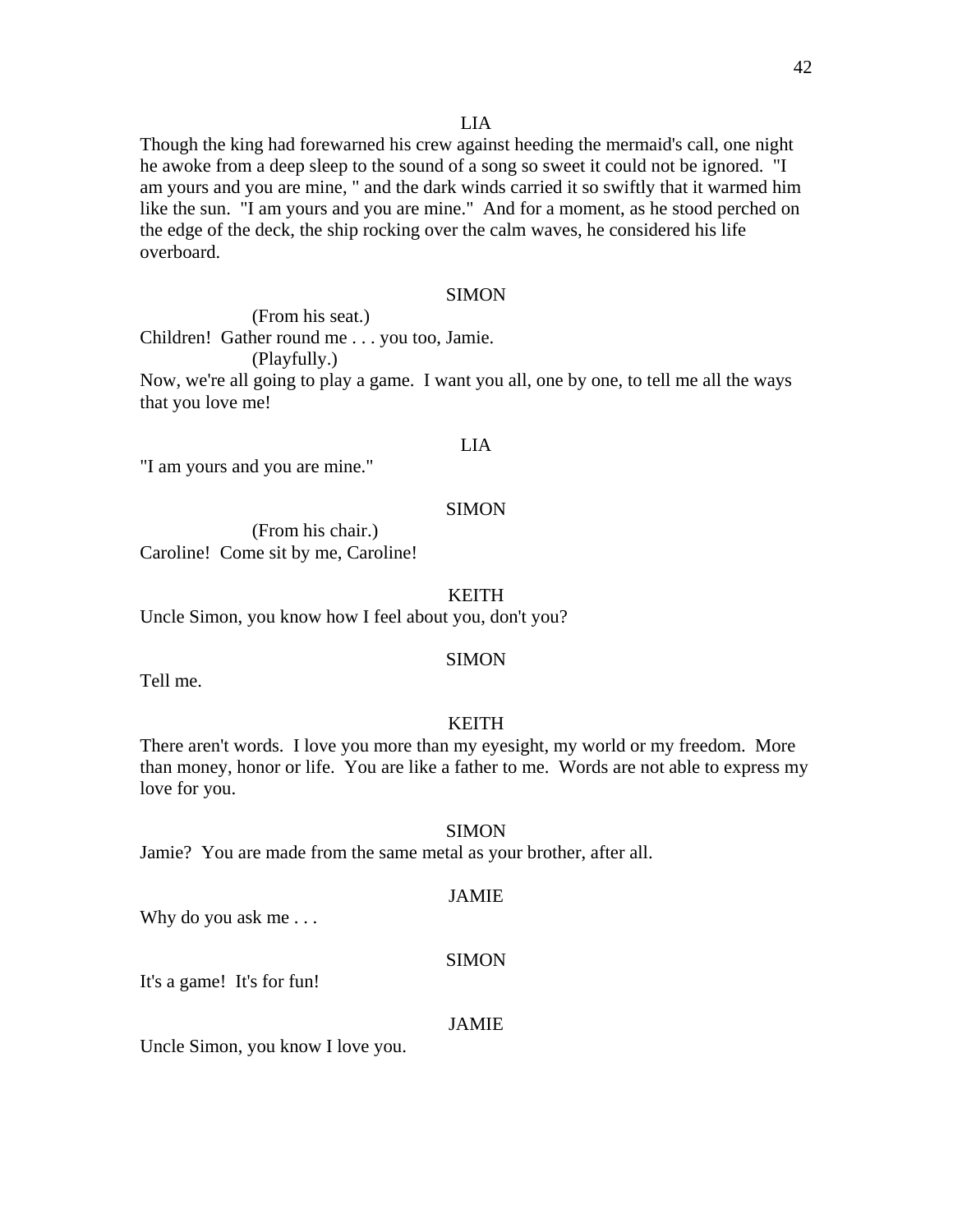| SIMON |
|-------|
|-------|

# How much?

# JAMIE

Very much.

# SIMON

Tell me.

# JAMIE

I believe that love lies in the heart. It is perhaps the purest of all senses. It alone can drive a man, either to happiness, or to despair.

Caroline?

# **SIMON**

# JAMIE

How's Lucky?

**CAROLINE** 

Nothing's changed.

Come sit by me, Caroline!

# CAROLINE

SIMON

No. I don't want to play. Love has nothing to do with words.

### SIMON

But . . .

(He holds up the key.)

# CAROLINE

I don't care.

# MARIE

Caroline!

# CAROLINE

Forget it! Forget about the key! I don't care! You're going to die with that key, Uncle Simon. And I don't want to play with you.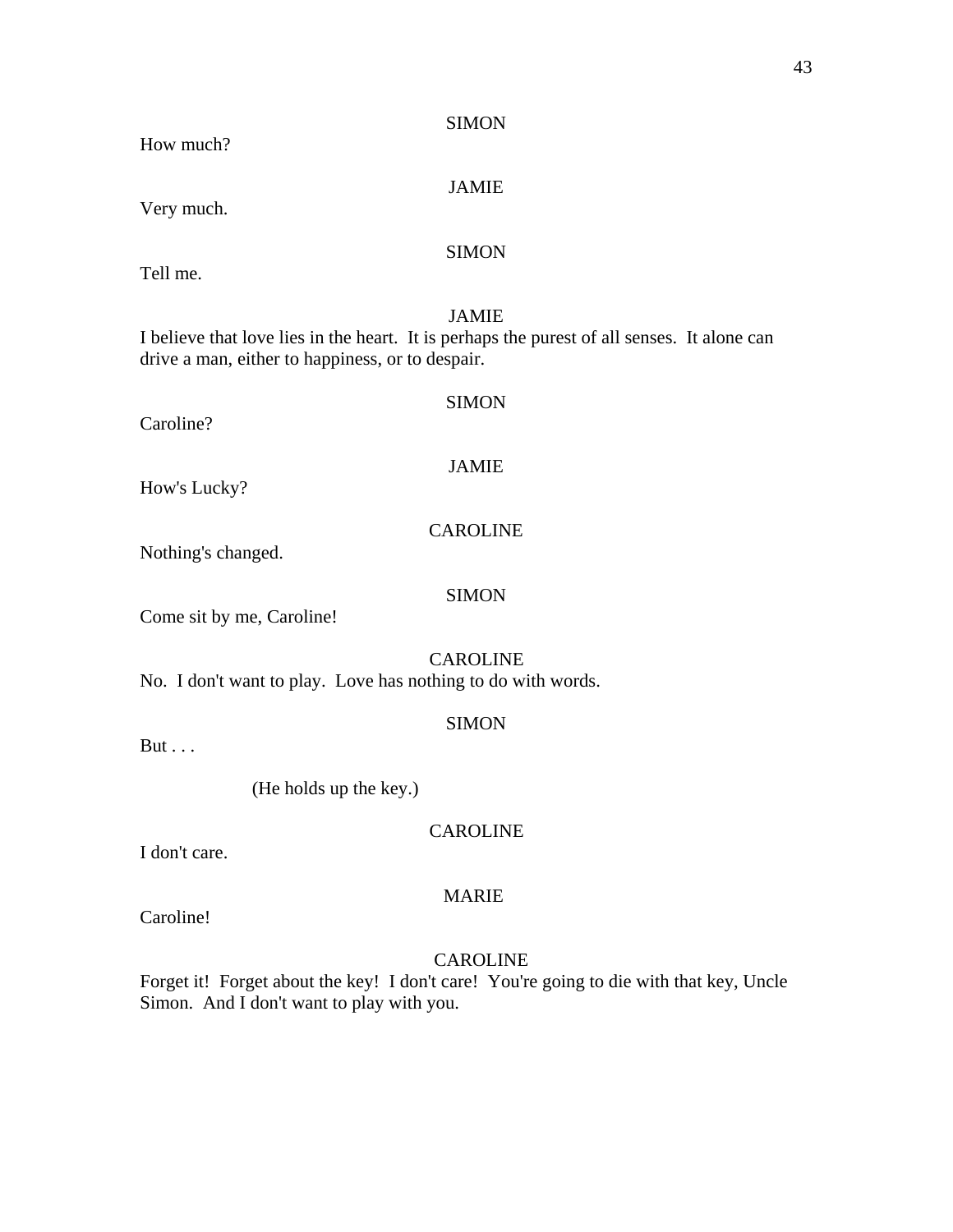#### LIA

"But don't you want to play?" She held her arms outstretched. "Oh, yes," he replied. Smiling, she pulled him under the waves. Down, down, down. In his foolish laughter, he'd not considered that possibility that he might never return. Down, down, down. "How do you like my game," she asked. But with all his high spirits, the man could no longer reply.

(MARIE is alone. CAROLINE enters carrying a live lobster.)

### CAROLINE

(Holding the lobster.)

I brought dinner!

 (Beat.) Mummy? I brought lobsters.

(MARIE ignores her.)

### CAROLINE

Have you been down the beach? We're going to have the biggest waves tonight! I bet the biggest we've ever seen.

# LIA

Don't you want to play?

#### CAROLINE

And we've seen some big waves, haven't we?

# LIA

Down, down, down . . .

 (Beat. CAROLINE reflects on LIA. She notices MARIE and goes to her. MARIE has her back to CAROLINE and doesn't see that CAROLINE's holding the lobster very close.)

#### CAROLINE

 (Speaking for the lobster, but in her regular voice.) Caroline's sure she's very sorry. She wants to know if you'll be nice and play with her.

> (Pause. MARIE turns around and to her surprise there's a lobster in her face.)

### MARIE

You're not funny.

#### CAROLINE

You love lobster, don't you?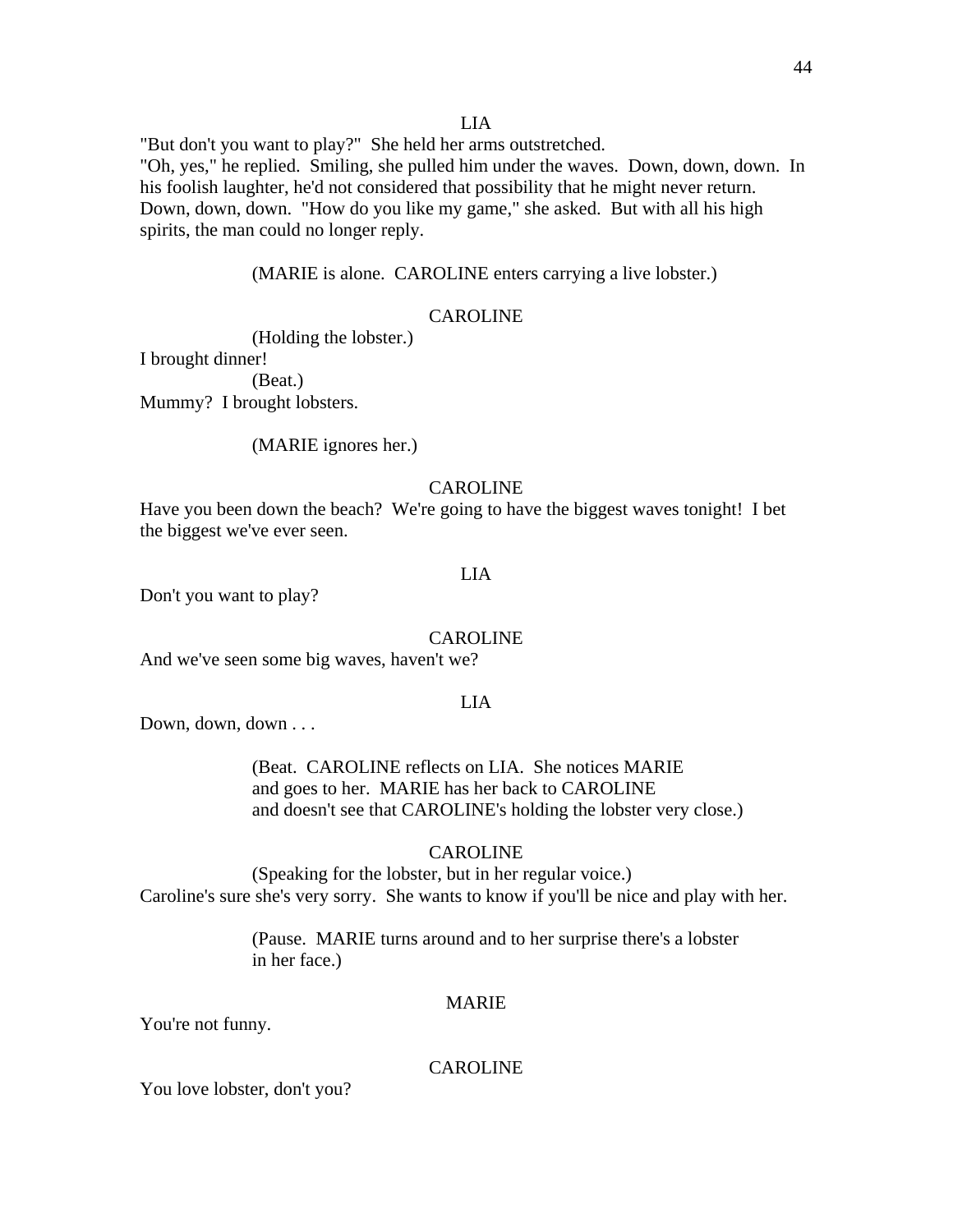You're getting it all over the rug.

# CAROLINE

No I'm not, Mummy. He isn't even wet.

(Pause.)

# MARIE

You'd better put it in water before it dies.

# CAROLINE

Oh, I'm gonna put him in water all right. Tail first.

MARIE You're supposed to cook them head first. So they die quicker.

# CAROLINE

I know, Mummy, but he's been very naughty. Trust me.

# MARIE

I don't know where you come from.

# **CAROLINE**

It's all in good fun. Don't you want to have some fun?

(MARIE doesn't answer.)

# CAROLINE

Decide. Do you want to have fun or not? (Beat.) It's a pretty easy decision.

### LIA

How do you like my game?

(MARIE looks to CAROLINE.)

# MARIE

How many did you get?

### CAROLINE

Three. One for each of us.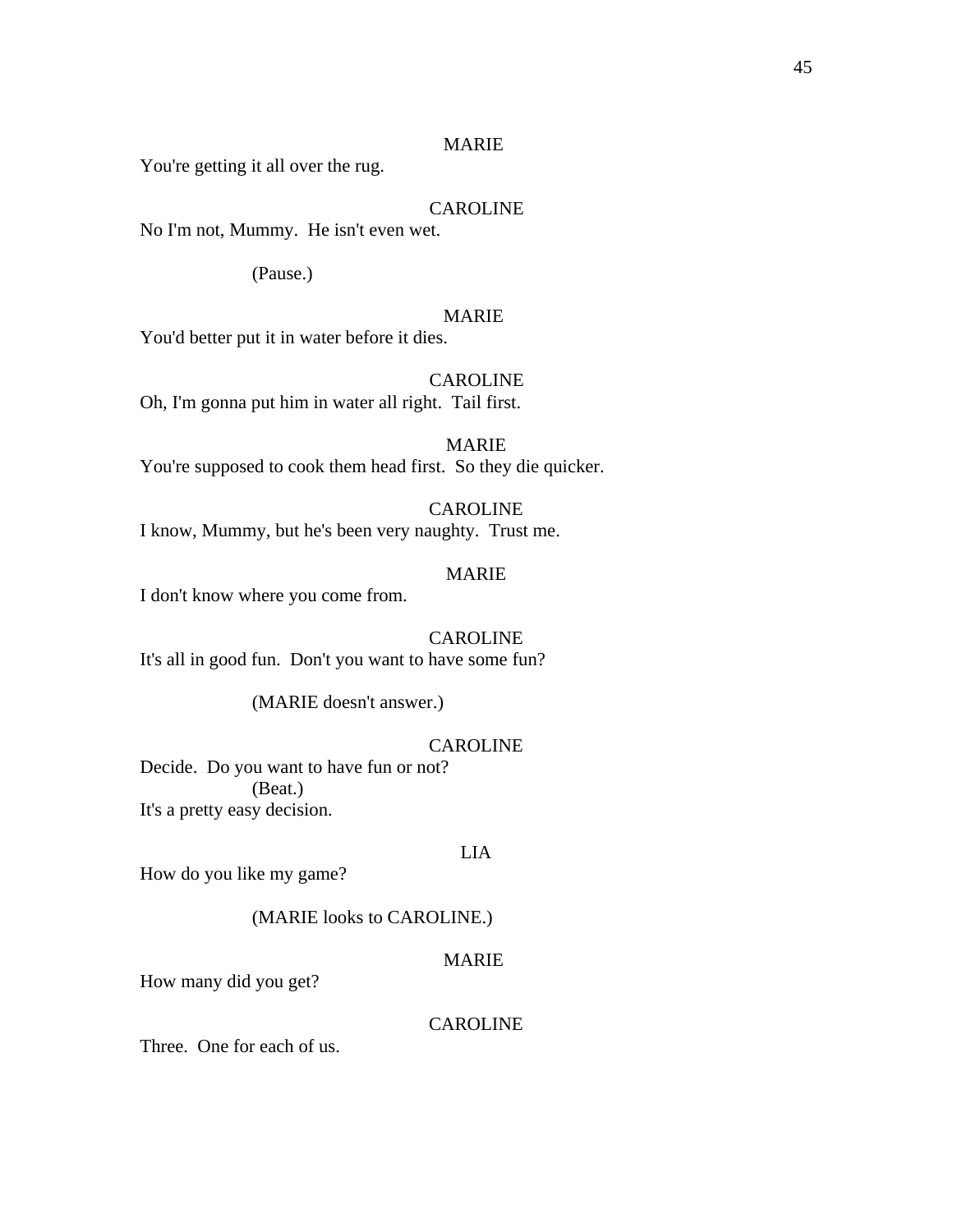Lucky can't eat that, Caroline. She's on an IV.

# CAROLINE

 (Facetiously.) What if we put him in a blender? Will she be able to eat him then?

### MARIE

I'll assume that was supposed to be funny.

#### CAROLINE

 (To lobster.) You are a little scavenger. (To LUCKY.) Think of your existence, Mummy, if it was your birthright to be eaten . . . and a pot of boiling water was your inevitable fate.

# MARIE

That's just gruesome.

### CAROLINE

Well, I suppose we should get to it. (To lobster, smiling.) Don't be scared, my friend. Oh, he needs a name.

#### MARIE

Oh, Caroline--

#### CAROLINE

Steve's a good name for him.

#### MARIE

Steve isn't a lobster's name.

#### CAROLINE

Why not?

 (Sarcastically.) I know plenty of lobsters named Steve. It's a common enough name, you know.

# MARIE

Don't name it if you're going to kill it. Oh! I can't be a part of this.

#### CAROLINE

You won't have to, Mummy. I insist on doing all the boiling.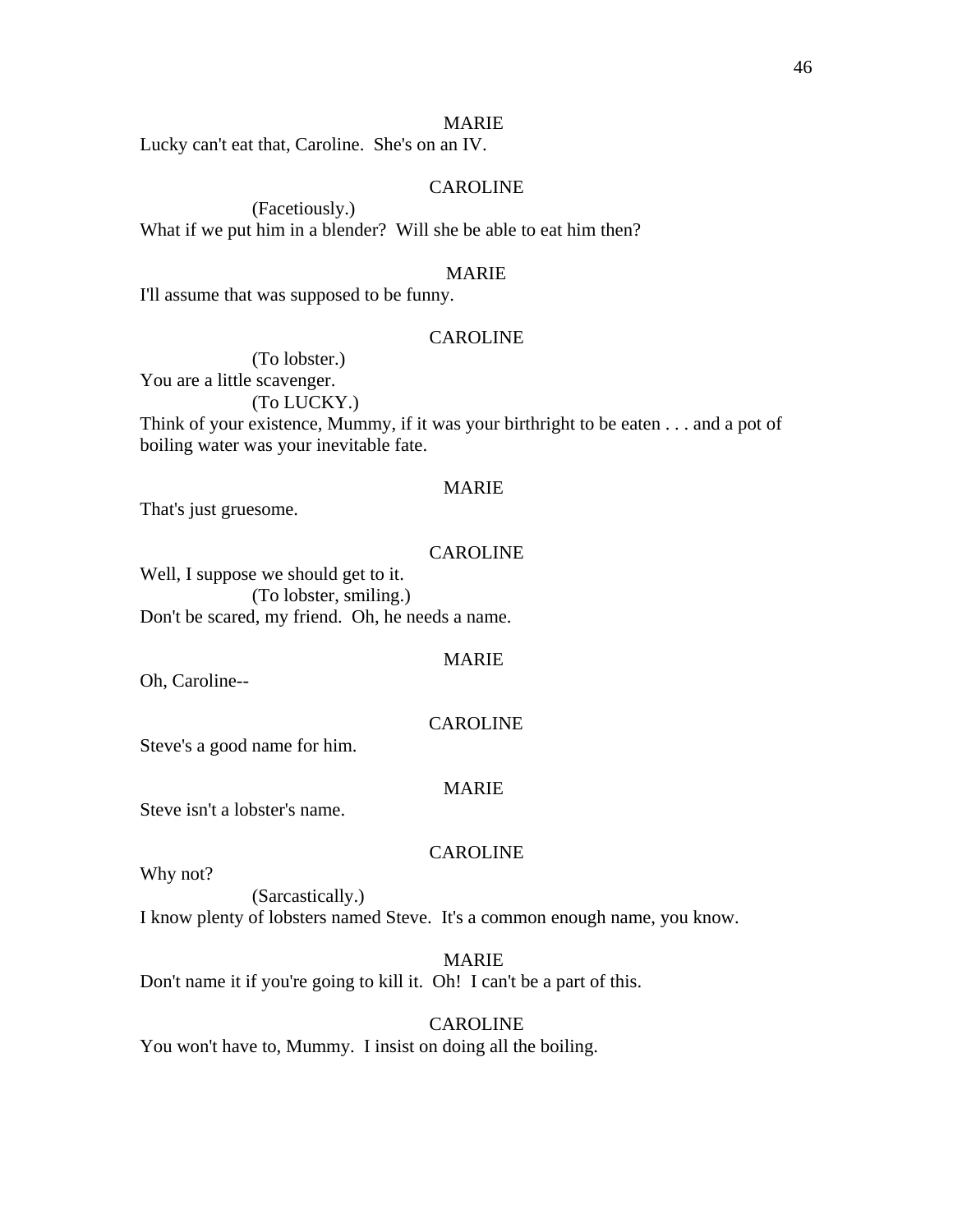Just get it out of here.

# CAROLINE

All right.

 (To lobster.) Any last words, Steve? (She puts the lobster up to her ear.) He has nothing to say, as usual.

# MARIE

You're Lucky's granddaughter, that's for sure.

### CAROLINE

If you're so offended, why are you smiling?

### MARIE

I'm smiling because I'm afraid of you.

# CAROLINE

Well, you'd better learn quick, Mummy.

### MARIE

Maybe you can teach me.

(CAROLINE puts the lobster on the floor.)

# CAROLINE

Steve, will you follow me to the chambers . . .

#### MARIE

Get out of here with that thing!

# CAROLINE

 (Playfully, she twirls around.) "Where might I get a bite to eat," asked the shark of the shark . . .

#### KEITH

Lots of memories in this house, huh Caroline?

 (Pause. CAROLINE playfully goes to her mother and takes her hands.)

#### LIA

Down, down, down . . .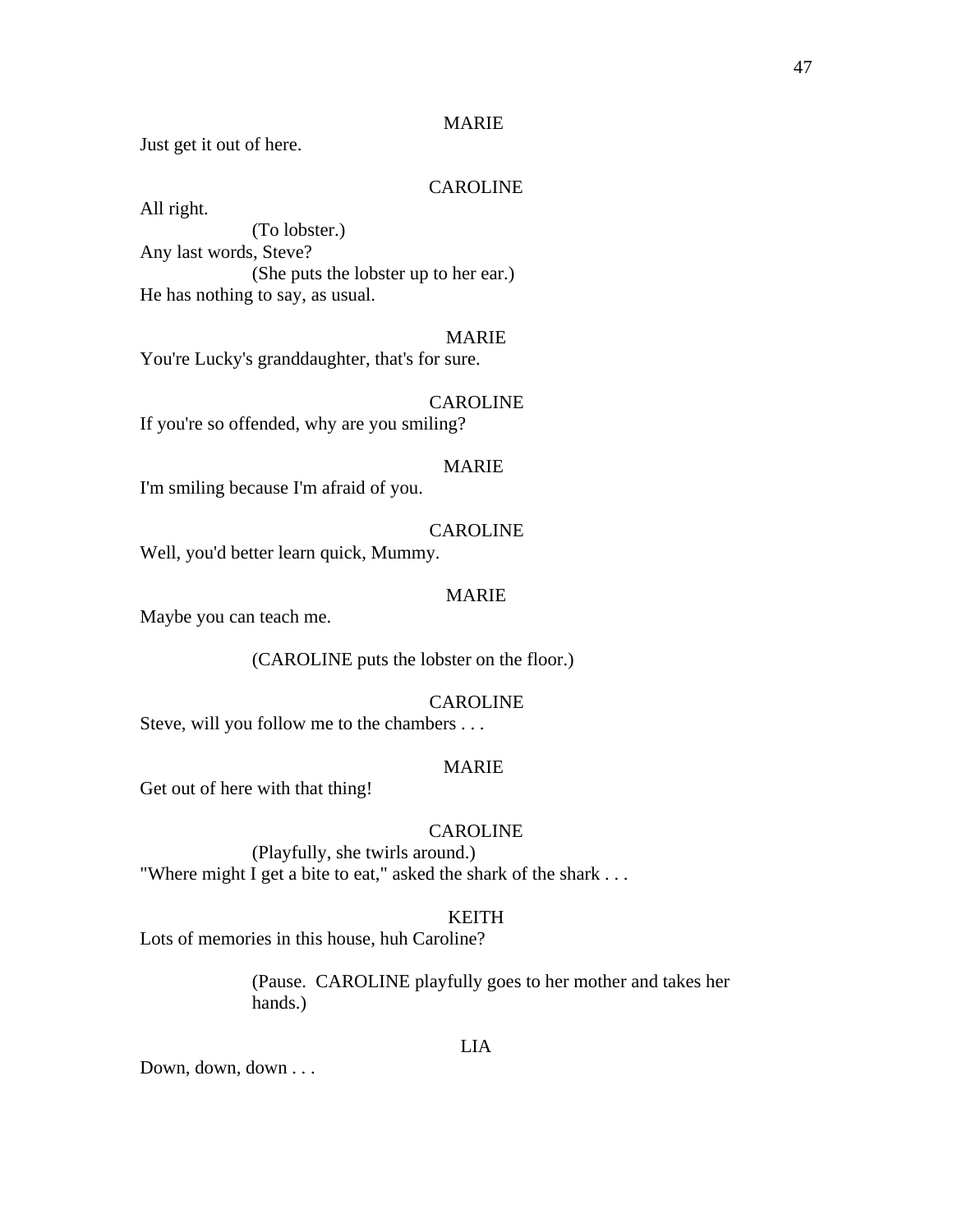When I was little, Lia taught me this game--

# MARIE

(Breaking loose.)

Oh, no. Forget it.

# CAROLINE

Mummy--

# MARIE

I don't want to know.

# CAROLINE

It's a game . . . for fun.

## MARIE

Fun to you and Lia was not fun to most people.

# **CAROLINE**

Just let me show you. If you don't like it, you don't have to play. (She holds her hands out to MARIE.) It's fun. Let me show you.

> (After a pause, MARIE goes to CAROLINE and tentatively takes her hands. The two walk around in a circle. SIMON, KEITH and JAMIE start filtering into the scene. Their pace gradually quickens until CAROLINE and MARIE and spinning, holding onto one another. CAROLINE can take her time with this speech.)

#### CAROLINE

This little game always made her feel better.

#### SIMON

Sing me a song, Caroline.

### CAROLINE

She would hold my hands . . .

#### KEITH

I came to see you, Caroline.

### CAROLINE

Just like this . . .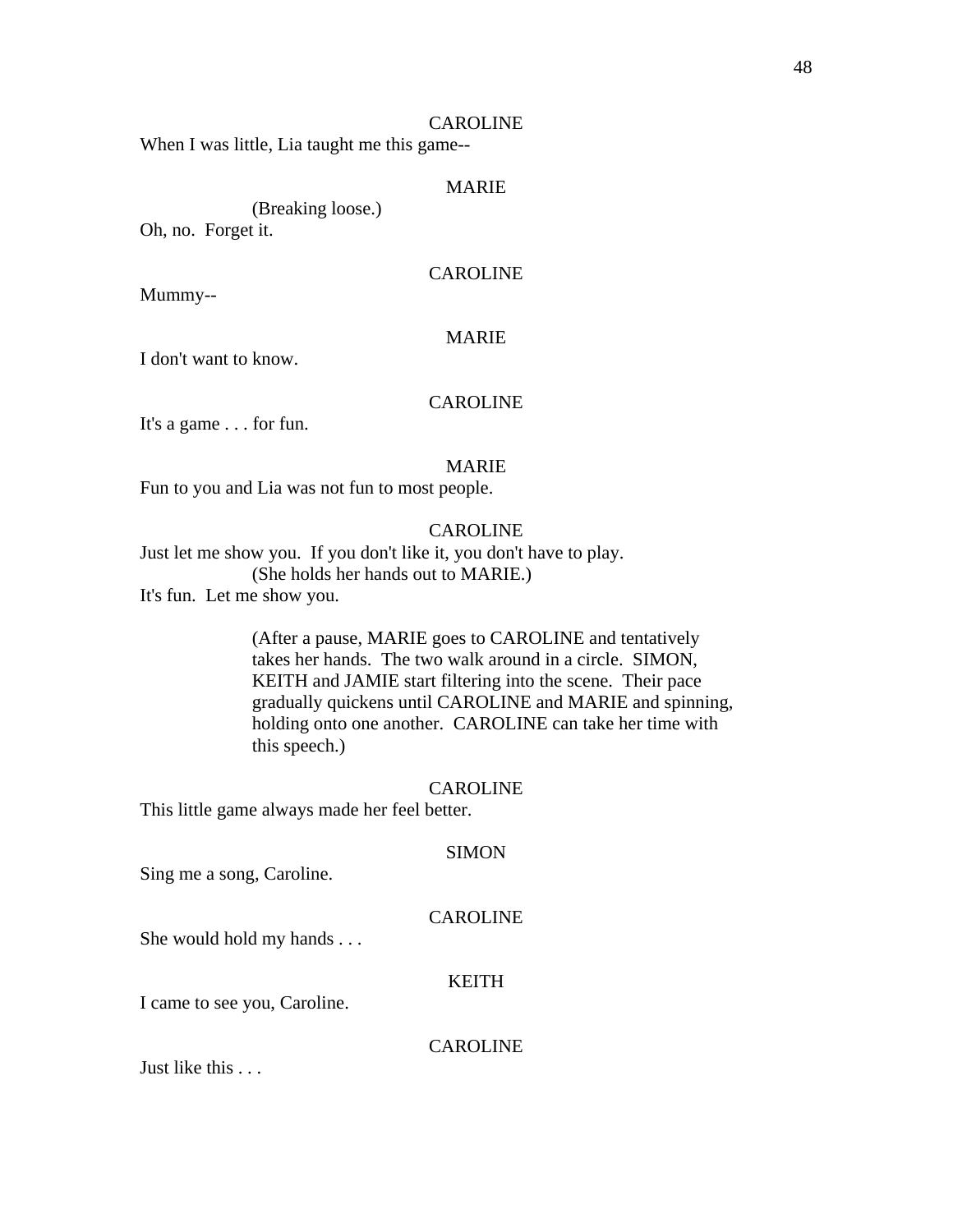We could go to a judge--

# CAROLINE

And we'd swim around and around in a circle.

#### **SIMON**

Must be nice to have someone who understands you--

# CAROLINE

Usually we'd sing or recite a rhyme or sometimes nothing at all.

### KEITH

You used to like me.

# CAROLINE

And we'd swim in this small circle so fast and with so much ease . . .

#### JAMIE

It's time, Caroline.

# CAROLINE

I can't remember any waves or rain or anything.

#### KEITH

Remember when you used to like me?

# CAROLINE

We'd swim and swim and swim . . .

#### SIMON

Bet you're not too big to sit on my lap.

# CAROLINE

Until we didn't have to swim anymore.

### JAMIE

C'mon, Caroline.

# CAROLINE

And we'd keep going, just like this, underwater . . .

#### KEITH

Don't be afraid.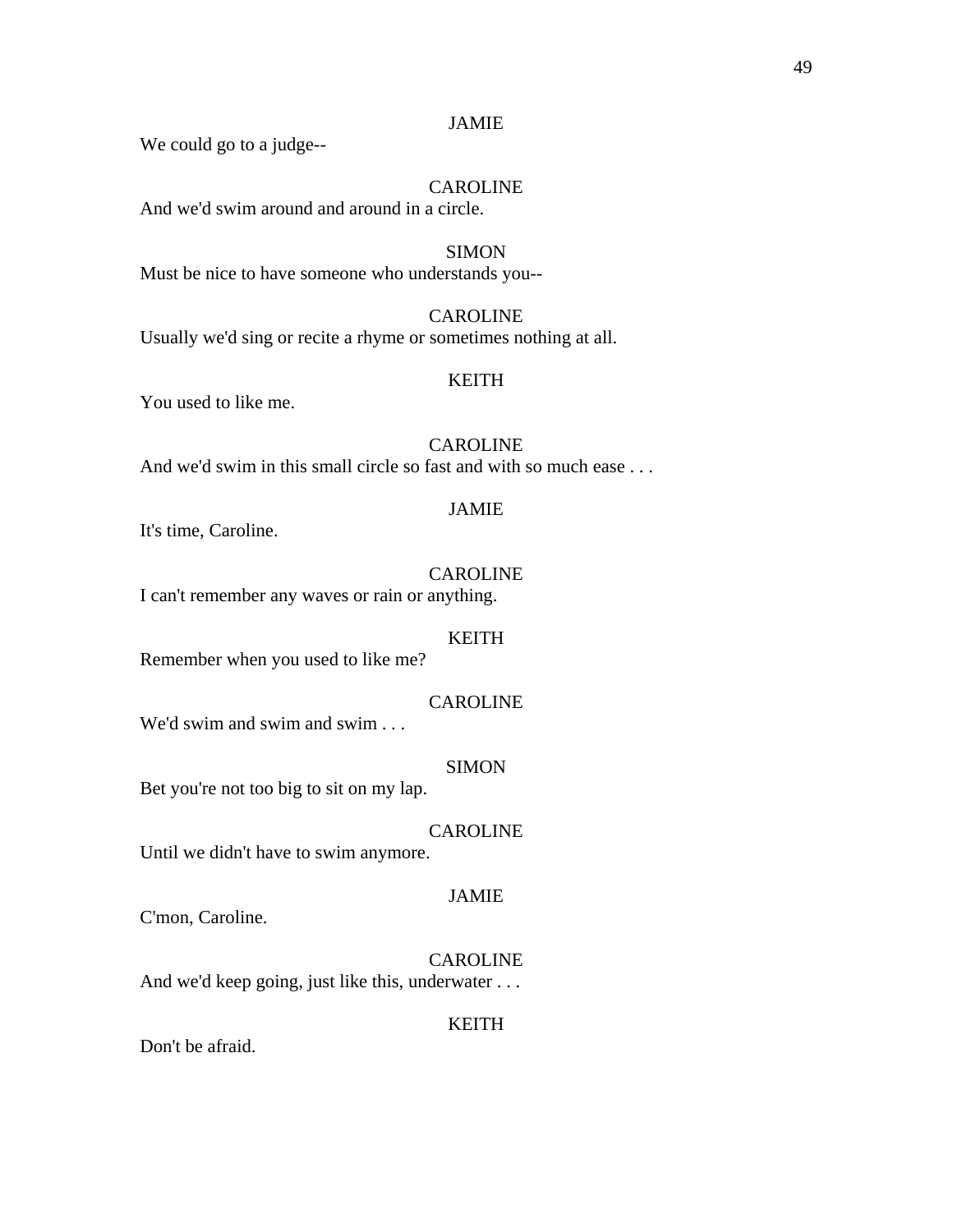And then farther down, where nothing could touch her.

### SIMON

Why don't we go down the beach--

# JAMIE

Tell me why you won't marry me.

### SIMON

Just you and me.

#### CAROLINE

No one could hurt her, nothing was real anymore.

#### KEITH

Lots of memories in this house, huh Caroline?

### CAROLINE

And then farther and farther. I don't remember holding my breath, I don't remember any struggle, just farther down. Spinning, spiraling, down, down, down! Down, down, down . . .

> (MARIE joins in with CAROLINE. The two are laughing, strangely enjoying themselves. The sound of wind grows louder.)

#### MARIE & CAROLINE

Down, down, down . . . Down, down, down . . . Down, down, down . . .

 (MARIE and CAROLINE collapse on the floor. SIMON, KEITH, and JAMIE exit. Slowly the laughter subsides, and reality sets in. The women have a long moment together, nearly a scene, completely still and without words.)

#### CAROLINE

It's time.

### (JAMIE enters.)

# LIA

They had not considered upon her creation the strife she would endure from existing in two divergent worlds.

> (MARIE gives CAROLINE a look. MARIE picks up the bucket with the lobster and walks off.)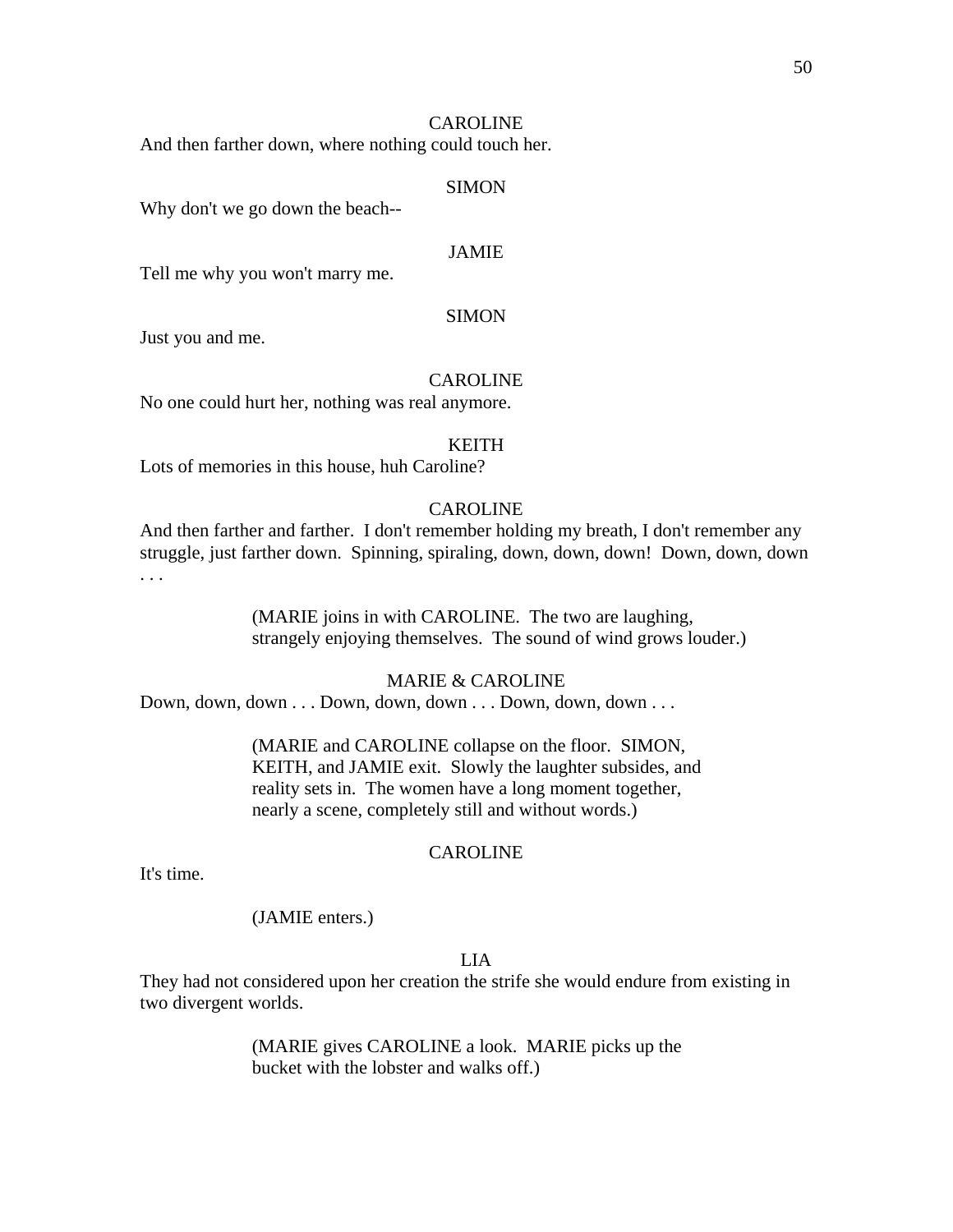LIA

The water nymph soon discovered that acts of true love are not without their sacrifices.

# (CAROLINE looks at JAMIE playfully.)

# CAROLINE

Can I cut your hair?

# JAMIE

If you insist.

 (Kneeling behind him, she combs his hair with her fingers, preparing to cut it.)

LIA

But he had also given a part of himself. And while at any moment she could flee to the safeness of the deep sea, the man had no escape.

# CAROLINE

When are you going to trust me?

# LIA

"To whom do I belong?"

(She begins to snip away.)

### JAMIE

Have you noticed any change with Lucky?

# CAROLINE

She hasn't even opened her eyes.

# JAMIE

I hope something happens soon.

LIA

"To whom do I belong?" But being only human, he could not understand.

### CAROLINE

Something will happen.

# JAMIE

What do you mean by that?

CAROLINE

Something has to happen. It's only natural.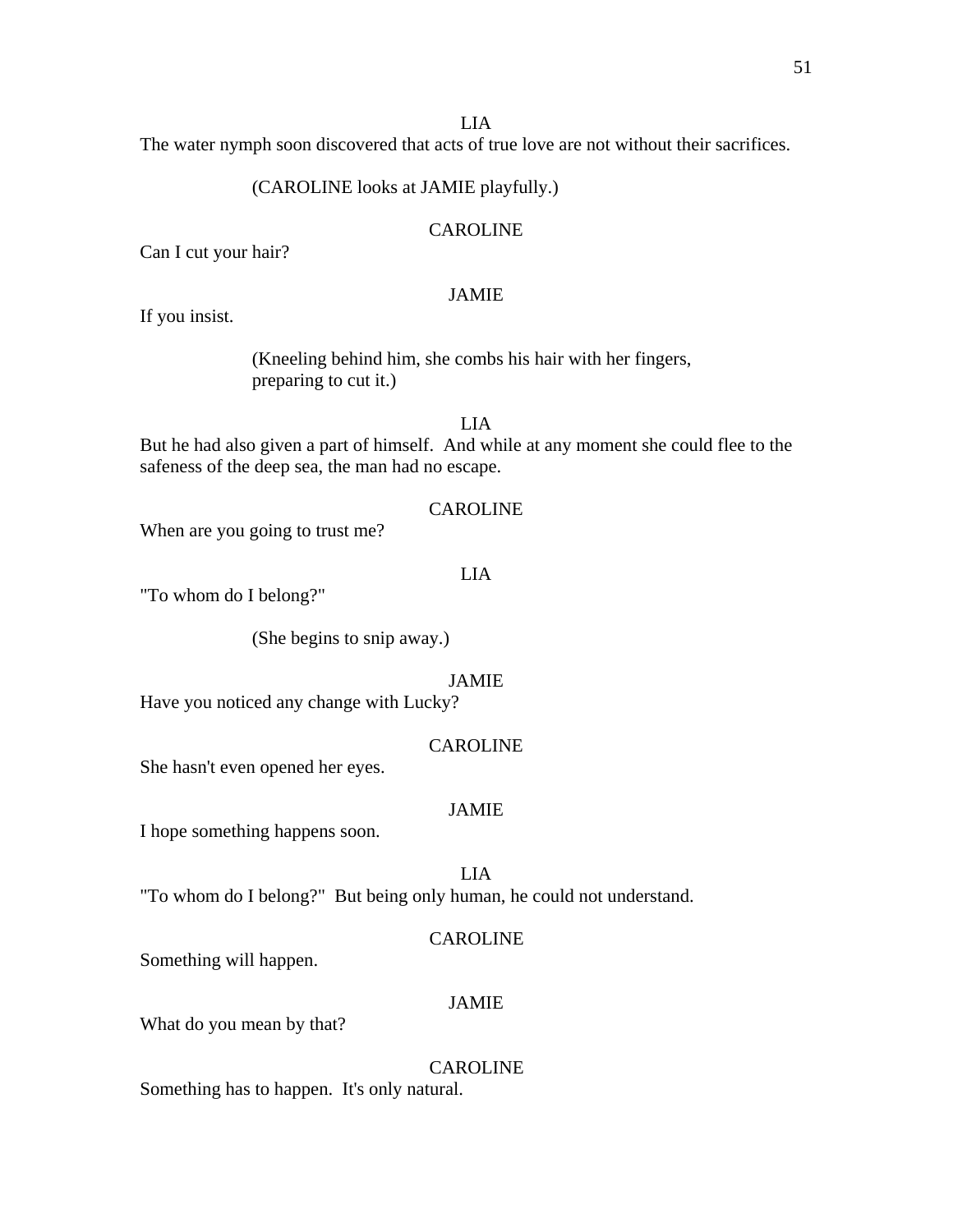| How do you know?                                                             | JAIVILL         |  |
|------------------------------------------------------------------------------|-----------------|--|
| Sit still. You're making me mess up.                                         | <b>CAROLINE</b> |  |
| Answer my question, Caroline.                                                | <b>JAMIE</b>    |  |
| Well  What I mean is, Lucky won't be asleep forever. She'll open her eyes or | <b>CAROLINE</b> |  |
| She won't.                                                                   | <b>JAMIE</b>    |  |
| Don't move your head so much.                                                | <b>CAROLINE</b> |  |
| "Is it you? Is it me? Or do I belong to the sea?"                            | <b>LIA</b>      |  |
| Have you thought about it?                                                   | <b>JAMIE</b>    |  |
| What?                                                                        | <b>CAROLINE</b> |  |
| If $\ldots$                                                                  | <b>JAMIE</b>    |  |
| No.                                                                          | <b>CAROLINE</b> |  |
| Do you really believe                                                        | <b>JAMIE</b>    |  |
| Everything has its time.                                                     | <b>CAROLINE</b> |  |
| But you said she--                                                           | <b>JAMIE</b>    |  |
|                                                                              |                 |  |

CAROLINE You're always looking to solve things, Jamie. You can never just be still.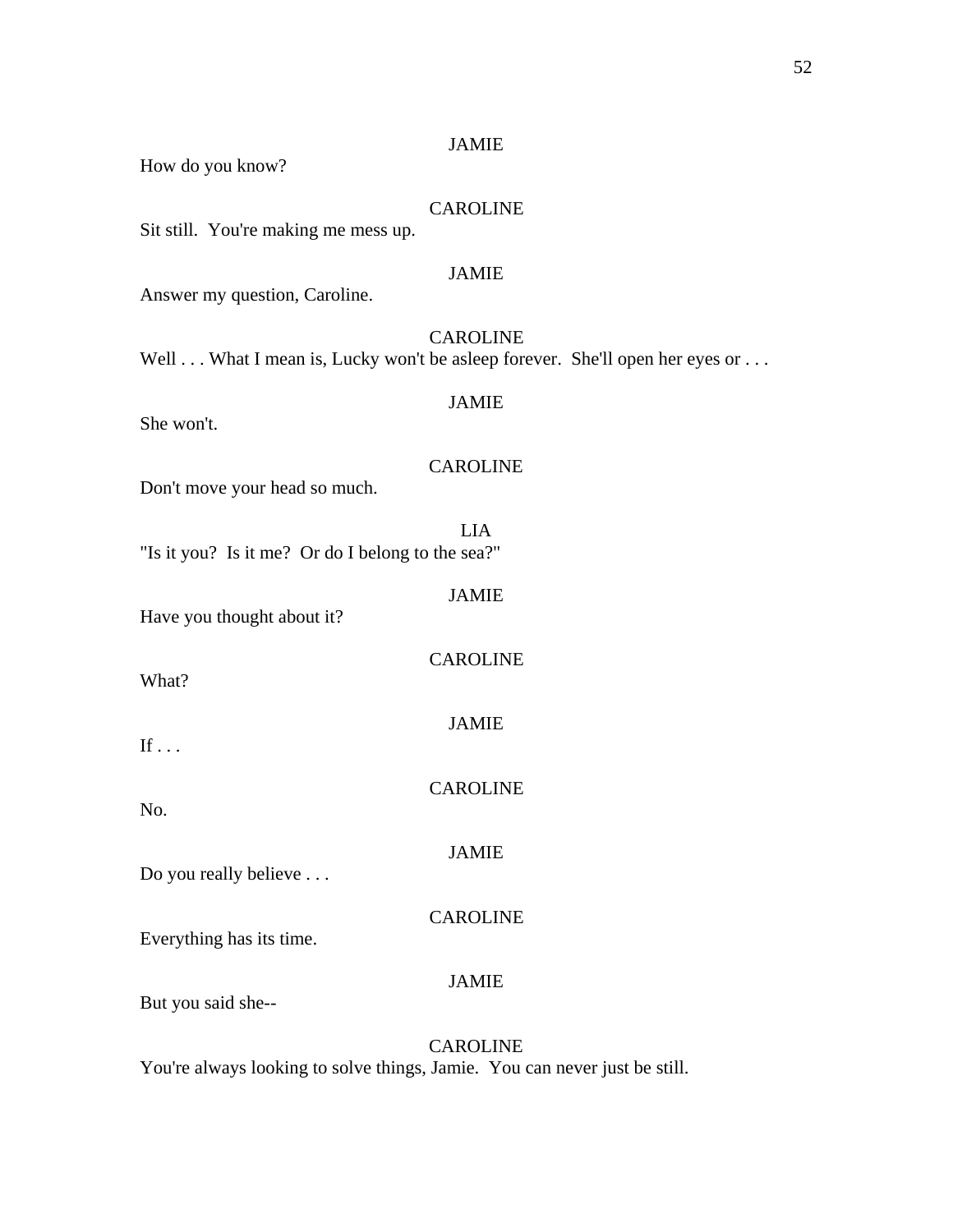One thing I never understood. The way you and Lucky would just sit with each other for hours and hours and never speak.

# **CAROLINE**

Who says we never spoke?

# JAMIE

I never heard you.

# CAROLINE

No . . . that's true.

# JAMIE

You had that way with her. You just knew. (Beat.) Why . . . Why do you think it's you, Caroline?

# CAROLINE

Why me?

### JAMIE

Yeah. I mean, do you think it's the same with your mother.

#### CAROLINE

No. My mother never really got it. But she's beginning to . . .

# JAMIE

So, why you? Why not . . . me, I mean.

### CAROLINE

Perhaps . . .

#### JAMIE

Go on.

### CAROLINE

It's like . . . the ocean, Jamie. You can't explain it.

# JAMIE

I can explain it.

#### CAROLINE

Explain the tides.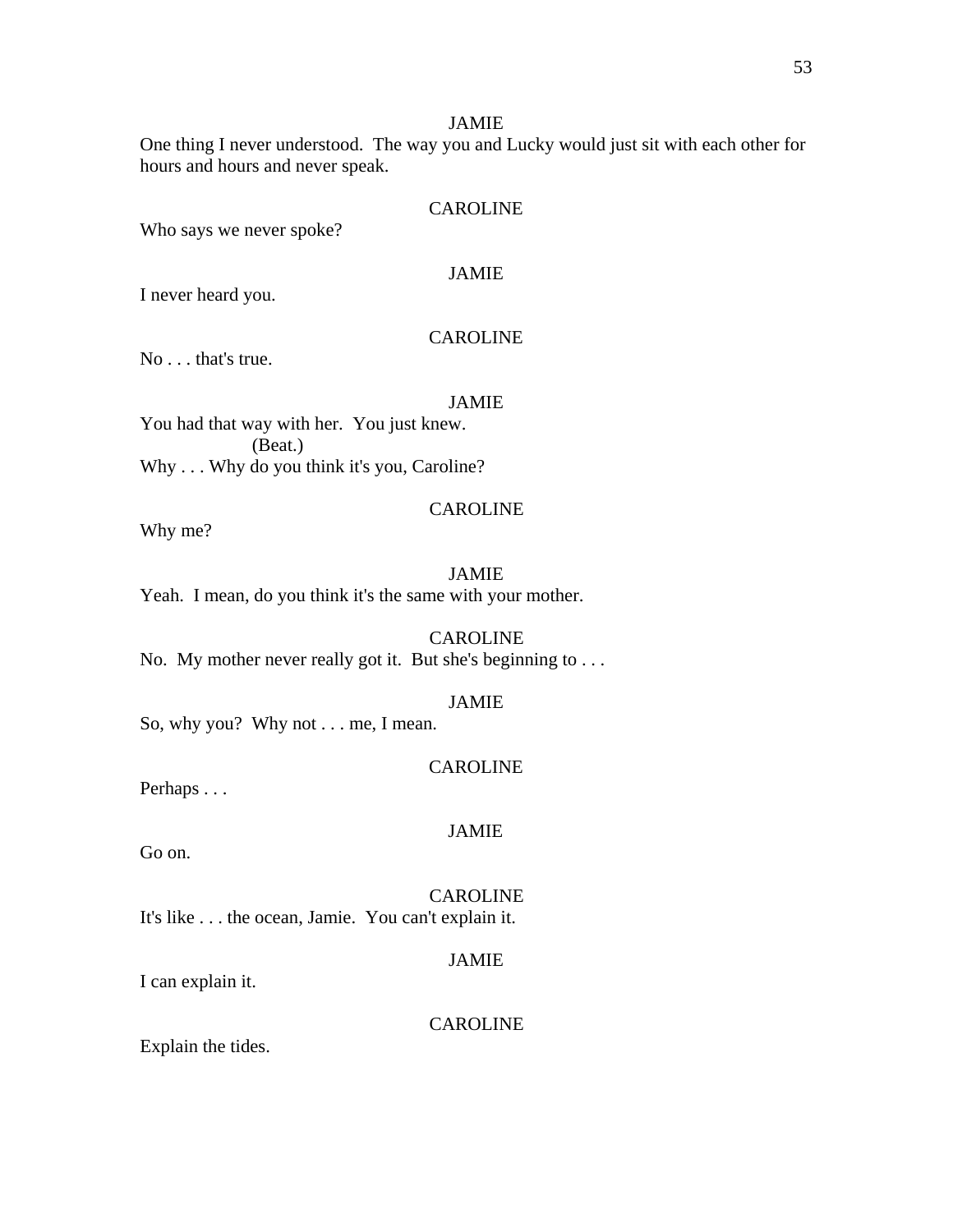| The moon. Science.                        | <b>JAMIE</b>    |
|-------------------------------------------|-----------------|
| Just let it be.                           | <b>CAROLINE</b> |
| I don't know if I get it.                 | <b>JAMIE</b>    |
| You don't have to anymore.                | <b>CAROLINE</b> |
|                                           | <b>JAMIE</b>    |
| What does that mean?                      | <b>CAROLINE</b> |
| Nothing.                                  | <b>JAMIE</b>    |
| Did Uncle Simon tell you about the house? |                 |
| What.                                     | <b>CAROLINE</b> |
| He found a buyer.                         | <b>JAMIE</b>    |
| (She stops what she's doing.)<br>He what? | <b>CAROLINE</b> |
| Keith told me. I thought you knew--       | <b>JAMIE</b>    |
| Is the house sold?                        | <b>CAROLINE</b> |
| Basically.                                | <b>JAMIE</b>    |
| $Oh \dots$                                | <b>CAROLINE</b> |
|                                           | <b>SIMON</b>    |

You and I will share everything, Keith.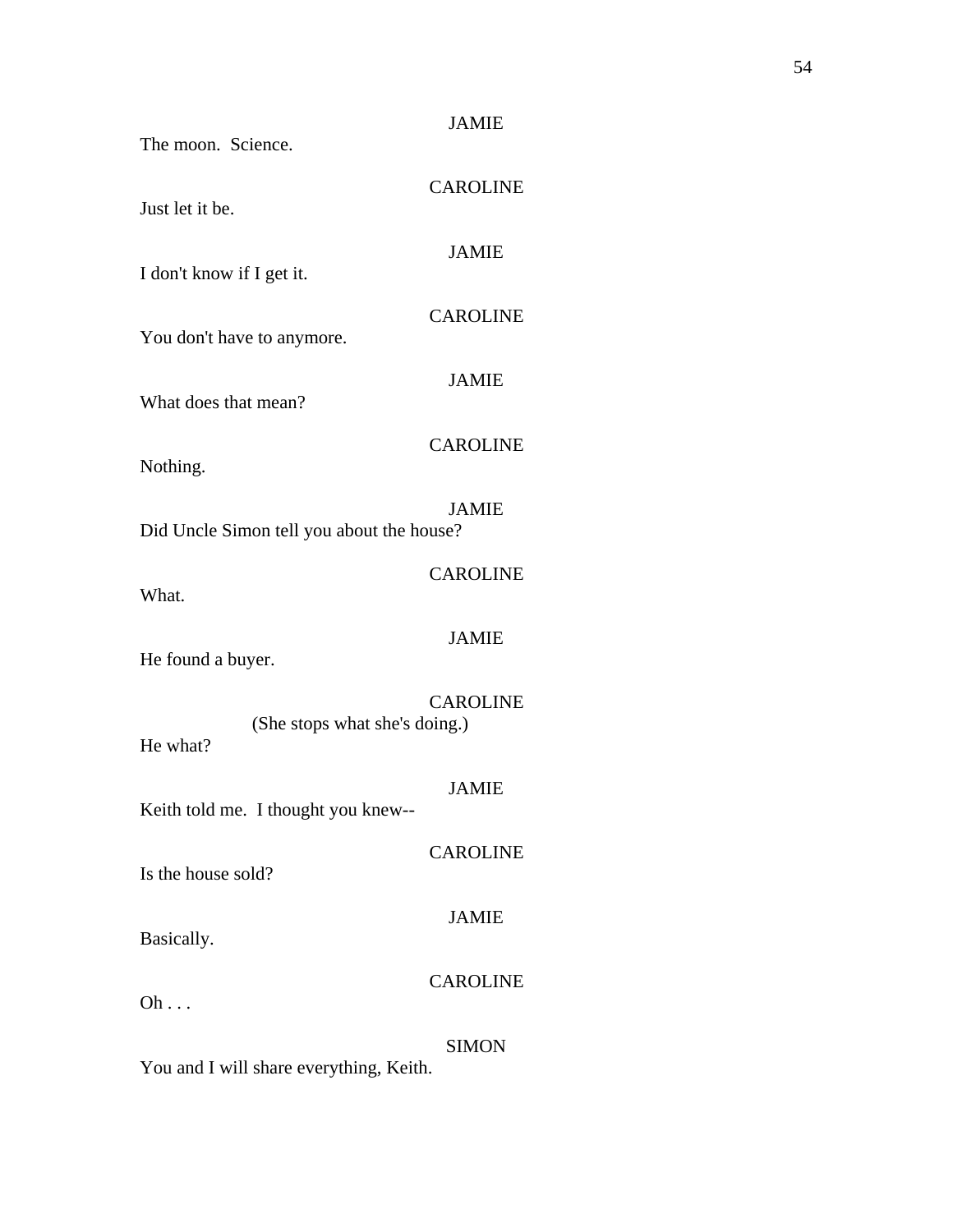I've done a lot of thinking--

# CAROLINE

 (Very panicked.) I . . . I don't know what to do . . .

JAMIE

Well, that's the thing. I have something worked out, Caroline.

# CAROLINE

Lucky might as well be dead.

# JAMIE

I think I have a solution--

CAROLINE

Can you stop Uncle Simon from selling?

No.

#### CAROLINE

JAMIE

Then you don't have a solution.

### JAMIE

Caroline . . .

 (He takes her hand in effort to get her attention.) I've saved some money . . .

CAROLINE

Can you buy the house?

# JAMIE

Not that much money.

# CAROLINE

Jamie . . . What am I going to do?

# JAMIE

I thought--

# CAROLINE

You said he hasn't sold it yet, right?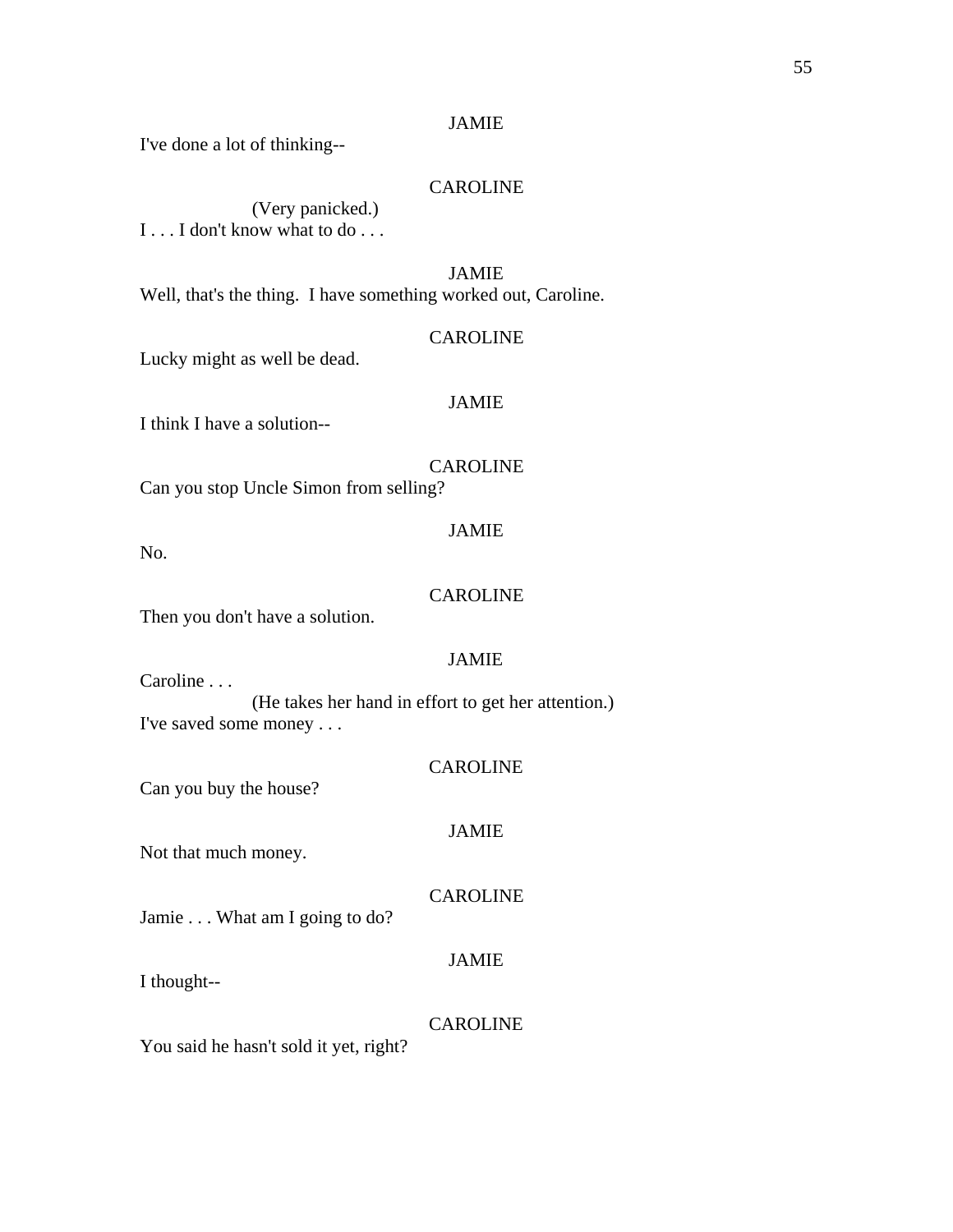I don't know. Caroline, listen--

I need to speak to him.

JAMIE

CAROLINE

I have a plan--

CAROLINE

I need the key--

JAMIE

I thought we could get a place.

(Beat.)

# CAROLINE

What.

# JAMIE

You and me. We could live there . . . together. You have no place to live, right? So that wouldn't look strange to people. And with this house sold, it wouldn't be so weird for me to buy a house of my own.

Where?

JAMIE

CAROLINE

I thought, maybe, across the bridge--

| No. It has to be here.          | <b>CAROLINE</b> |
|---------------------------------|-----------------|
| I could never afford--          | <b>JAMIE</b>    |
| Jamie, it has to be this beach. | <b>CAROLINE</b> |
| Maybe it's time to let it go.   | <b>JAMIE</b>    |
| Let what go, exactly?           | <b>CAROLINE</b> |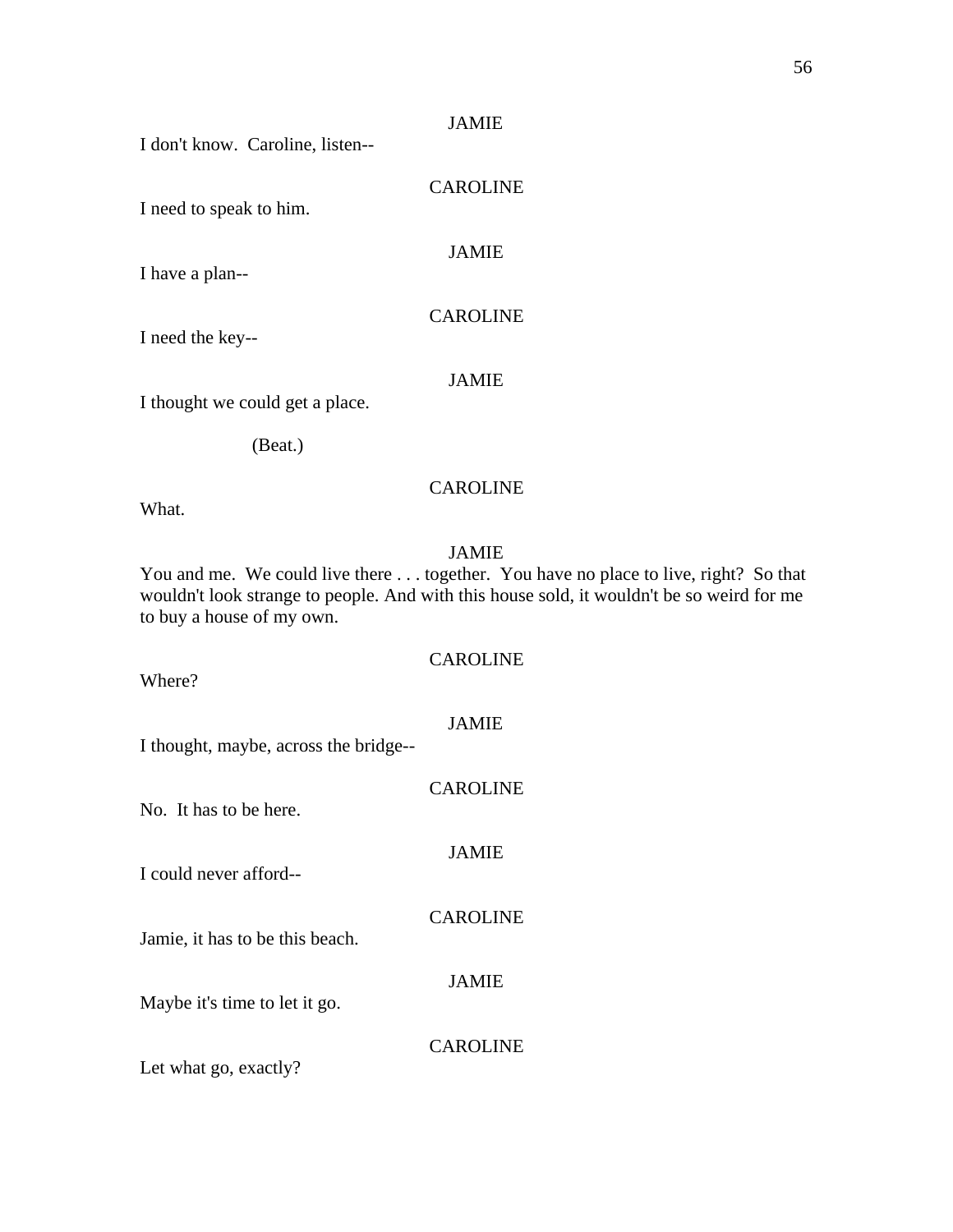The past.

# **CAROLINE**

No.

# JAMIE

Think about it. We could finally be together. No one would even question it.

# CAROLINE

Jamie . . .

(He looks to her eagerly.)

# CAROLINE

JAMIE

What am I going to do with Lucky?

Lucky can live with us.

# CAROLINE

Lucky can't live off of this beach.

# JAMIE

Sure she can--

# CAROLINE You don't know what you're talking about! You have no idea how important this is!

Yes I do--

# JAMIE

KEITH's VOICE

CAROLINE

I came to see you, Caroline.

No. Obviously you don't.

# JAMIE

Will you at least think about it?

# CAROLINE

I'll always think about it.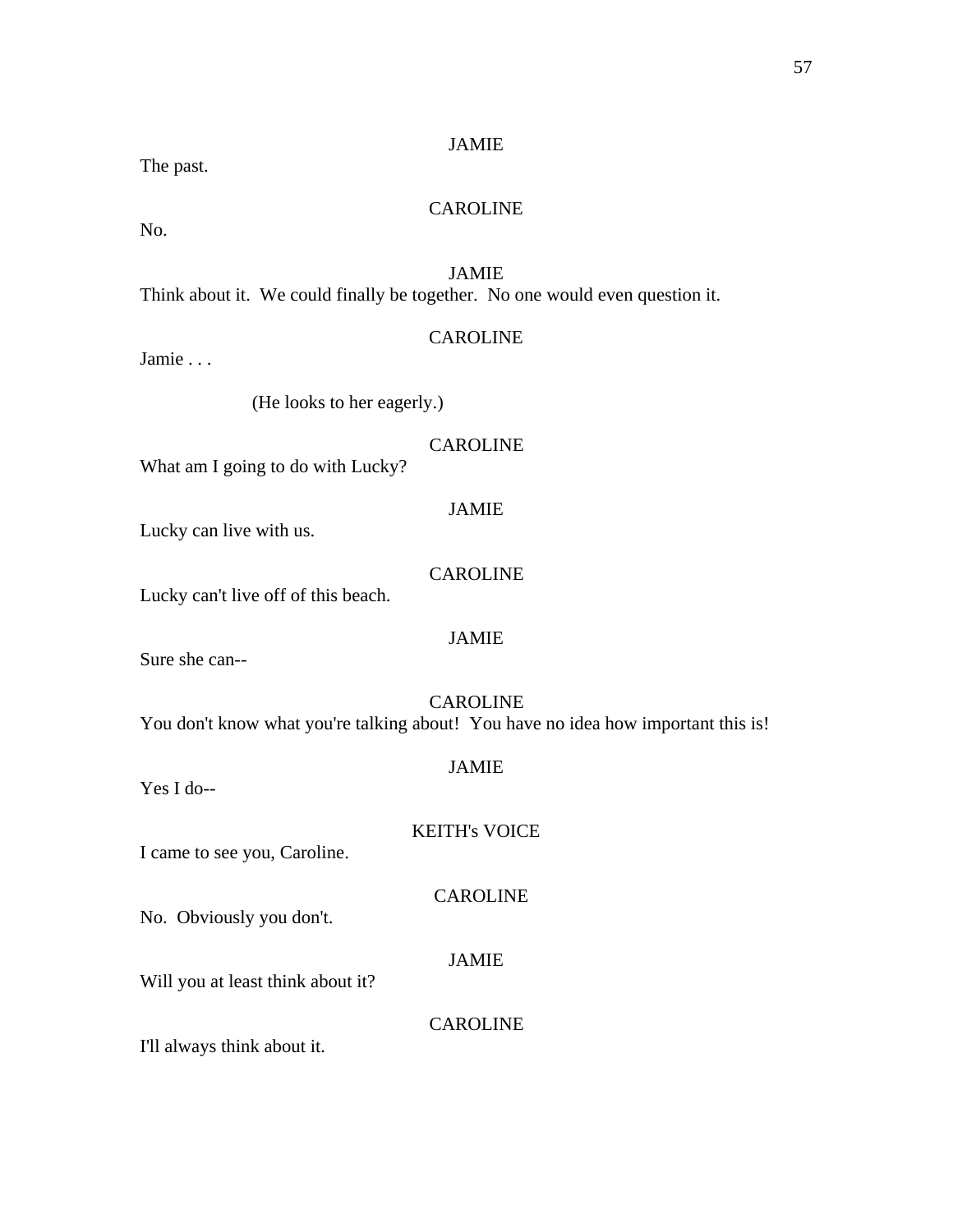| Good Whatever that means.                                | JANIIE               |  |
|----------------------------------------------------------|----------------------|--|
| (Pause.)                                                 |                      |  |
| Jamie I need to talk to you about something.             | <b>CAROLINE</b>      |  |
| $O$ kay $\ldots$                                         | <b>JAMIE</b>         |  |
| <b>CAROLINE</b><br>Something that happened in this house |                      |  |
| Don't you like that, Caroline?                           | <b>KEITH's VOICE</b> |  |
| You can tell me.                                         | <b>JAMIE</b>         |  |
| It it happened when I was a little girl.                 | <b>CAROLINE</b>      |  |
| What happened.                                           | <b>JAMIE</b>         |  |
| They can't hear you.                                     | <b>KEITH's VOICE</b> |  |
| It $\ldots$                                              | <b>CAROLINE</b>      |  |
| Does it involve someone else?                            | <b>JAMIE</b>         |  |
| Yes.                                                     | <b>CAROLINE</b>      |  |
| A man?                                                   | <b>JAMIE</b>         |  |
| Trust me.                                                | <b>KEITH's VOICE</b> |  |
| Yes.                                                     | <b>CAROLINE</b>      |  |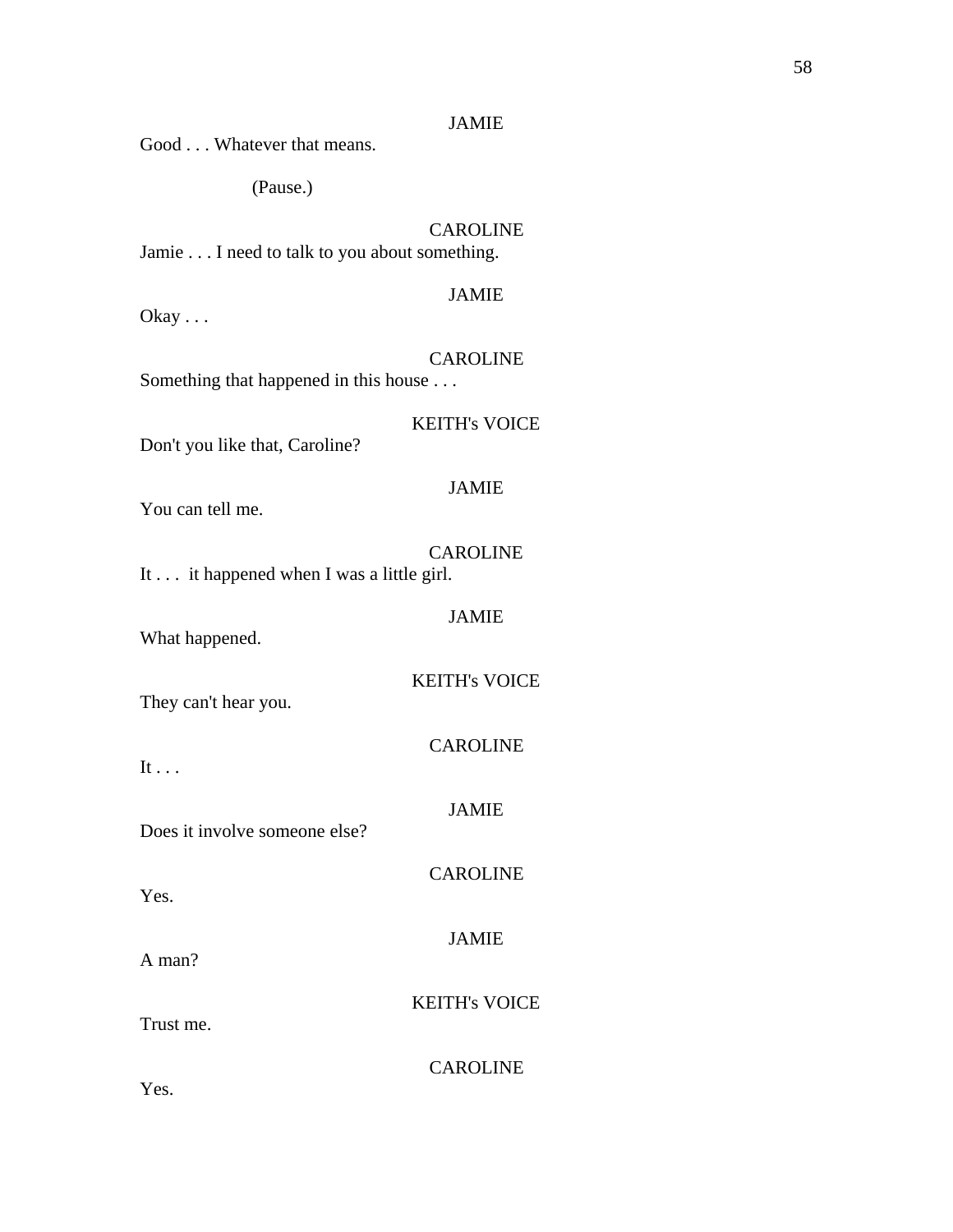| Tell me.                                                             | <b>JAMIE</b>    |  |
|----------------------------------------------------------------------|-----------------|--|
| I can't. It's so bad.                                                | <b>CAROLINE</b> |  |
| Then tell me what I'm thinking is wrong.                             | <b>JAMIE</b>    |  |
| I think you're right.                                                | <b>CAROLINE</b> |  |
| Who was it.                                                          | <b>JAMIE</b>    |  |
| I can't tell you.                                                    | <b>CAROLINE</b> |  |
| Do I know him?                                                       | <b>JAMIE</b>    |  |
|                                                                      | <b>CAROLINE</b> |  |
| I I can't tell you.                                                  | <b>JAMIE</b>    |  |
| I'd kill him.                                                        | <b>CAROLINE</b> |  |
| I know. That's why I don't want you to know.                         |                 |  |
| Jesus I'm so sorry.                                                  | <b>JAMIE</b>    |  |
| So am I. Sorry for you, I mean.                                      | <b>CAROLINE</b> |  |
| For me?                                                              | <b>JAMIE</b>    |  |
| I want to be with you more than anything. But I can't. Not with this | <b>CAROLINE</b> |  |
|                                                                      | <b>JAMIE</b>    |  |

Tell me who it was.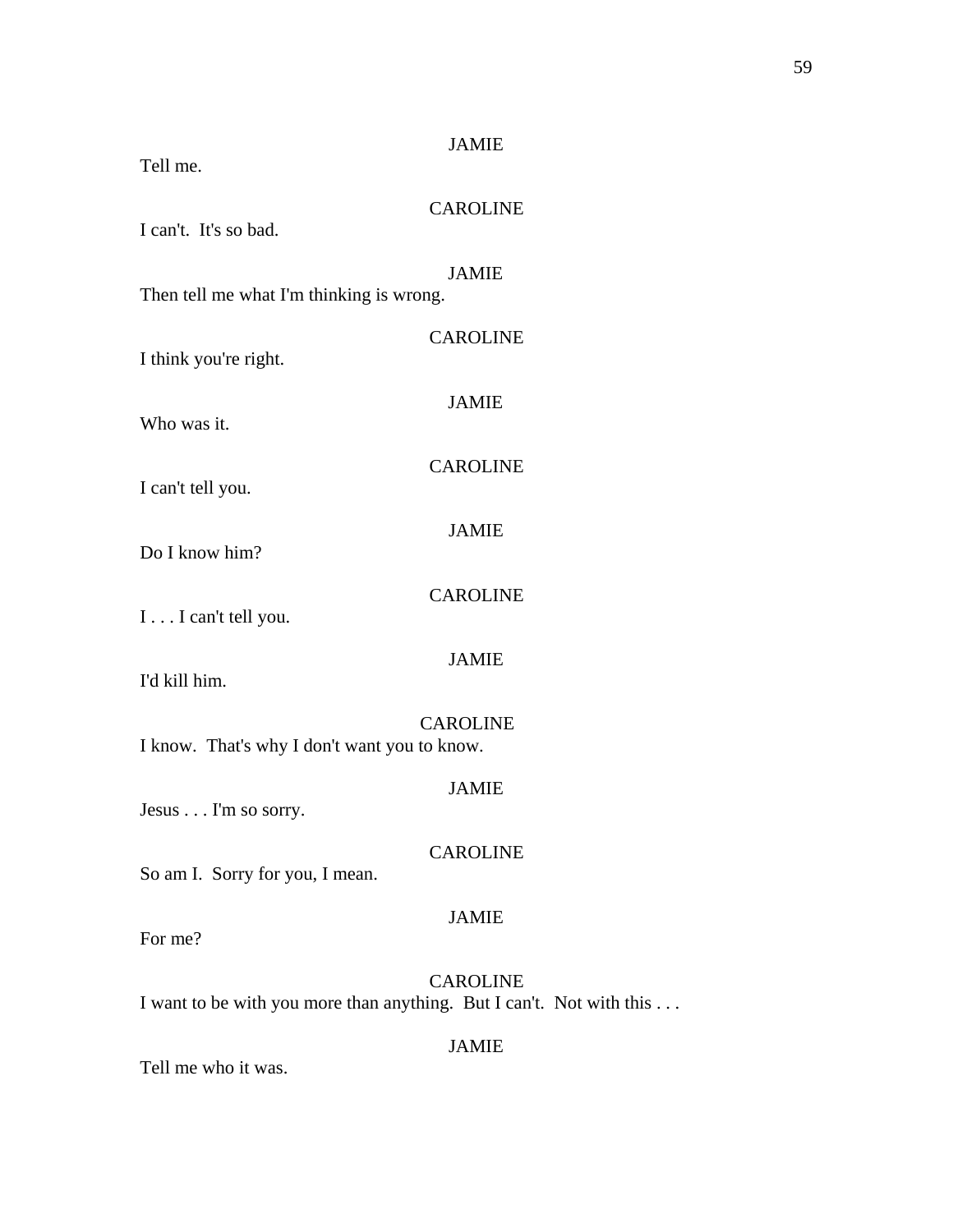JAMIE

You'd kill him.

I would.

# CAROLINE

Because you love me so much.

# JAMIE

You know I do.

 CAROLINE And I love you. More than anything else in the world.

# JAMIE

Who did this to you?

 CAROLINE There's no sense in me telling you. You'd only try to take care of it.

# JAMIE

I will. Tell me.

# CAROLINE

LIA

I can't.

To whom do I belong? Is it you . . .

CAROLINE

You have to go now.

(The wind begins blowing.)

Is it me?

### JAMIE

LIA

I don't want to leave you.

 CAROLINE Come back early in the morning. The tide'll be going out.

# LIA

Or do I belong to the sea?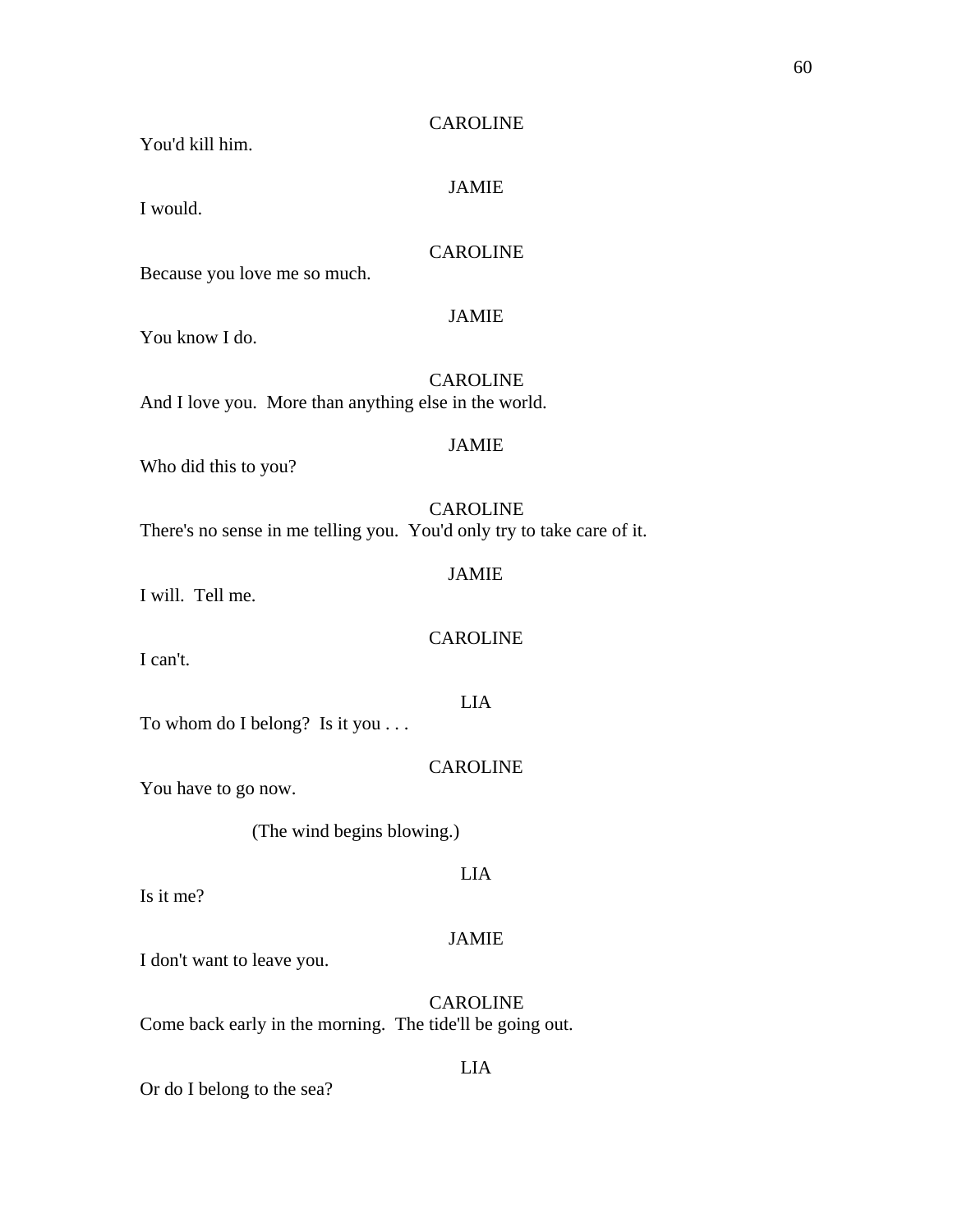Will you tell me . . . ?

# CAROLINE

If I can.

(Beat.)

Go on.

# LIA

They'd managed to stay on course for the greater part of the voyage, but one night perilous winds forced the vessel steadfast towards a cliff. Everyone was sure to be drowned. When all of a sudden a sweet voice sang out of the darkness, and at the base of the cliff a young mermaid appeared, her golden tail catching the moonlight as she splashed against the waves.

> (CAROLINE pauses for a moment, and then begins singing a familiar-sounding sultry and melodic tune. Her voice is high, soft, and beckoning. Lights rise on SIMON, sitting in his chair, clearly growing more and more entranced by CAROLINE's crooning.)

#### SIMON

Caroline?

 (CAROLINE continues her song as she makes her way towards SIMON. She is eventually joined by LIA, and the two finish their tune in a haunting duet. SIMON takes a moment to catch his breath and applauds for CAROLINE.)

#### SIMON

I knew you'd come around! Come sit by me! (CAROLINE kneels by his side.) Now I am happy.

(CAROLINE smiles at him.)

Tell me a story.

#### CAROLINE

A story . . .

 (Beat. She smiles to herself and then proceeds slowly and carefully.) Once upon a time, in the near and recent past, a girl was born to two different worlds.

#### LIA

To whom do I belong?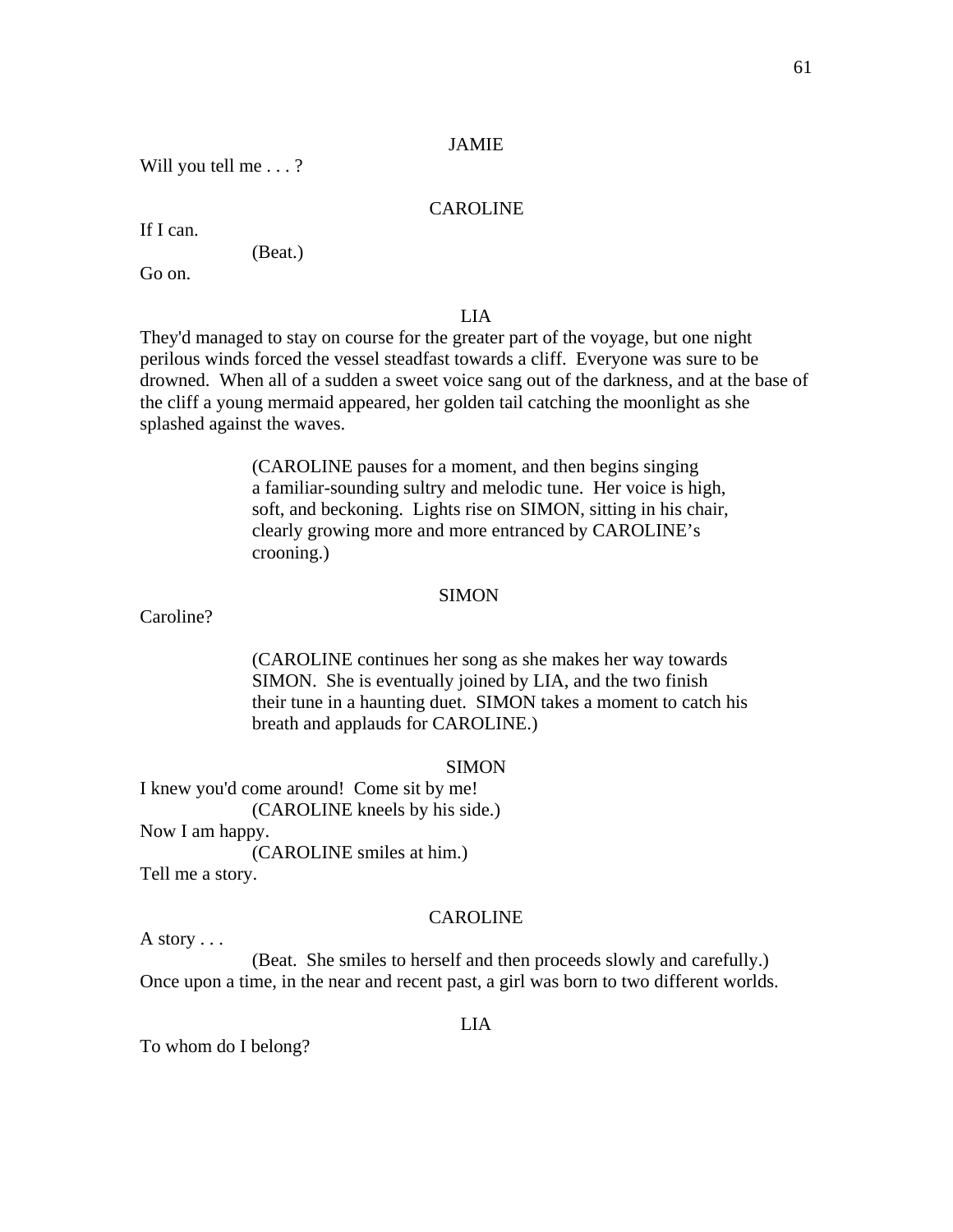To the naked eye she was a girl, like any other girl, with all the usual facets and fixtures, but most didn't realize that her soul actually belonged to the sea. Every day she would look down at her long human legs and small feet and wonder why she was sentenced to suffer day after day after day.

### SIMON

Was she sad all the time?

#### CAROLINE

For her there existed one special place where she could lose everything she knew about being on shore, a place where in all her thoughts and being she was as light as air. A place of eternal bliss and absolute nonexistence.

#### LIA

To whom do I belong?

SIMON

Where?

## CAROLINE

In the sea.

### SIMON

The sea?

### CAROLINE

She had no choice. The sea would call to her, and she would have to go. She allowed the waves to caress her, and tell her soft stories to make her fall asleep. Do you know how that feels? Do you?

(SIMON shakes his head.)

It's love. They handled each other with the utmost care. She was never alone when she was there. She was always with someone who loved her.

(Beat.)

The sea had been singing to the girl her whole life, but one day it called in a very different way. "You can free yourself," it said, "come lay beneath me."

#### LIA

To whom do I belong? Is it you? Is it me?

#### CAROLINE

She had no choice. She went into the water and swam as far out as she could. Then, she lifted her arms up to the sun, and plunged down.

Down, down, down . . .

#### LIA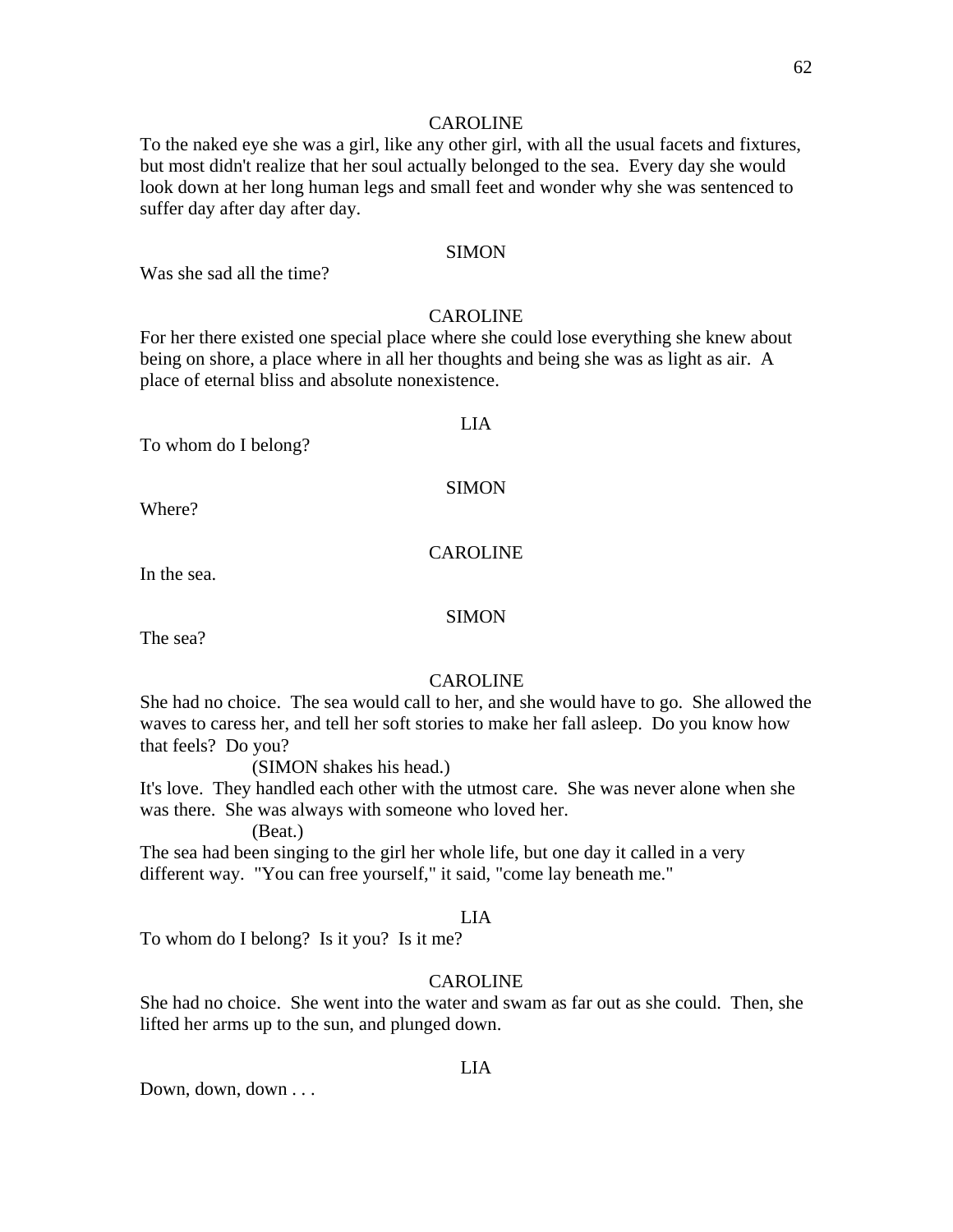She laughed the sweetest laugh . . . (Beat.) And was swallowed by the great, blue ocean.

# LIA

Down, down, down . . .

### CAROLINE & LIA

Down, down, down . . .

## CAROLINE

Do you know what she found? True happiness. She found true happiness deep, deeper down than you could ever imagine.

#### **SIMON**

What was down there?

# CAROLINE

A palace. A castle of riches. Every girl is queen, every man is king. Everything is new and beautiful, soft and fresh.

#### SIMON

Isn't it dark down there?

### CAROLINE

The water's as clear as glass. The sun pours down in bright, white streams.

# **SIMON**

Wasn't she very cold?

#### CAROLINE

Everything is warm, very warm. And the feeling of fullness and delight is so strong that it warms every last part of you. And she had it for all of eternity. To win this gift, all she had to say was 'yes'. There was no sacrifice.

#### **SIMON**

No sacrifice . . .

#### CAROLINE

No sacrifice. She'd returned to the land where she belonged. A land where there's no death or pain or hurt or despair.

#### SIMON

No sacrifice . . .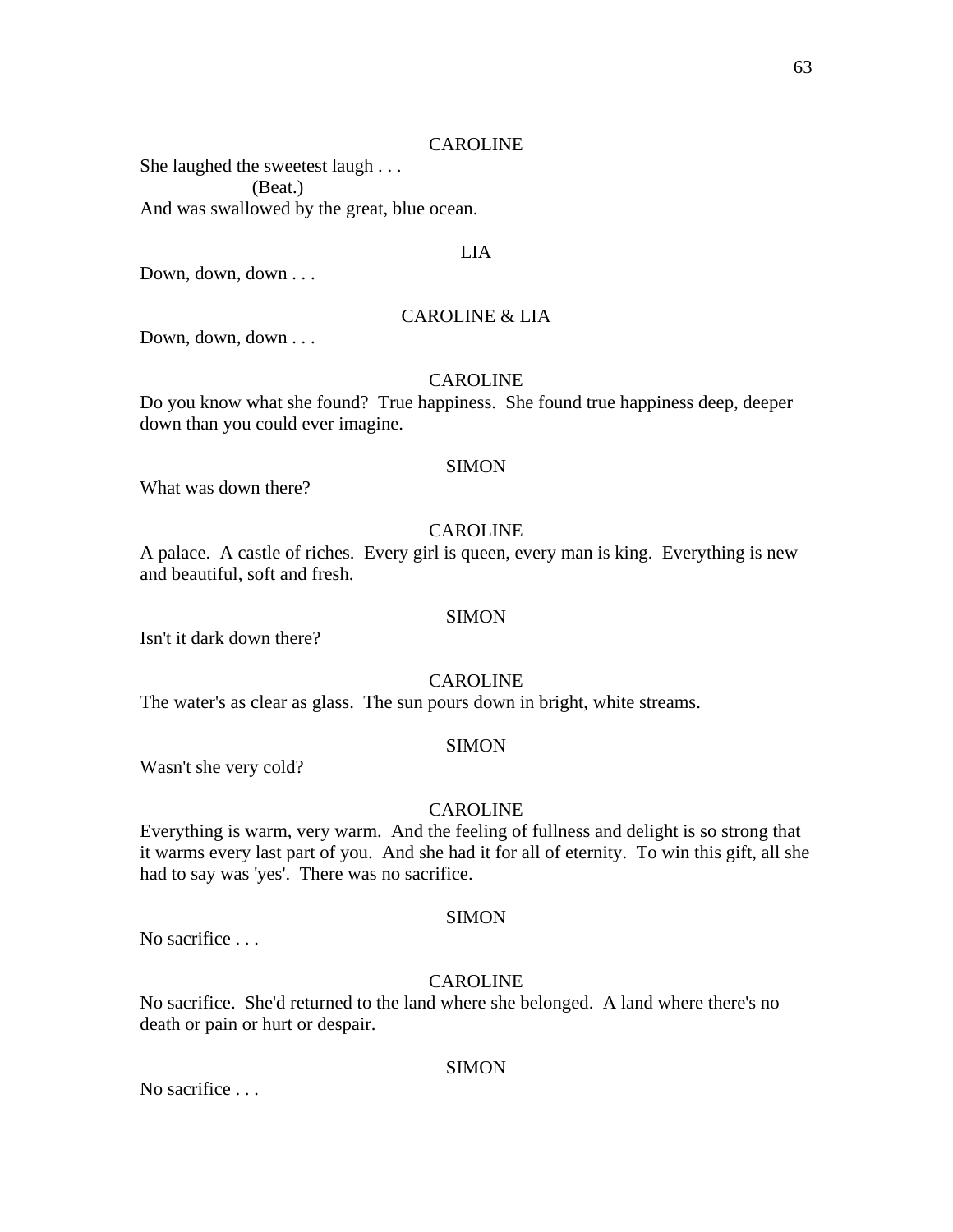| <b>CAROLINE</b><br>Adorned by jewels and silk and gold and-- |                           |  |
|--------------------------------------------------------------|---------------------------|--|
| No death or pain--                                           | <b>SIMON</b>              |  |
| All sparkles and glimmers, shimmers and shines.              | <b>CAROLINE</b>           |  |
| Blue, blue, blue--                                           | <b>CAROLINE &amp; LIA</b> |  |
| All the way down.                                            | <b>CAROLINE</b>           |  |
| Blue, blue, blue                                             | <b>LIA</b>                |  |
| All the way down                                             | <b>CAROLINE</b>           |  |
| Diamonds and gold--                                          | <b>SIMON</b>              |  |
| The smell of all things sweet.                               | <b>CAROLINE</b>           |  |
|                                                              | <b>SIMON</b>              |  |
| Blue, blue, blue--                                           | <b>CAROLINE</b>           |  |
| No wind or sound.                                            | <b>SIMON</b>              |  |
| Streams of white--                                           | <b>LIA</b>                |  |
| Down, down, down                                             | <b>CAROLINE</b>           |  |
| All is calm.                                                 | <b>SIMON</b>              |  |
| No more pain.                                                |                           |  |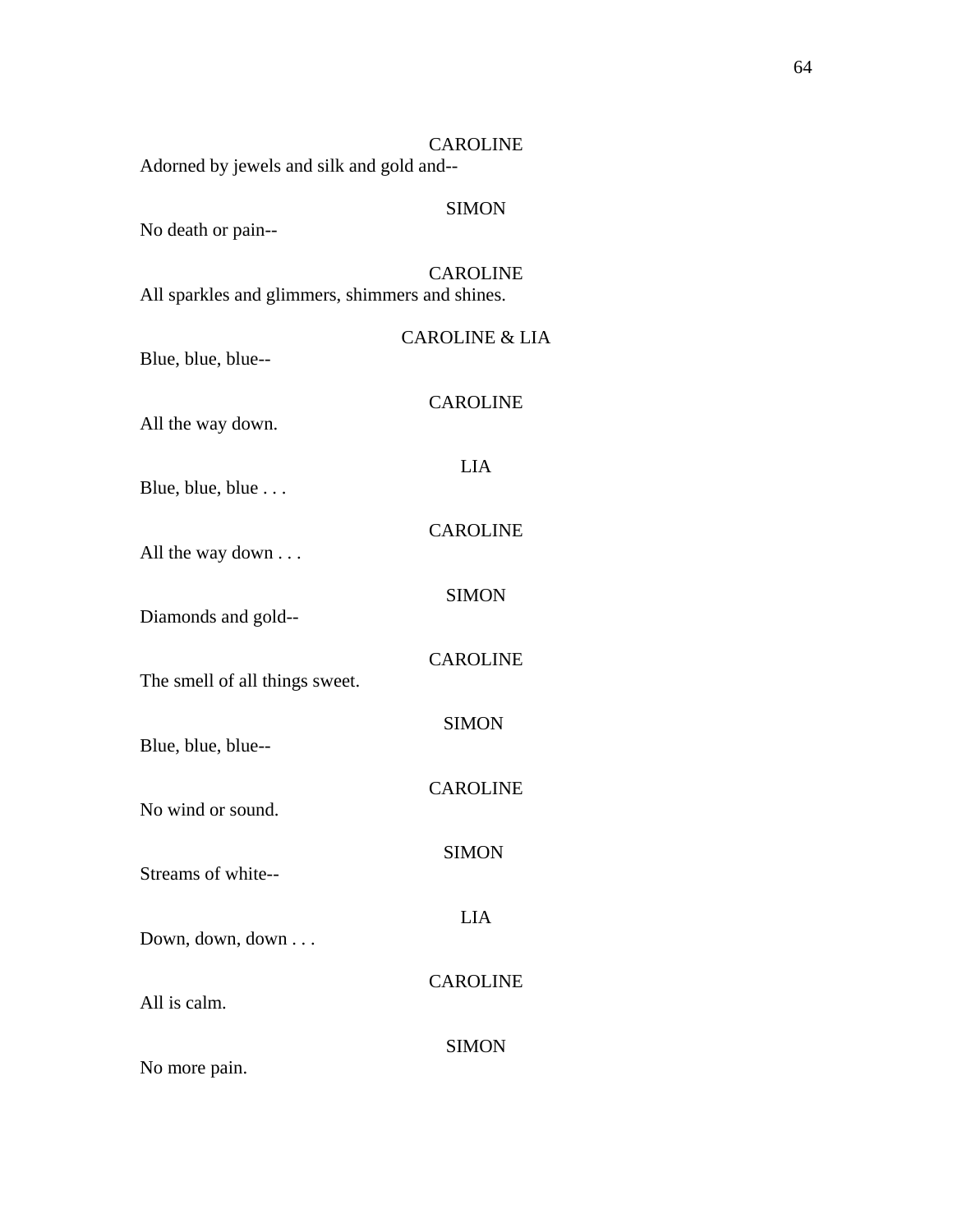And never alone.

# LIA

 (Softly.) Down, down, down . . .

# CAROLINE

And warm. Very warm. Your heart is filled with overwhelming love. (Beat.) Come with me. I'll take you there.

#### SIMON

Do you know the way?

# CAROLINE

Oh, yes.

#### **SIMON**

And you want to go with me?

## CAROLINE

Nothing would please me more. (Beat.) Listen . . . Do you hear that?

### LIA

 (Whispering.) Don't you want to play?

#### SIMON

I don't know what I hear.

# LIA

 (Whispering.) Don't you want to play?

### **CAROLINE**

It's calling your name.

# (SIMON and CAROLINE look at one another. Pause.)

**SIMON** What happened to the woman in your story? Did she drown?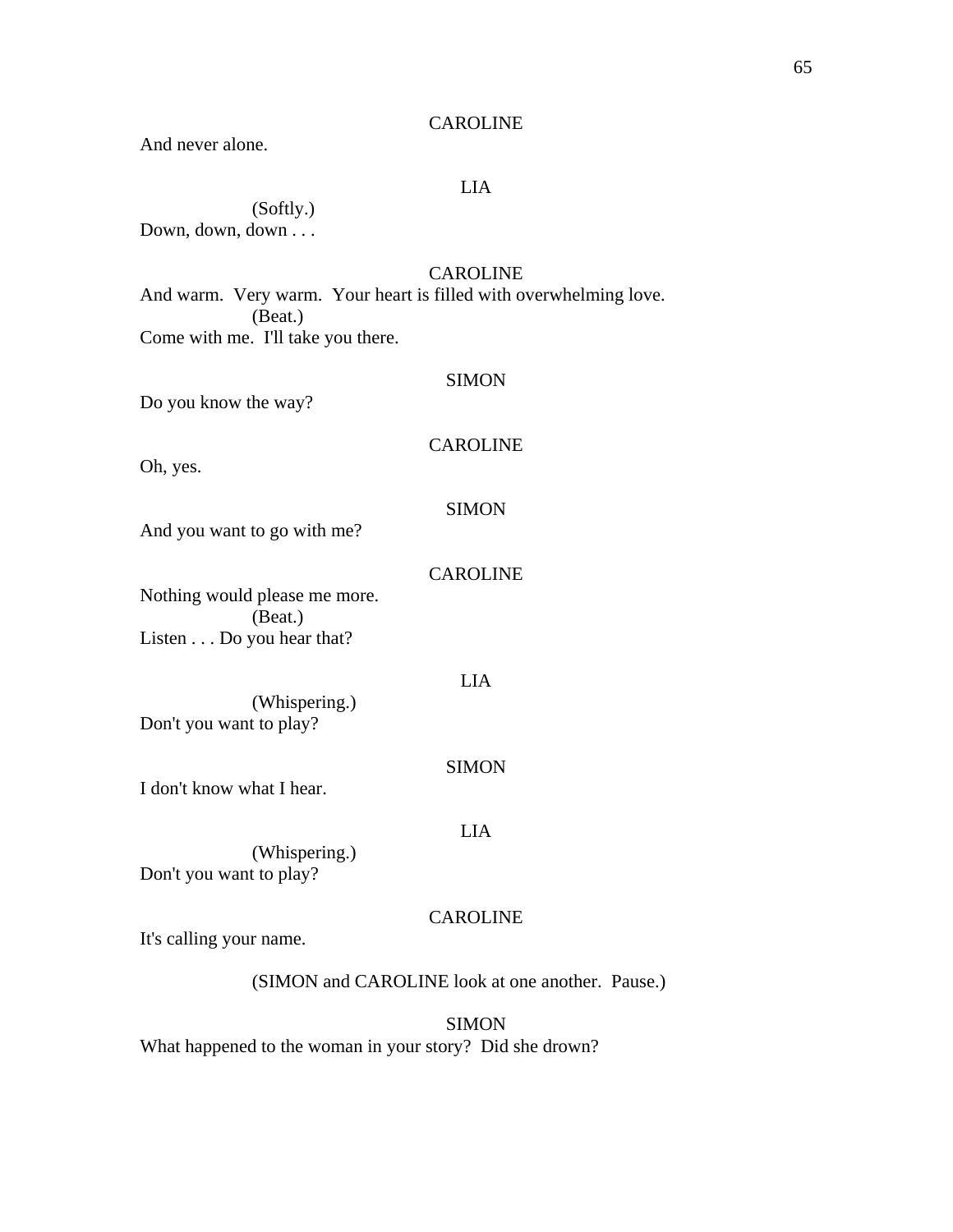Drown? She didn't drown. She became an angel of the sea.

 (CAROLINE gives SIMON a long, deep kiss on his cheek. Lights fade.)

# LIA

"Don't you remember me? Look out here, out towards the sea. We were friends once, you and I, But so much time has drifted by. The time had come for me to see If you could still remember me."

"Yes. I do remember you We were beautiful once, us two. I remember my time with you When, in this world, there's no more I can do. I hesitate to tell you true How much I remember my life with you."

"Forgive me for going so far away. You had to know I'd be back one day. I wouldn't have left you all alone Surrounded by darkness and unknown. For, all that beauty we explored I have now eternally restored. With all this life that you've endured, Think of this as your just reward."

"Please understand why I must decline. So much has happened in so little time. And while things here get harder each day, I've too many ties to go far away. I am the strength of my family and home. How could I leave them all alone?"

"I understand everything that you say, But your family's all grown and gone far away. The home that you speak of is not at all the same. You knew that long before I came. Don't tell them goodbye, just come with me. Just walk out here, out toward the sea. Think of the beauty of you and I, It'll feel like no time has passed us by. Now is the moment for you to choose.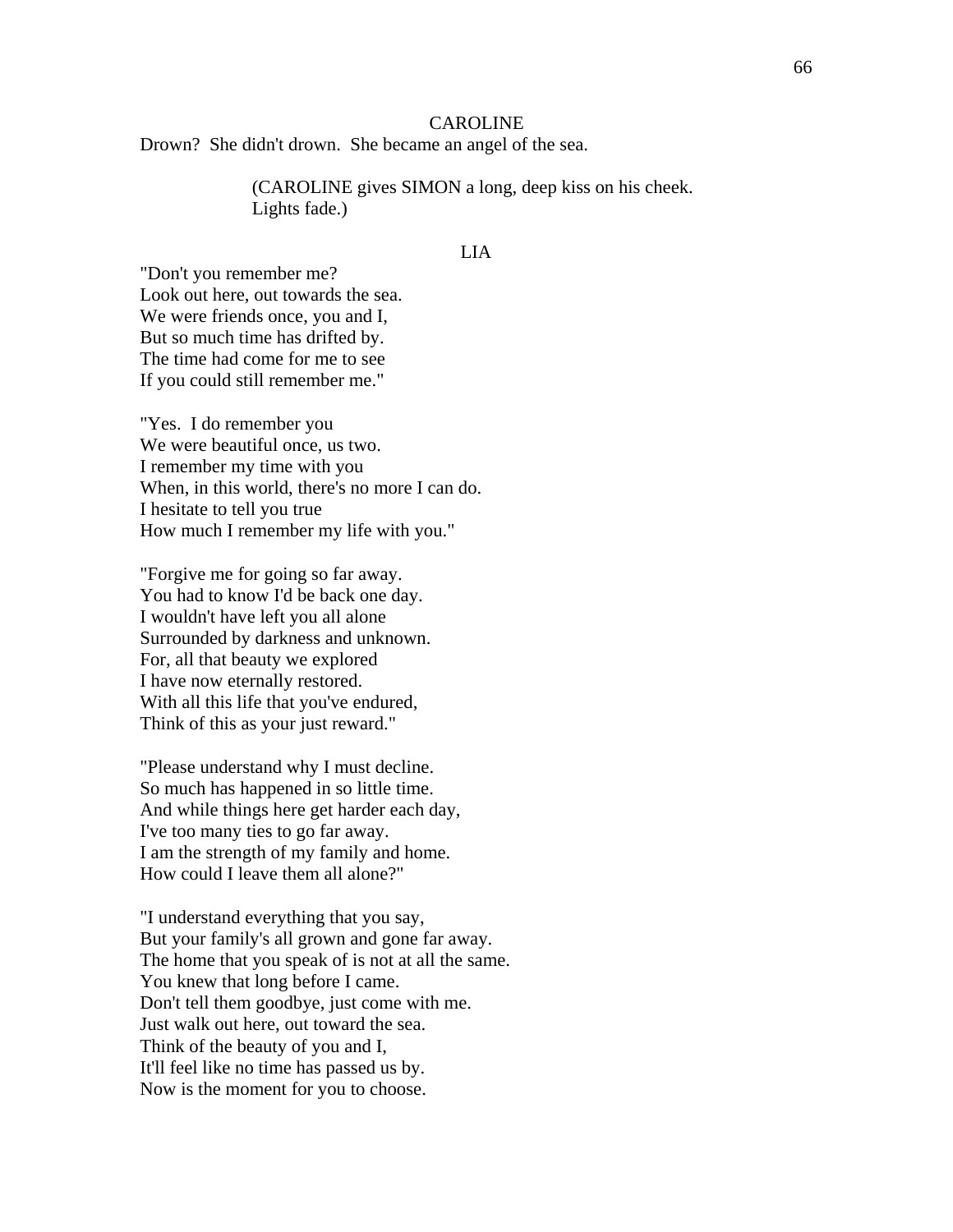# LIA (Cont'd)

You may regret if you refuse.

Will you resign to a life that is lost? Or submit to happiness at no risk or cost? For a life more fulfilled, you must come to me. I'll wait for you, out here in the sea."

> (Finally, there is a calm and it is dawn. There is no one in sight. There is a great moment of stillness before JAMIE bursts into the house.)

### JAMIE

Caroline! Caroline! Lucky! Lucky! (He furiously searches.)

Lucky!

 (CAROLINE appears before him. She is dripping wet and fully clothed. A glazed expression now covers her face. JAMIE looks at her for a moment as though he's seen a ghost, then he runs to her and grabs hold of her desperately.)

#### **CAROLINE**

 (Calmly.) Sshhh . . . Everything's all right.

# JAMIE

Let's go, Caroline. Please . . .

It's over, Jamie. I'm sorry.

### JAMIE

CAROLINE

CAROLINE

No.

Yes. I'm sorry.

### JAMIE

What's happened to you?

### CAROLINE

Go home now, Jamie. (Pause. He does not move. Then, tenderly.) It's time.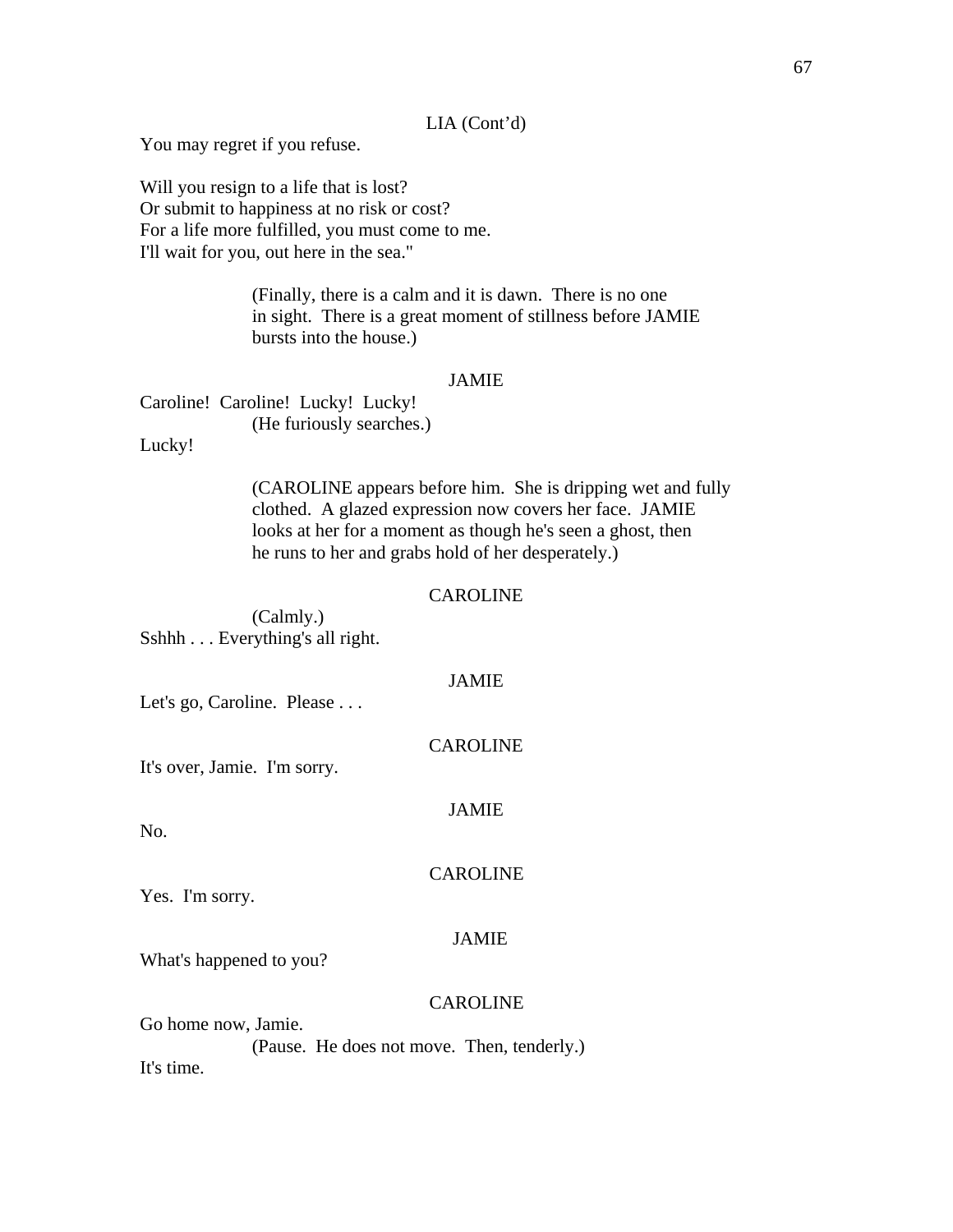| Caroline Please.                      | <b>JAMIE</b>    |
|---------------------------------------|-----------------|
| Go.                                   | <b>CAROLINE</b> |
| Please, Caroline!                     | <b>JAMIE</b>    |
| No, Jamie. You must leave now. Alone. | <b>CAROLINE</b> |
| What have you done?                   | <b>JAMIE</b>    |
| Nothing, sweetie.                     | <b>CAROLINE</b> |
| Why are you all wet?                  | <b>JAMIE</b>    |
| I was in the water.                   | <b>CAROLINE</b> |
| What have you done?                   | <b>JAMIE</b>    |
| I told you. Nothing.                  | <b>CAROLINE</b> |
| Where's Lucky?                        | <b>JAMIE</b>    |

 (Catching a glimpse out the window that startles her at first.) It's time for you to go.

# JAMIE

 (Grabbing her.) Where's Lucky!

# CAROLINE

Why? Do you want your piece of the house? There's nothing left, Jamie. It's all gone.

# JAMIE

What did you do! Where is she!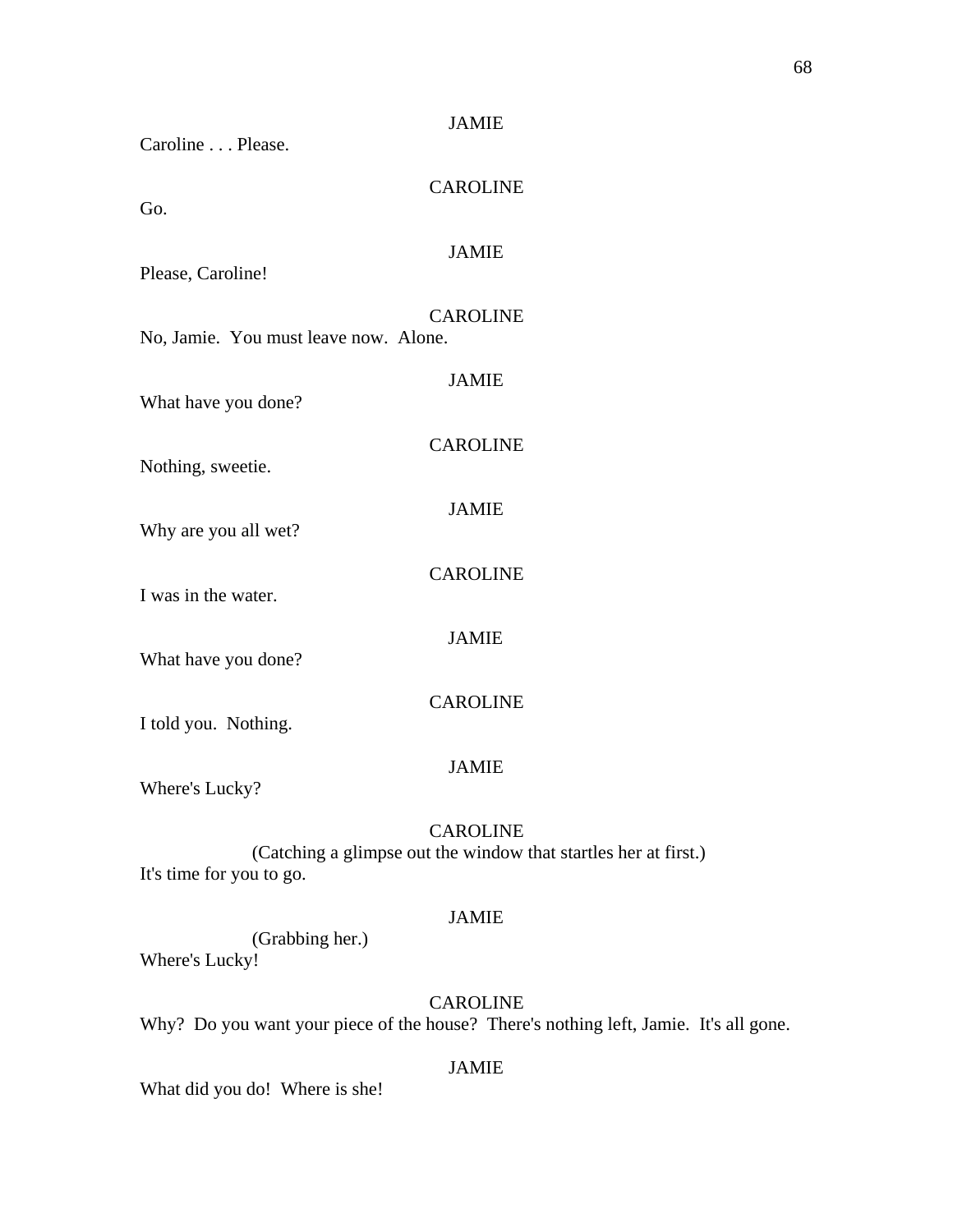(CAROLINE does not respond. She simply touches JAMIE's face softly, then leans forward and, for the first time that we see, gently kisses him. They hold their kiss while LIA looks upon them.)

#### LIA

"Aren't I sure to freeze?" The sailor called into the storm. "Don't worry," the sea-girl sang back to him, "My tears will keep you warm."

# (JAMIE looks to CAROLINE with weepy eyes.)

#### JAMIE

What did you do, Caroline?

#### CAROLINE

 (Pause.) Do you know how much I love you? (He does not respond.)

Do you?

Yes.

# JAMIE

CAROLINE

Good. Leave now, Jamie.

# But--

#### CAROLINE

JAMIE

No. Now. It's time.

 (JAMIE painfully moves away from her. Just then, MARIE enters the house. She too is fully clothed and soaking wet. She's a bit shaken. She looks sadly at JAMIE.)

# MARIE

Jamie . . .

#### JAMIE

Auntie . . . What . . . Where have you been?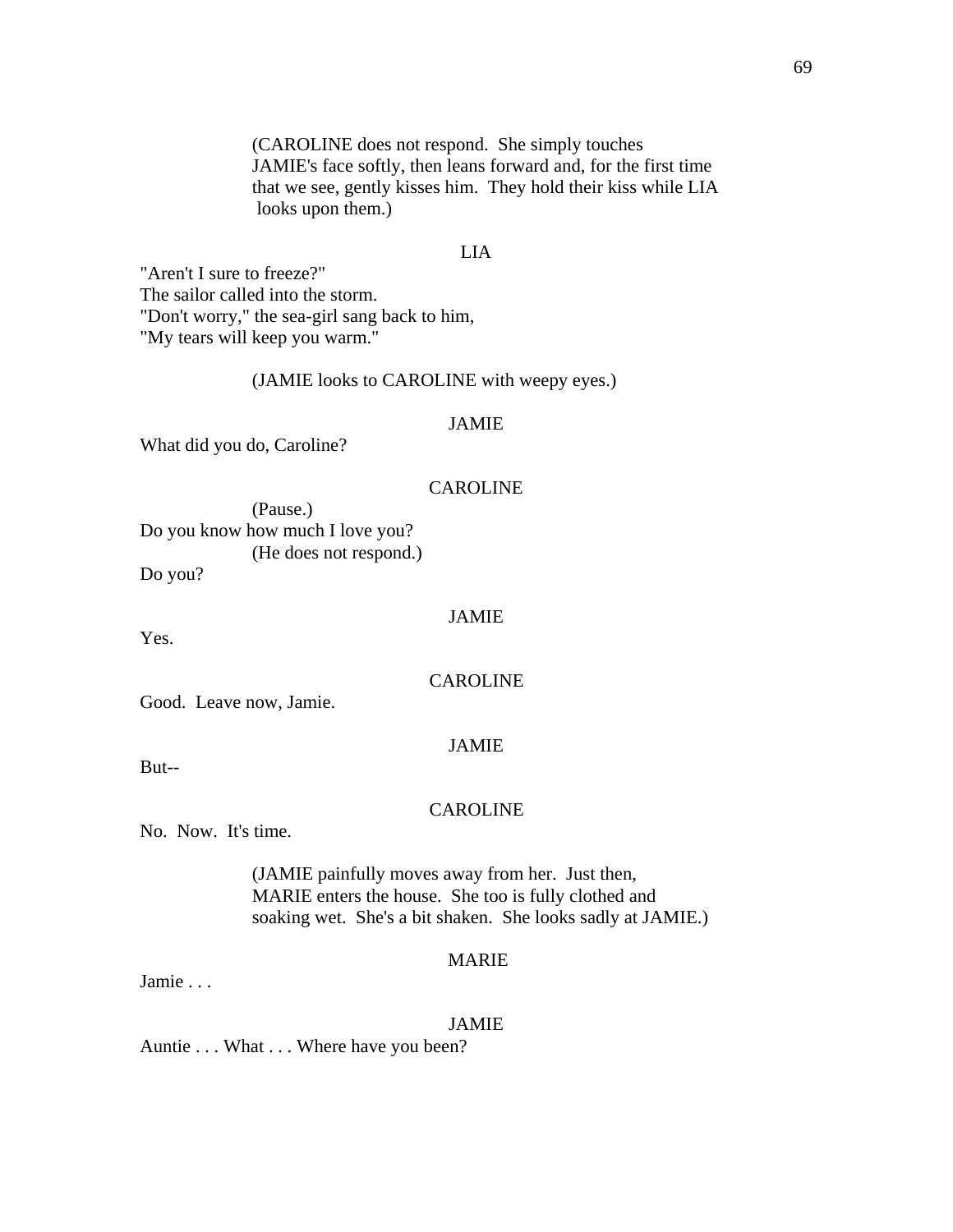In the water, love.

# JAMIE

What've you both been doing?

# MARIE

Did you ask him here, Caroline?

# CAROLINE

Yes, Mummy.

LIA

 (Singing.) You've got me in between The Devil and the deep blue sea.

# MARIE

 (To JAMIE.) If only things had been a little bit different . . .

# CAROLINE

He has to go now, Mummy.

### MARIE

Yes. You're right. That's best.

# JAMIE

 (Innocently, like a child.) Where's Lucky?

> (MARIE and CAROLINE pause for a moment and look at JAMIE.)

CAROLINE Go now, Jamie. Come back for Lucky another day.

### JAMIE

No. Tell me now.

 MARIE Caroline's right. Come back for Lucky another day. Be a good boy, now.

### JAMIE

I'm not leaving.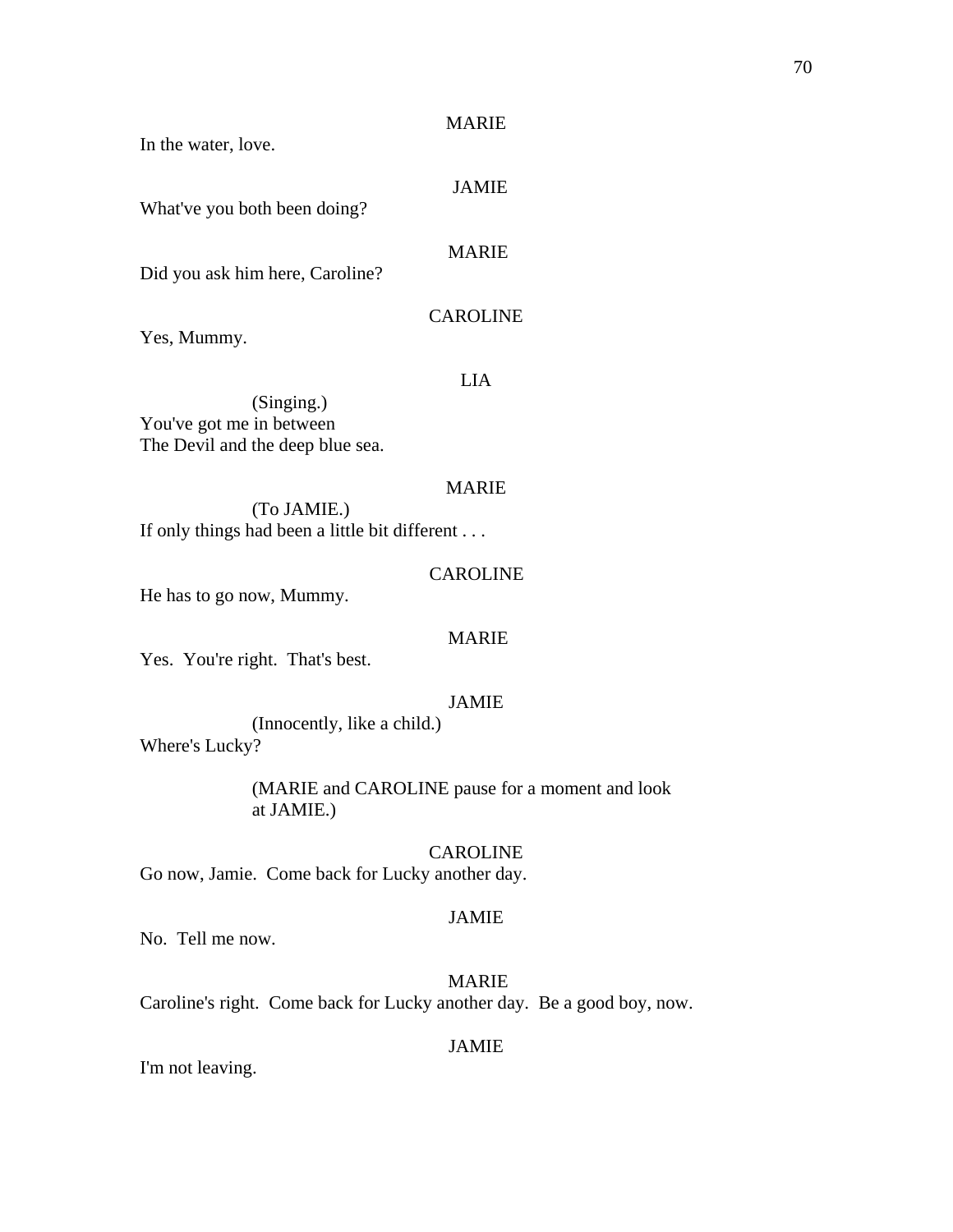JAMIE

MARIE

Yes. Yes, you will.

No. I won't.

Yes. You will.

### JAMIE

What have you done?

# CAROLINE

 (She points to the picture on the wall.) Take that with you. No one will need it, now.

# MARIE

What is it, Caroline?

# **CAROLINE**

Me and Jamie . . . In another life.

# MARIE

 (Looking at the photo fondly.) I remember that day. Do you, Jamie?

# JAMIE

(Holding back tears.)

Yes.

### MARIE

 (Nonchalant.) Who'd of thought things'd turn out the way they did. I never would've.

# JAMIE

Where's Lucky?

(Suddenly, KEITH bursts in the door.)

# KEITH

Where's Uncle Simon! Where is he!

### MARIE

Keith!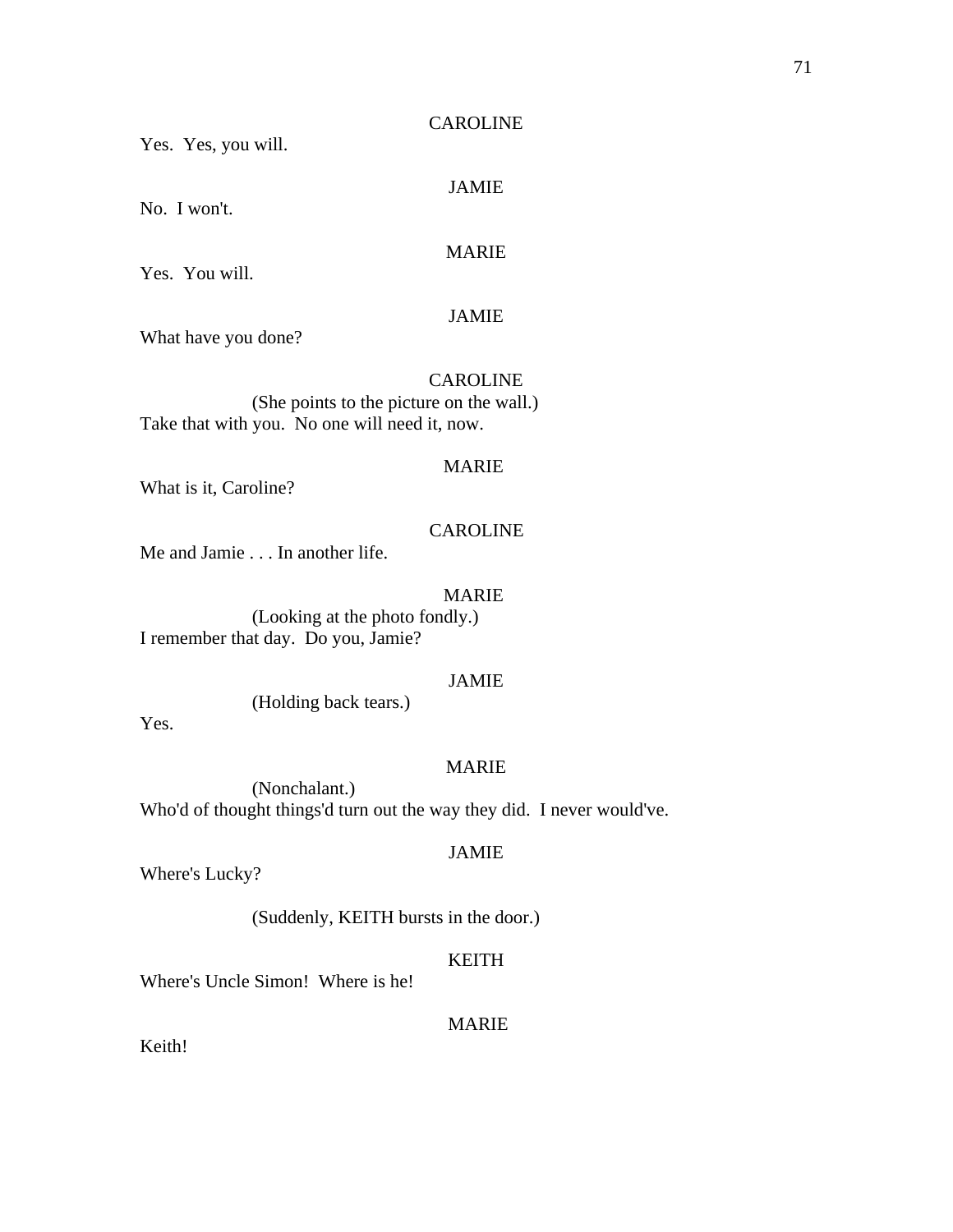What's the matter, Keith? Still looking for the key to your lost kingdom?

(He strikes CAROLINE hard across the face.)

# JAMIE

I'll kill you if you ever lay a hand on her again!

(JAMIE goes to console CAROLINE.)

### MARIE

Just let it be for now.

### CAROLINE

He'll never touch me again. Don't you worry.

# KEITH

(To CAROLINE.)

What the fuck have you done! You monster! I should have killed you when I had the chance!

> (CAROLINE and MARIE barely react. JAMIE makes a move for KEITH, but CAROLINE restrains him.)

# CAROLINE

It's over. Don't bother with him. He's already through.

# JAMIE

 (To KEITH.) Watch it.

#### MARIE

Don't let him get to you.

# CAROLINE

It's over, Jamie. There's nothing else he can do.

#### KEITH

It's not over you little bitch! Where's Lucky!

#### CAROLINE

Gone.

### MARIE

Caroline--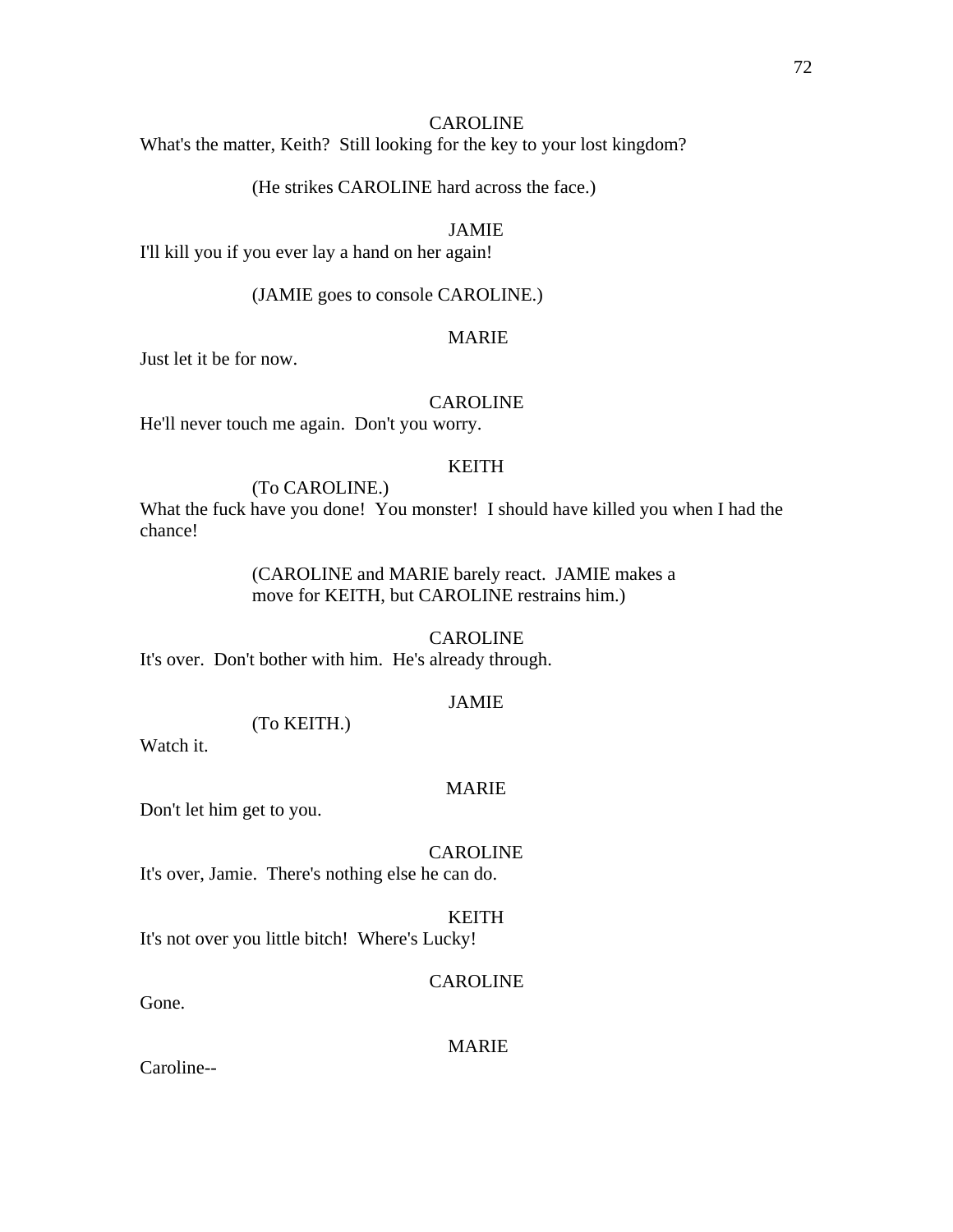# CAROLINE It's okay, Mummy. JAMIE How is it okay, Caroline? CAROLINE It just is. KEITH Tell me where Lucky is! CAROLINE I'll tell you where she is. And you'll have to tell her that her only son is dead. JAMIE Uncle Simon? MARIE He's dead? Well, God bless him then. KEITH Simon . . . CAROLINE You look a little pale, Keith. JAMIE Just what the hell is going on here. KEITH Uncle Simon's dead, little brother. And your little fuck over there killed him. JAMIE I mean it, Keith. Watch your mouth. CAROLINE Pay no mind. He's already lost. KEITH

Lost? The house is mine. Simon already told me that he was going to leave the key to me.

CAROLINE Where is it then? Do you have any proof?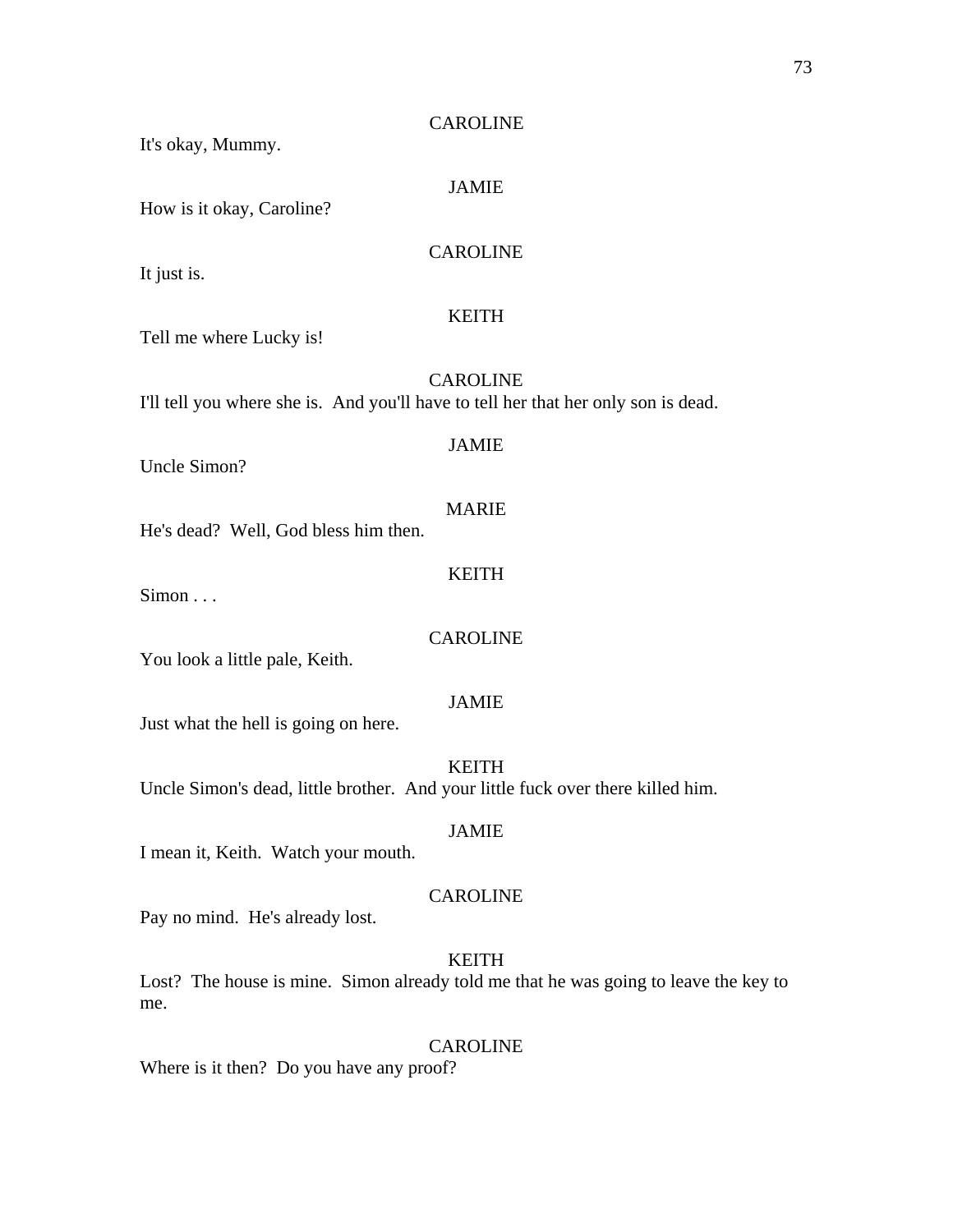### KEITH

I don't need proof. This house is coming to me.

### MARIE

The money is going to the state.

### CAROLINE

 (To KEITH.) Sorry. You're wrong.

(LIA laughs.)

#### KEITH

I get the house! He promised me!

# MARIE

Promised? Ha!

#### CAROLINE

He wanted to die with it and so he has.

# JAMIE

Who gives a shit about the house! This isn't about the house anymore, Keith! How many people have to die before you figure it out! Forget about the god-damned house!

#### KEITH

Don't need to, buddy. The house is mine.

#### CAROLINE

Yeah. And your key's floating around the great Atlantic somewhere.

#### MARIE

(Quite sternly.)

This was my mother's house. Don't you ever forget it.

### KEITH

This house belonged to your mother's husband who left it to his son. And he wanted to leave the house to me. This house belonged to Grandpa, Uncle Simon, and now me. That's the way it is.

#### JAMIE

### (To KEITH.)

The house and the beach belong to no one. It's all been sold. It'll probably get torn down.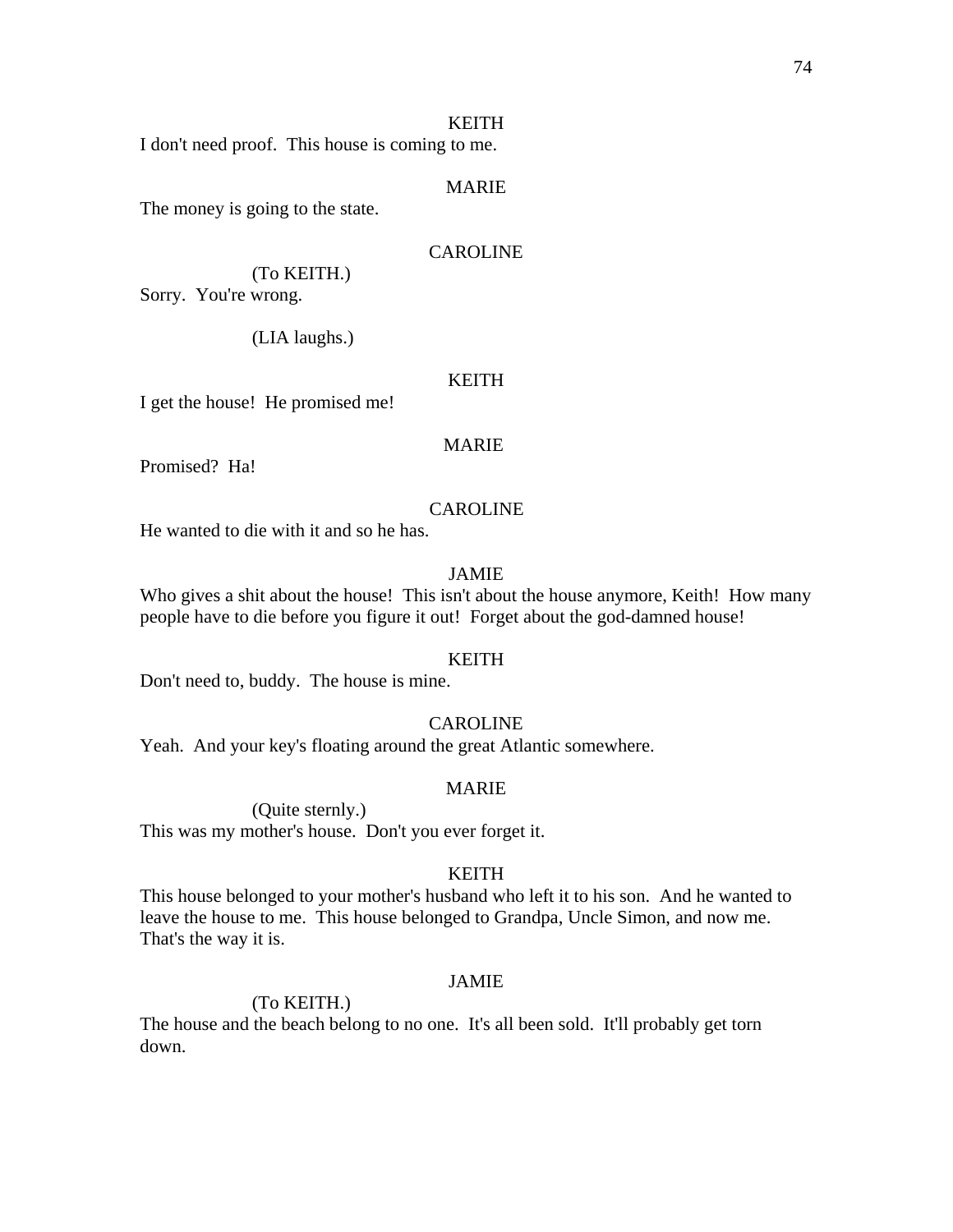### (Still focused on KEITH.)

This is our house. Lucky did everything she could to appease you because she loved you, in spite of the fact that you were born senseless! She tried to help you! Don't you get it? She lied to you because she loved you. She lied to you because she knew that you would believe her. And that you needed to be lied to. She knew that you and Simon and your father were all born with less. And still she tried to love you the same. She knew that all you needed was to be taken care of.

 (She looks to JAMIE with pity.) Even you, Jamie. She saw it in you too.

(JAMIE bows his head humbly.)

### KEITH

What are you talking about? Are you saying that Lucky pitied me? That's fucking ridiculous!

#### JAMIE

It's true, Keith. You didn't see it, but I did. She loved us, though. I knew that too.

#### MARIE

You especially, Jamie. She knew that you were a good boy.

#### KEITH

What is this! Jamie are you listening to them!

#### JAMIE

They're telling the truth.

#### KEITH

She killed Simon.

#### CAROLINE

Me?

#### KEITH

I know you, Caroline. I know what you can do.

## CAROLINE

I haven't done anything. The last time I saw Uncle Simon he was sitting on his throne, listening to me tell him a story, as happy as a clam. All smiles. When I left I kissed him on the cheek. His cheek was warm. Very warm. That was the last time I saw him. And I did not kill him.

#### JAMIE

Is that the truth?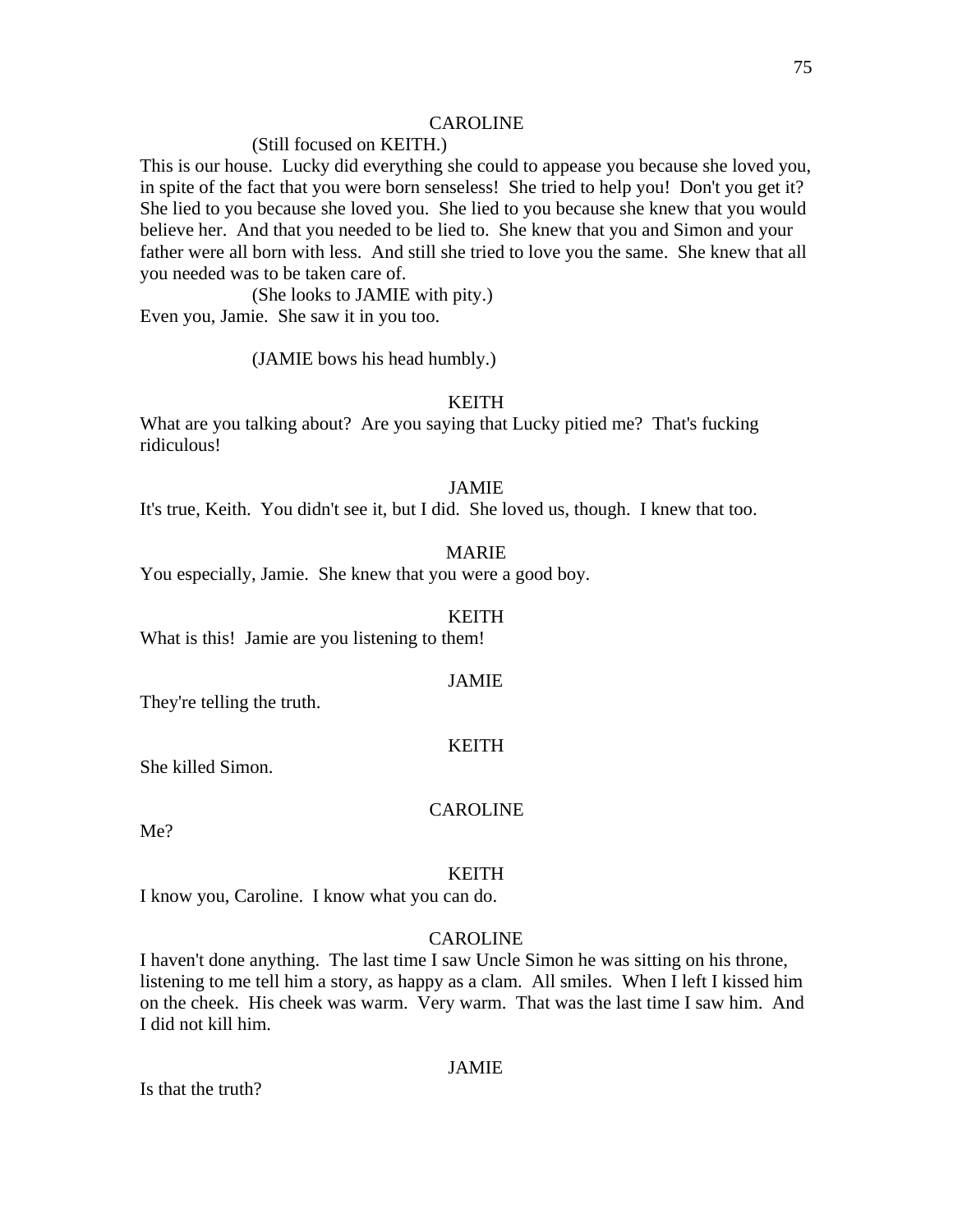Yes.

# KEITH

And you believe her?

# MARIE

Caroline's never told a lie.

### JAMIE

I believe you, Caroline.

### KEITH

Of course you do. You're the one who's fucking her. (Turns to MARIE.) Did you know that? Did you know that your daughter has been screwing her cousin? Your nephew? It's pretty sick, Marie. That's incest by most people's standards. (MARIE does not flinch.) Can hardly believe it, can you?

(Slight pause.)

### MARIE

Tell me something I don't know, Keith.

### KEITH

Sick . . . The whole fucking lot of you . . .

### MARIE

And could you please try and watch your language. You are, after all, in my mother's house.

#### KEITH

It's my house.

### CAROLINE

It's Lucky's house. Don't make me have to tell you again. (Slight pause.) Go get Lucky and we'll settle this.

#### KEITH

Lucky's awake?

### MARIE

Not now, Caroline.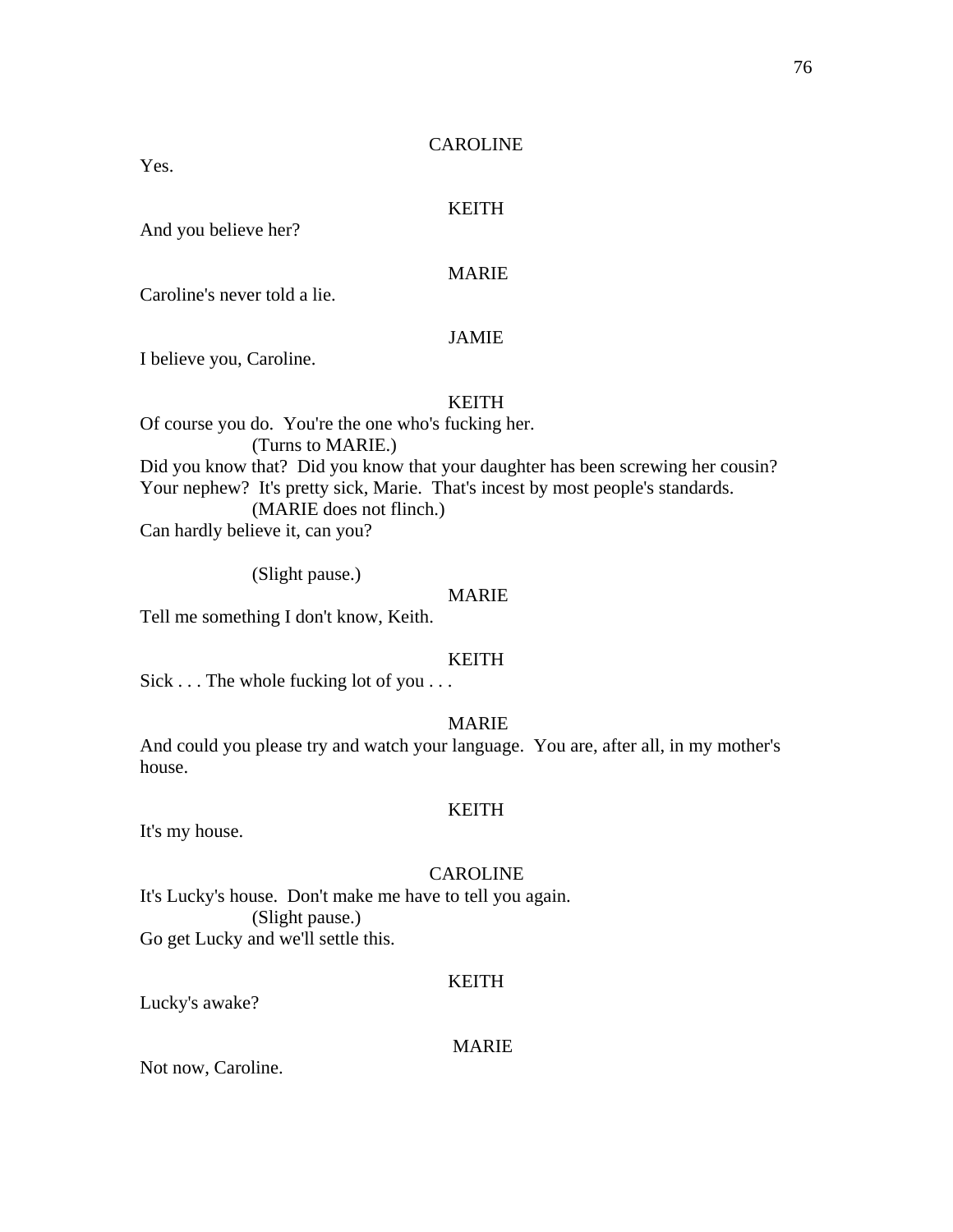| Yes. Now, Mummy.                                                        | <b>CAROLINE</b>                                                                                |
|-------------------------------------------------------------------------|------------------------------------------------------------------------------------------------|
| I'm ready.                                                              | <b>JAMIE</b>                                                                                   |
| What!                                                                   | <b>KEITH</b>                                                                                   |
| Lucky is down the beach.                                                | <b>CAROLINE</b>                                                                                |
| She's down the beach?                                                   | <b>KEITH</b>                                                                                   |
| Where else should she be?                                               | <b>MARIE</b>                                                                                   |
| Caroline, don't tell me--                                               | <b>JAMIE</b>                                                                                   |
| This is Lucky's house.                                                  | <b>CAROLINE</b>                                                                                |
| This has always been Lucky's house.                                     | <b>MARIE</b>                                                                                   |
| I would like to hear you acknowledge that this is Lucky's house, Keith. | <b>CAROLINE</b>                                                                                |
| Not on your life!                                                       | <b>KEITH</b>                                                                                   |
|                                                                         | <b>CAROLINE</b><br>A long time ago you disowned this house and you didn't even know it, Keith. |
| Fuck you.                                                               | <b>KEITH</b>                                                                                   |
| Not on your life.                                                       | <b>CAROLINE</b>                                                                                |
| Is Lucky really down the beach.                                         | <b>KEITH</b>                                                                                   |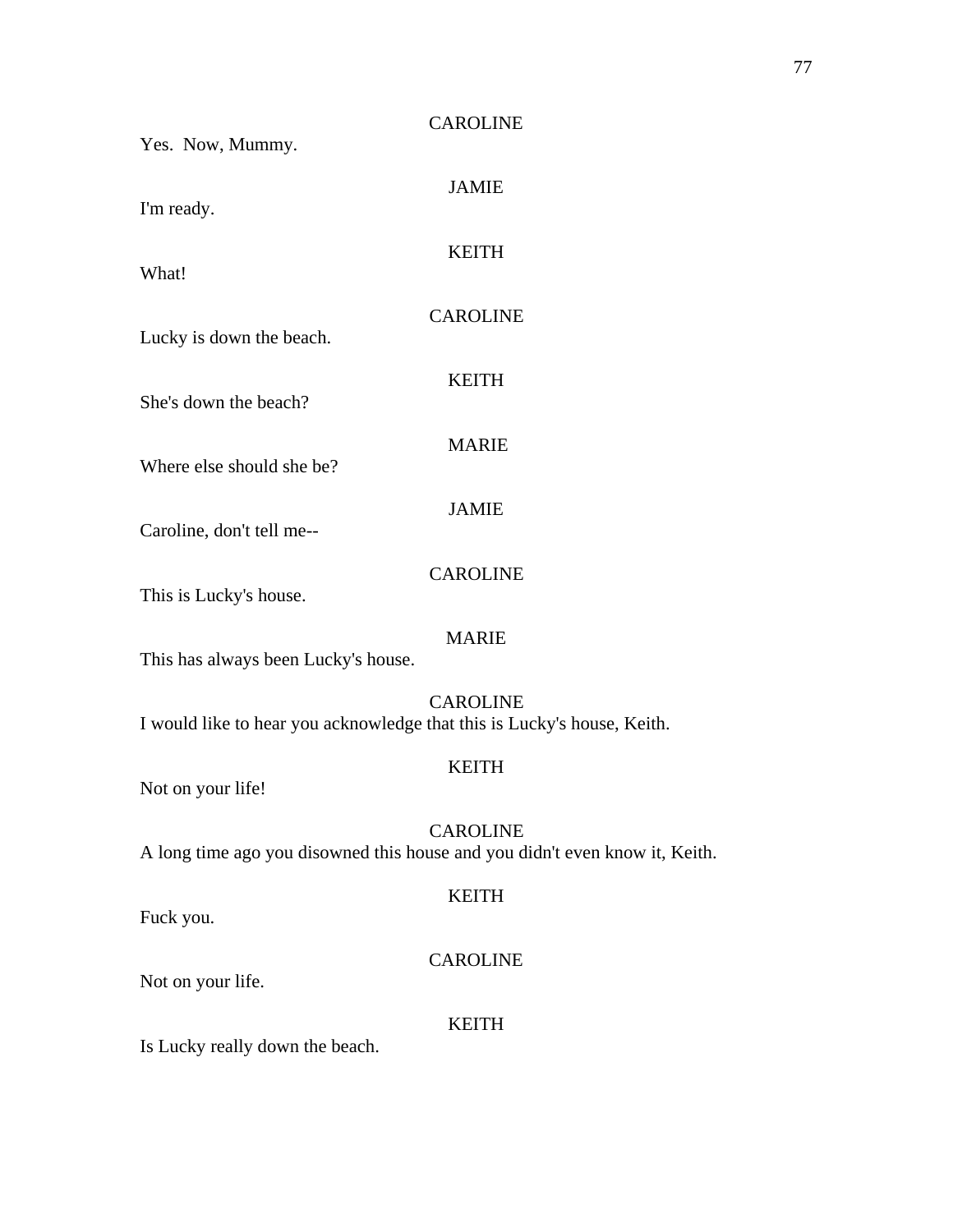|               | I told you. She's in the water. |
|---------------|---------------------------------|
|               | (Slight pause.)                 |
| With the key. |                                 |

# KEITH

What the hell did you do?

 (CAROLINE looks at him with an innocent smile. KEITH runs out of the house. JAMIE is now the one who is frightened.)

| Caroline Is it true? | <b>JAMIE</b>                                                                                                                   |
|----------------------|--------------------------------------------------------------------------------------------------------------------------------|
| Yes.                 | <b>CAROLINE</b>                                                                                                                |
| All of it?           | <b>JAMIE</b>                                                                                                                   |
| Yes.                 | <b>CAROLINE</b>                                                                                                                |
| I believe you.       | <b>JAMIE</b>                                                                                                                   |
| Jamie It was Keith.  | <b>CAROLINE</b>                                                                                                                |
| Keith.               | <b>JAMIE</b>                                                                                                                   |
| Yes.                 | <b>CAROLINE</b>                                                                                                                |
| It was him.          | <b>CAROLINE</b>                                                                                                                |
|                      | (JAMIE calmly exits out the front door. There is a long pause<br>while the two women peer casually out the front of the house, |

towards the beach.)

MARIE

What do we do now?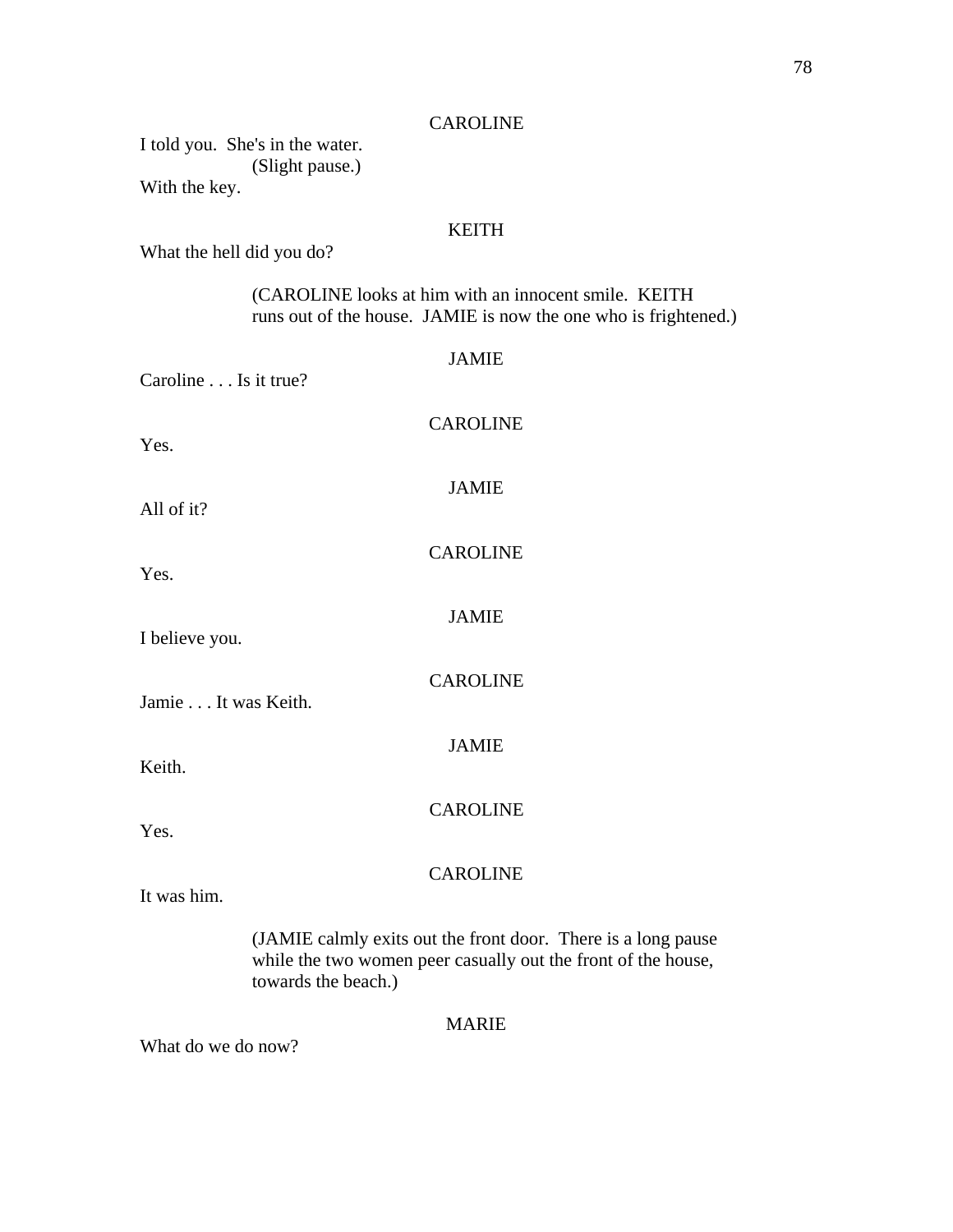Sit and wait.

# MARIE

I do hope Jamie doesn't spend too long on the beach, the waves will pick him up and take him right to China.

### CAROLINE

Don't worry, Mummy. Everything'll be all right.

#### MARIE

You sure, Caroline.

# CAROLINE

I promise.

### (Pause.)

### LIA

Who would be a mermaid fair, Singing alone, combing her hair, Under the sea, in a golden curl, With a comb of pearl, On a throne?

 I would be a mermaid fair. I would sing to myself the whole of the day; With a comb of pearl I would comb my hair; And still as I comb'd I would sing and say,

#### LIA (Cont'd)

"Who is it loves me? Who loves not me?'

And all the mermen under the sea Would feel their immortality Die in their hearts for the love of me.

### END OF PLAY.